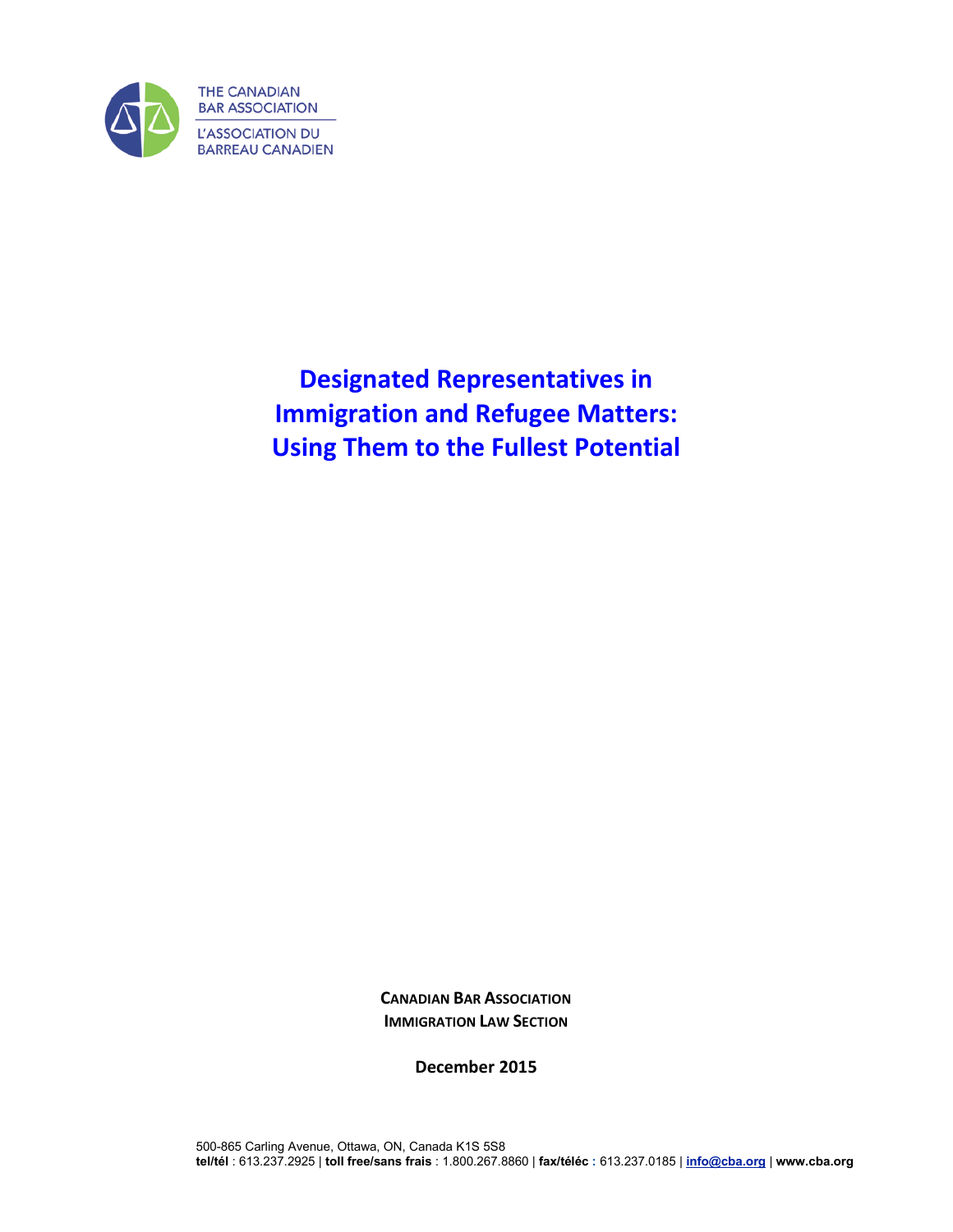#### **PREFACE**

The Canadian Bar Association is a national association representing 36,000 jurists, including lawyers, notaries, law teachers and students across Canada. The Association's primary objectives include improvement in the law and in the administration of justice.

This submission was prepared by the CBA Immigration Law Section with input from the CBA Children's Law Committee and its UN Convention on the Rights of the Child subcommittee, with assistance from the Legislation and Law Reform Directorate at the CBA office. The submission has been reviewed by the Legislation and Law Reform Committee and approved as a public statement of the CBA Immigration Law Section.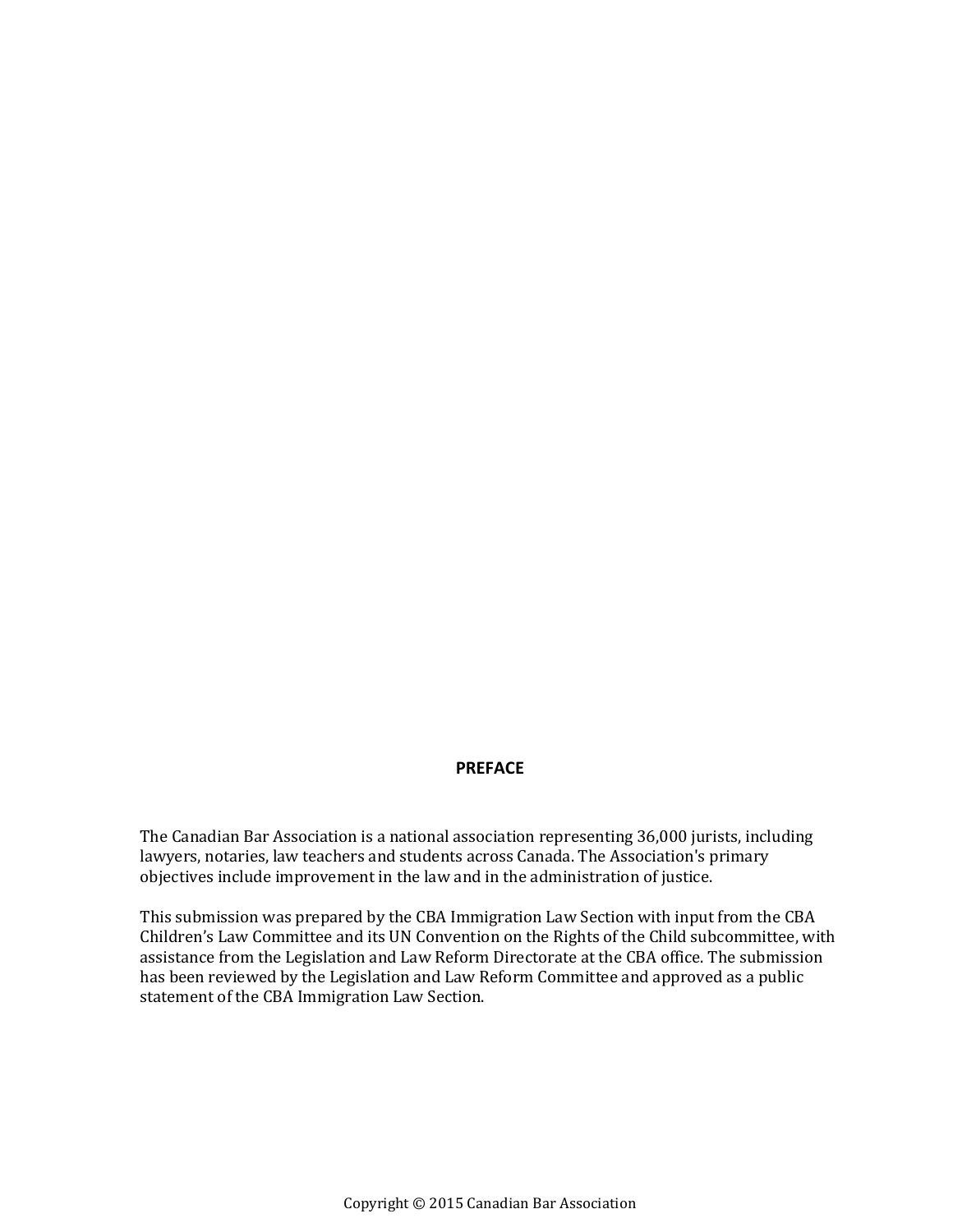## **TABLE OF CONTENTS**

# **Designated Representatives in Immigration and Refugee Matters: Using Them to the Fullest Potential**

|      | Α.                                                    |                                                                  |     |  |  |  |
|------|-------------------------------------------------------|------------------------------------------------------------------|-----|--|--|--|
|      | <b>B.</b>                                             |                                                                  |     |  |  |  |
|      | C.                                                    |                                                                  |     |  |  |  |
|      | D.                                                    |                                                                  |     |  |  |  |
|      |                                                       |                                                                  |     |  |  |  |
|      |                                                       |                                                                  |     |  |  |  |
|      |                                                       |                                                                  |     |  |  |  |
|      | F.                                                    |                                                                  |     |  |  |  |
|      | F.                                                    |                                                                  |     |  |  |  |
| I.   |                                                       |                                                                  |     |  |  |  |
| П.   |                                                       |                                                                  |     |  |  |  |
| III. | <b>EXPANDING ROLE OF DESIGNATED REPRESENTATIVES 9</b> |                                                                  |     |  |  |  |
|      | А.                                                    | Assigning Designated Representatives and Legal Counsel at First  |     |  |  |  |
|      | <b>B.</b>                                             | Expanding the Role of Designated Representatives 11              |     |  |  |  |
|      | C.                                                    |                                                                  |     |  |  |  |
|      |                                                       |                                                                  |     |  |  |  |
|      |                                                       |                                                                  |     |  |  |  |
|      |                                                       |                                                                  |     |  |  |  |
|      |                                                       |                                                                  |     |  |  |  |
|      |                                                       |                                                                  |     |  |  |  |
| IV.  | REFORMING THE IRB'S DESIGNATED REPRESENTATIVE         |                                                                  |     |  |  |  |
|      | Α.                                                    | Consistent Criteria for Appointing Designated Representatives 19 |     |  |  |  |
|      | В.                                                    |                                                                  |     |  |  |  |
|      |                                                       |                                                                  |     |  |  |  |
|      |                                                       | IRPA 21                                                          |     |  |  |  |
|      |                                                       |                                                                  | .22 |  |  |  |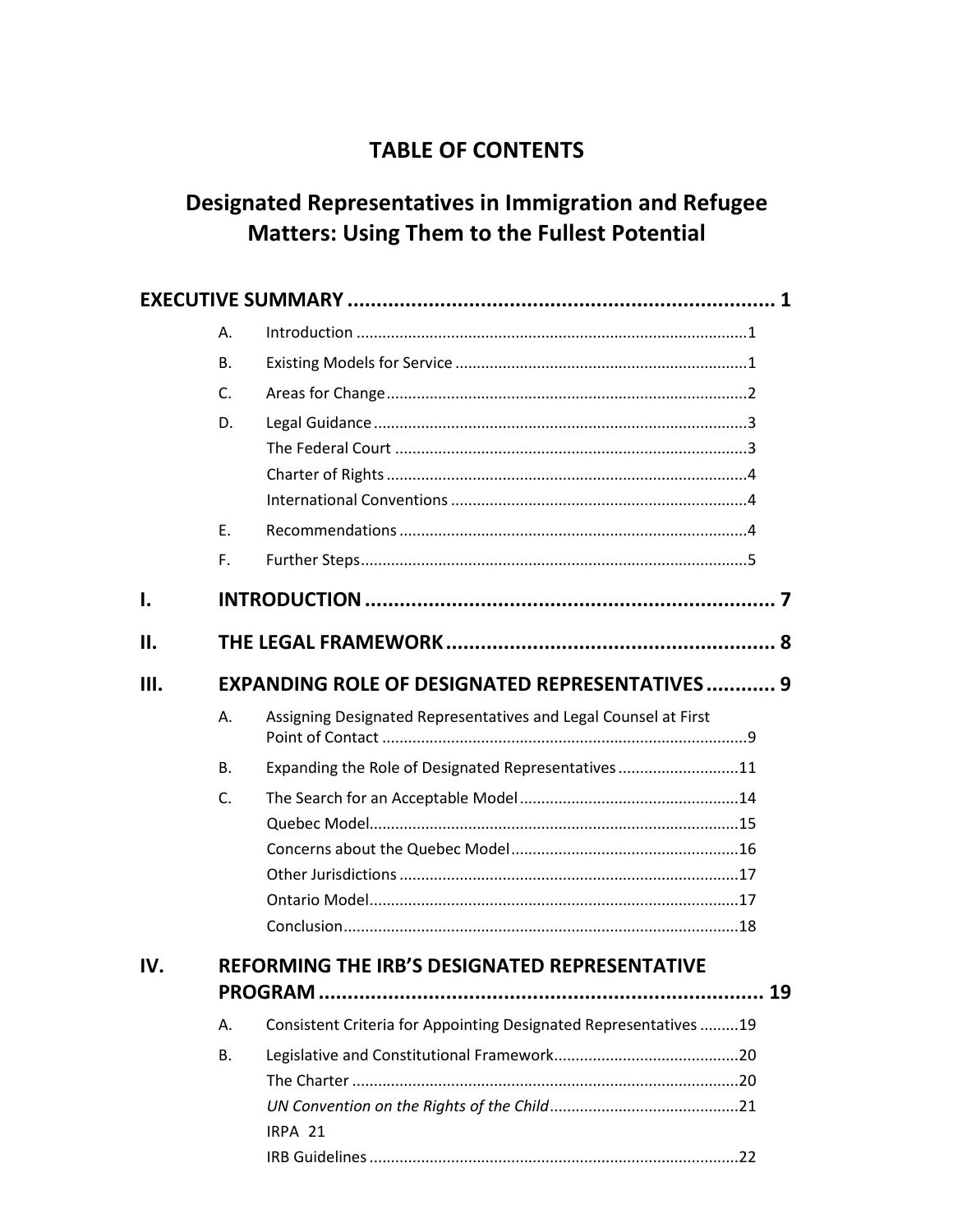|     | C.                                                        |                                                                    |  |  |  |  |
|-----|-----------------------------------------------------------|--------------------------------------------------------------------|--|--|--|--|
|     | D.                                                        | Appropriately Qualified Designated Representatives25               |  |  |  |  |
|     | Ε.                                                        | Appointing Designated Representatives for Accompanied Minors26     |  |  |  |  |
|     | F.                                                        |                                                                    |  |  |  |  |
|     | G.                                                        | Disclosure of Relevant Information to Designated Representatives29 |  |  |  |  |
|     | Η.                                                        | Need for the Board to Cooperate with Counsel when Appointing       |  |  |  |  |
|     | I.                                                        | Appealing Board Appointments of Designated Representatives30       |  |  |  |  |
|     | J.                                                        | Allowing Designated Representatives to be Witnesses31              |  |  |  |  |
|     | K.                                                        | Monitoring the Work of Designated Representatives31                |  |  |  |  |
|     | L.                                                        | Improving Payment of Designated Representatives32                  |  |  |  |  |
|     | М.                                                        | Consistency among Divisions in Appointing Designated               |  |  |  |  |
|     | N.                                                        |                                                                    |  |  |  |  |
| V.  | <b>DESIGNATED REPRESENTATIVES AND DETAINED PERSONS 34</b> |                                                                    |  |  |  |  |
|     | А.                                                        | Timely Delivery of Notice of Appointment to Designated             |  |  |  |  |
|     | В.                                                        |                                                                    |  |  |  |  |
|     | C.                                                        | Timely Disclosure to Designated Representatives35                  |  |  |  |  |
| VI. |                                                           |                                                                    |  |  |  |  |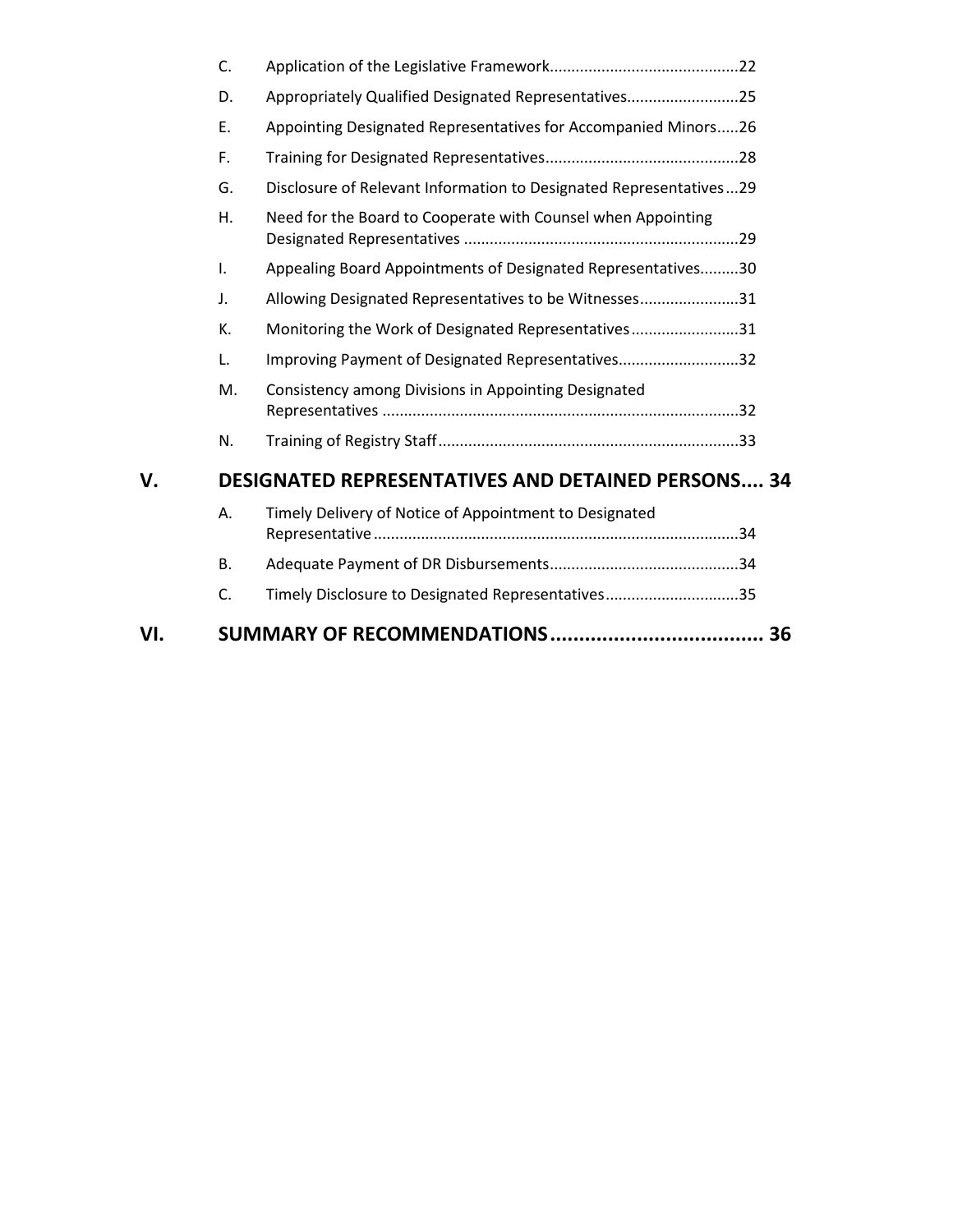# **Designated Representatives in Immigration and Refugee Matters: Using Them to the Fullest Potential**

### <span id="page-4-1"></span><span id="page-4-0"></span>**EXECUTIVE SUMMARY**

### **A. Introduction**

In 2014, the CBA Immigration Law Section (the CBA Section) committed to exploring how to enhance justice for the more vulnerable immigrants and refugees who enter Canada with the intention of remaining. These vulnerable individuals include children and claimants whose mental state renders them incapable of understanding the legal process. The current legislative response to help them is to require the Immigration and Refugee Board (IRB) to appoint Designated Representatives (DRs) for them.

Section 167(2) of the *Immigration and Refugee Protection Act* (IRPA) states the law:

If a person who is the subject of proceedings is under 18 years of age or unable, in the opinion of the applicable Division, to appreciate the nature of the proceedings, the Division shall designate a person to represent the person.

## **B. Existing Models for Service**

<span id="page-4-2"></span>Children have extraordinary needs. At present, the DR for most young people who enter Canada with their family is a close relative – usually a parent.

There are three additional ways of providing DR assistance to young people. First, the IRB recruits lawyers, social workers and other individuals who have experience with vulnerable persons. It places their names on a roster and calls on them to represent young people, paying them a block fee.

Second, unaccompanied minors who arrive at Toronto's international airport intending to make refugee claims may receive *pro bono* services through the "Unaccompanied Minors Project" operated by lawyers from McCarthy Tétrault and the Royal Bank of Canada. The project is in partnership with Pro Bono Law Ontario and the IRB.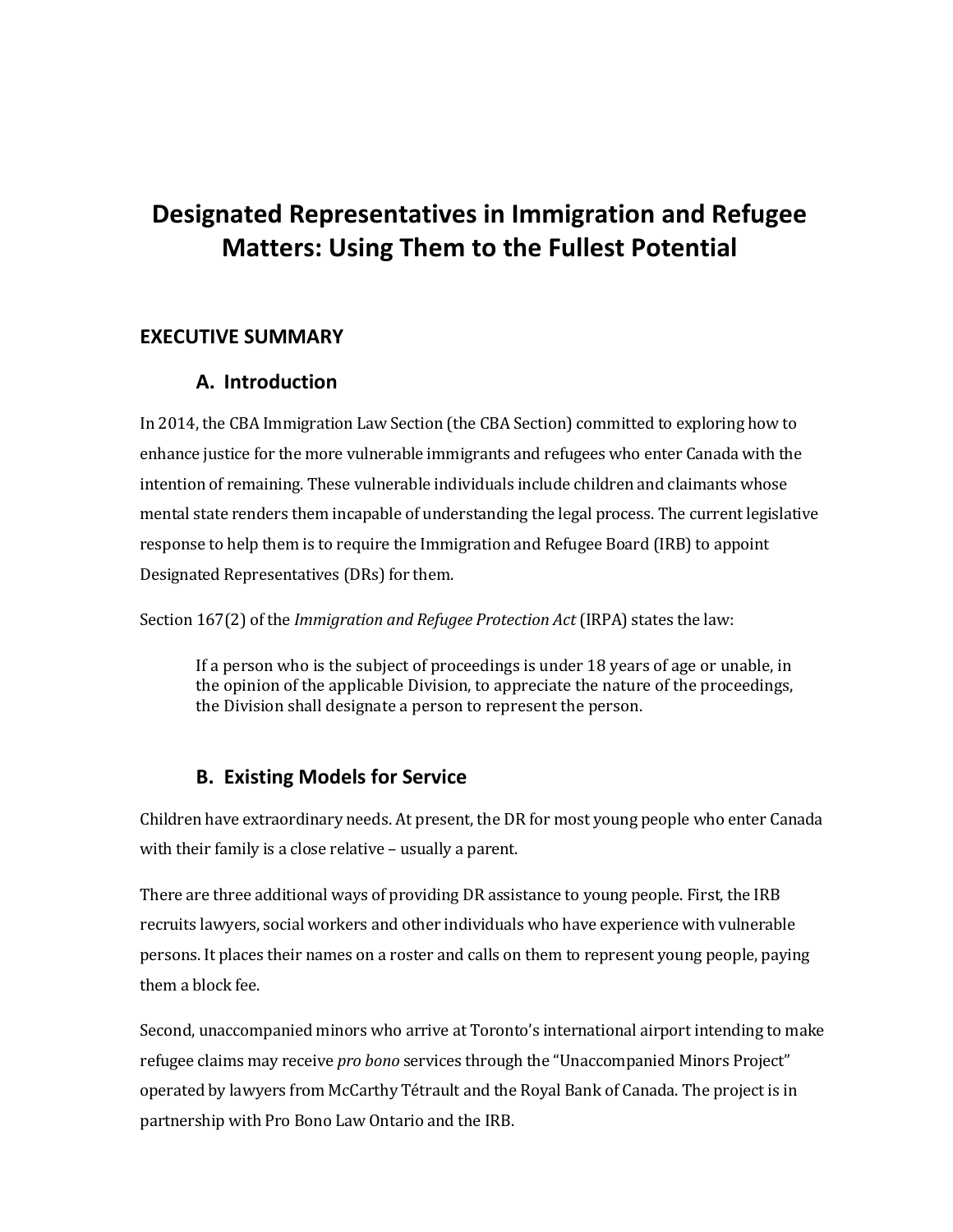Third, in Quebec, a small government agency employs salaried social workers to assist unaccompanied children and immigrants of all ages who are identified at a POE as having capacity issues. The *Programme régional d'accueil et d'intégration des demandeurs d'asile*  (PRAIDA) tries to address the needs of immigrants from the time they arrive until their immigration status is resolved. Agency staff gather evidence for immigration hearings, such as identity documents. They arrange for unaccompanied children to be referred to services for protection, health care and education. If needed, they contact the child's family. They gather evidence to support the claims of minors and people lacking capacity, attend hearings with them. If PRAIDA workers identify issues requiring lawyers, they secure legal counsel.

## **C. Areas for Change**

<span id="page-5-0"></span>None of these DR models satisfies all the needs of the vulnerable individuals identified in section 167 of IRPA. The Quebec model is the most comprehensive. Several deficiencies in the DR program remain:

### Appointments

- Although many vulnerable claimants need DRs before they make statements to immigration officials, DRs are often not appointed by that stage.
- Claimants may have the services of a DR, but not those of a lawyer, despite the claimant requiring both to make a case effectively.
- The IRB identifies DRs for their specialization in working with a particular population, but in practice often appoints them to cases requiring a much different skill set.
- Few opportunities for training now exist for DRs on the IRB roster and the quality of their work is not monitored.

### Funding

- Deficiencies in service by DRs are often attributed to a lack of money, but these deficiencies may also flow from the model for delivery of DR services.
- The IRB tariff for DRs pays block fees that are not directly linked to the quantity or calibre of work required in a given case.

### Representation of young people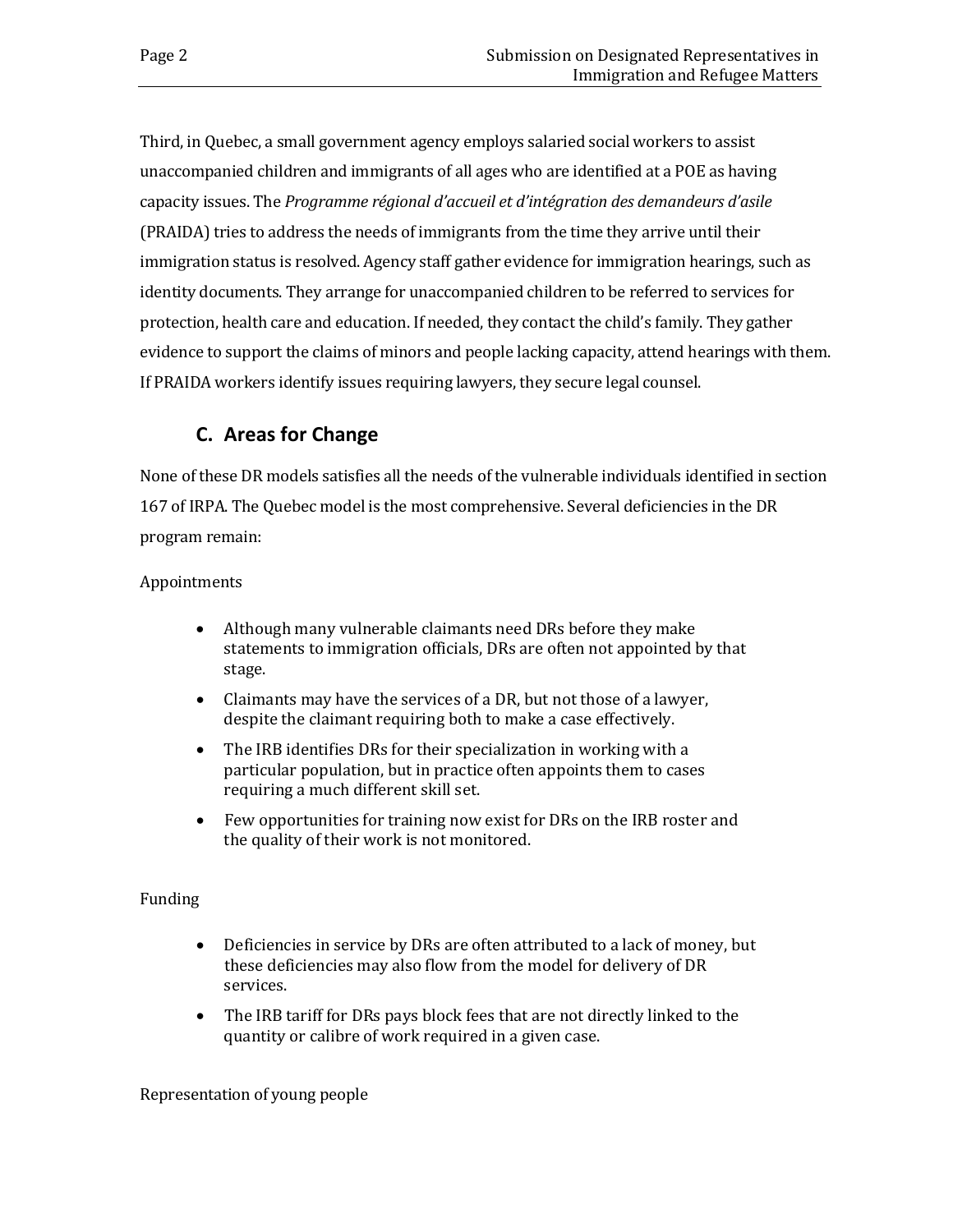- The presumption is that an accompanied child will have a relative act as a DR. However, when there are issues such as forced marriage or the young person's identification as LGBT, a parent's values can impede the child from fully presenting a case.
- Under IRPA, people under 18 are entitled to representation by a DR. However, under legislation in some provinces (Ontario, for instance) social service agencies may protect children not living with their families only to age 16. Unless a DR is appointed, there may be nobody to support the child in securing housing or legal counsel.
- Unaccompanied minors without immigration status in Canada have acute needs for emotional and physical support beyond the help they need to present their case.

### Detention

- Many young people are held in custody for irregular immigration status. Young people between 16 and 18 can be in detained for up to a year. They are detained on immigration matters too frequently.
- DRs appointed for detention reviews frequently do not have enough advance notice to meet the claimant and prepare a case, or to contact an immigration lawyer.

Claimants unable to understand the nature of proceedings

- As the law is presently interpreted, representatives bear the burden of convincing the IRB that a claimant cannot understand the nature of a proceeding, without the IRB necessarily sharing responsibility.
- Some IRB members appoint DRs for people whose mental health interferes with their ability to present a case. Others take a different approach and focus on the person's ability to understand what is happening, in the context of the hearing.
- Although there is a history of litigation guardians acting as witnesses in court and before tribunals, many IRB members are unwilling to hear evidence from DRs, preferring the evidence to come from the claimant.

## **D. Legal Guidance**

### <span id="page-6-1"></span><span id="page-6-0"></span>**The Federal Court**

Since the Federal Court interprets immigration legislation, we sought guidance in the principles laid down its jurisprudence. The Court interprets section 167(2) more broadly than requiring DRs only for tribunal hearings.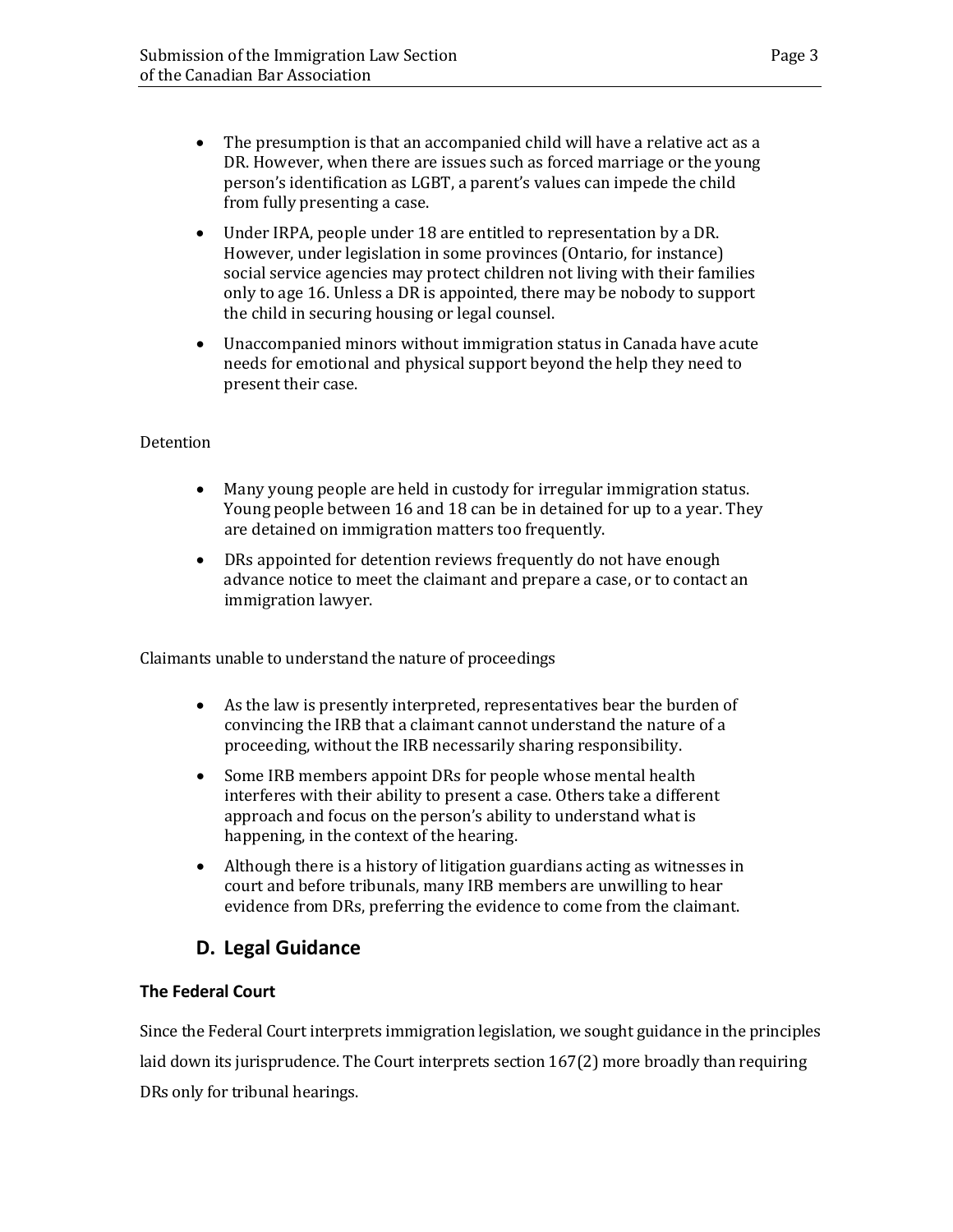Where a DR was not made available to a minor or a person who lacked capacity when they spoke with a border official at a Port of entry (POE), the Federal Court would not allow these statements to impeach the claimant's credibility at a later hearing.

As well, the Federal Court has been vocal on the need to train DRs and legal counsel. The Court identified a need for representatives to obtain an assessment of a troubled client's mental state and, in appropriate circumstances, to make it available to the IRB member hearing a case.

### <span id="page-7-0"></span>**Charter of Rights**

We also looked at the *Charter of Rights* – in particular section 7, on protection of life, liberty and security of person. The obligation to respect these guarantees rests with government officials. The onus to initiate inquiries into a person's mental state does not rest solely with the DR, but must also be a responsibility of the IRB.

### <span id="page-7-1"></span>**International Conventions**

We benefited from the insights of child protection lawyers knowledgeable about the UN *Convention on the Rights of the Child*. Long periods of waiting for immigration outcomes are especially difficult for children.

The obligation in the Convention to make the "best interests of the child" the primary consideration in all actions concerning children is not always taken into account in immigration and refugee matters. In many situations where children would benefit from having separate counsel, they do not receive this.

We conclude that a substantially enhanced DR system would resolve several concerns about Canada's compliance with the Convention.

<span id="page-7-2"></span>The use of DRs must also respect the UN Convention on the Rights of Persons with Disabilities.

## **E. Recommendations**

The CBA Section recommends viewing an inability to follow instructions or answer questions directly as a possible indicator that a person has poor mental health and therefore needs assistance from a DR. That is one example of how accessibility was prioritized, in keeping with the *Convention on the Rights of Persons with Disabilities*.

We identified other factors to consider in deciding whether to appoint a DR: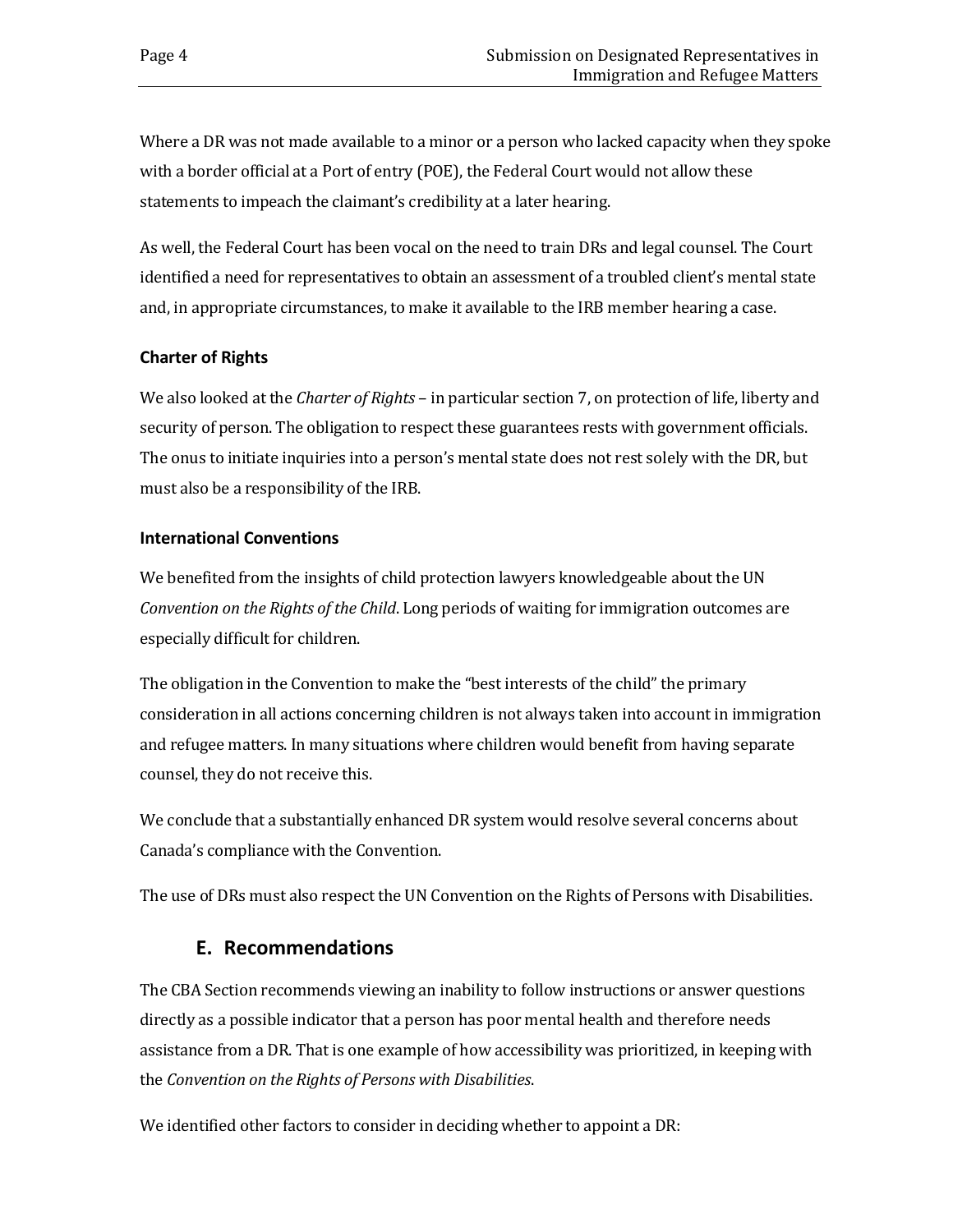- the availability of expert evidence about the claimant's intellectual facilities or mental condition;
- medical history relating to possible brain injury or psychiatric history, including psychiatric disorders which could severely impair the claimant's ability to testify;
- educational history, including cognitive impairment; and
- whether the person had a DR before another Division of the IRB.

A claimant may appreciate the nature of the proceedings but suffer from mental health issues that make it difficult to present their case to best advantage. We recommend that the IRB issue guidelines specifying that the Board *must* appoint a DR for adults who are unable to appreciate the nature of the proceedings and that the Board *ma*y appoint a DR for adults if mental health issues are likely to impede the person from presenting their case to their best advantage.

We recommend ending the presumption that a parent serve as guardian for an accompanied child, in part because Canada would not be meeting its obligations under the UN *Convention on the Rights of a Child* to appoint separate representatives in appropriate circumstances. There are circumstances, such as where domestic violence is involved, where appointing a parent may silence a child.

We speak positively of the holistic services provided by PRAIDA. However, we also recommend that PRAIDA supplement its existing services with independent DRs, spreading the DR work among more people.

We endorse introducing salaried staff DRs for other provinces and territories, along the lines of the Quebec model, while maintaining their existing models.

We recommend that DRs be available *at the POE*, that DRs be given notice immediately when a minor or an immigrant lacking capacity is detained, and that DRs receive disclosure before hearings take place.

## **F. Further Steps**

<span id="page-8-0"></span>To implement these recommendations, the CBA Section needs to engage immigration officials – specifically, managers in policy and operations. The recommendations extend to all departments, tribunals and agencies making decisions about immigrants and refugees – the IRB, Canada Border Services Agency (CBSA) and Citizenship and Immigration Canada (CIC). This submission can serve as the basis for discussions.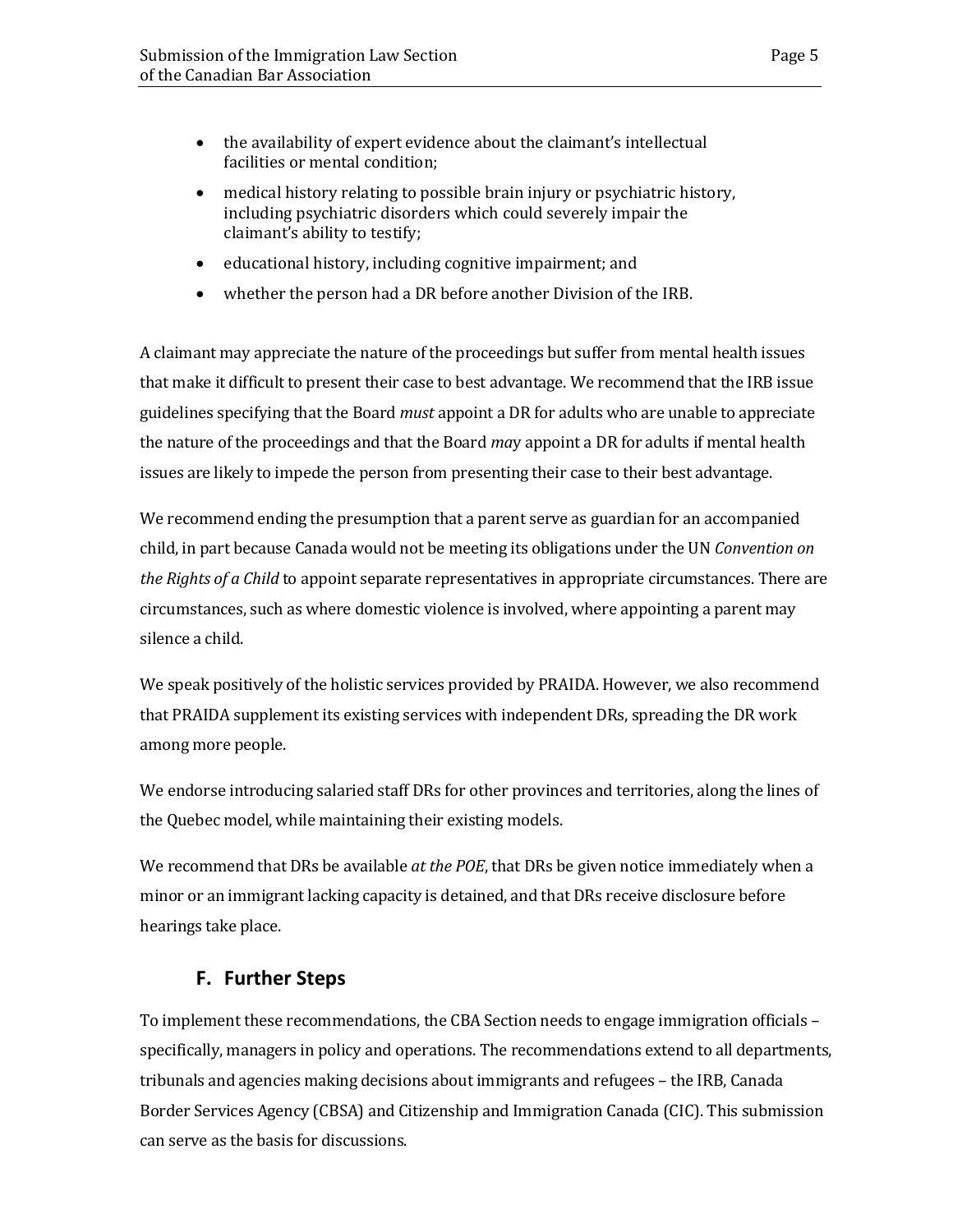Full implementation of the recommendations would require redrafting section 167 of IRPA to indicate that someone entitled to a DR is presumed also to need a lawyer. The revised section would also clarify that that claimants with *either* cognitive or mental health problems are entitled to a representative.

Provincial governments must also be involved. Provincial child protection services can end at age 16. Those between 16 and 18 will have no adult to look out for them. The need for a guardian is even more compelling if they have no immigration status.

Lawyers should work with the IRB to establish a roster of culturally diverse and experienced professionals who are prepared to work as DRs, and to train them.

The work of DRs should be monitored by a body independent from the IRB and be subject to periodic review. Decisions by IRB members about whether to appoint a DR should also be subject to independent review.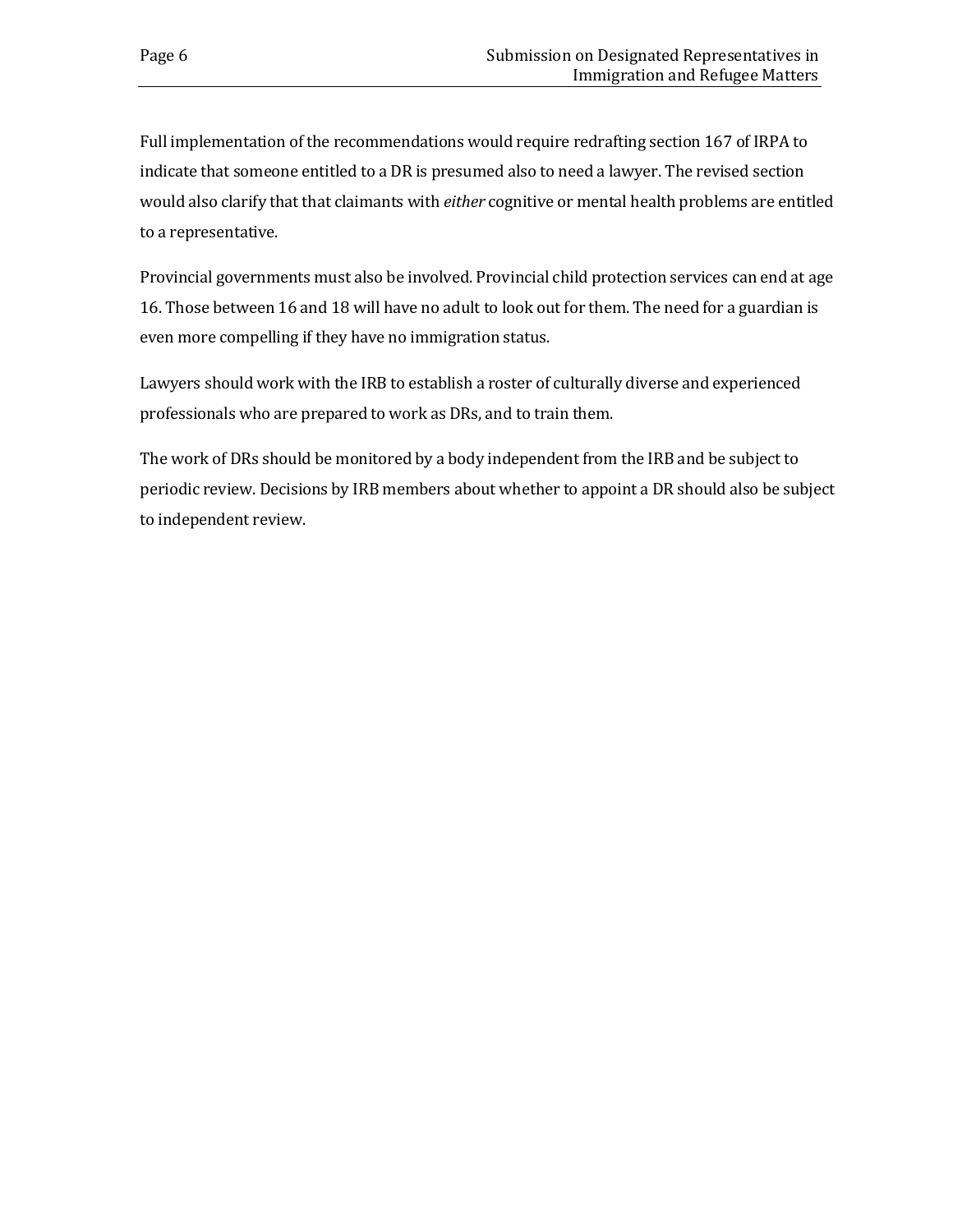### <span id="page-10-0"></span>**I. INTRODUCTION**

A justice system can be judged by how it treats its most vulnerable people. Children and youth under 18 and adults with cognitive, developmental or other mental health issues are among the most vulnerable people in the immigration and refugee system. DRs are intended to help. They perform many functions to assist vulnerable persons in immigration and refugee matters: deciding whether to retain counsel; instructing counsel; making decisions about the claim; advising about various stages and procedures in processing their case; helping to gather evidence; acting as witnesses and generally protecting the interests of the person.

However, the existing DR system is inadequate, fragmented and significantly flawed. For example, without appropriate social supports, including access to shelter and appropriate community and medical supports, it is difficult for people with mental health issues to present immigration and refugee cases to their best advantage. To a large extent, the DR system operates through the goodwill of its participants rather than by consistently applying objective standards.

This submission identifies ways to resolve these inadequacies.

This submission was formulated by immigration lawyers from across the country. It also benefits from the thinking of professionals whose expertise lies at the intersection of children's law and mental health with immigration law.

We look at how designated representatives (DRs) can better protect some of the most vulnerable persons in our refugee and immigration system: children and youth under the age of 18 and adults with cognitive, developmental or other impairments that limit their ability to appreciate the nature of immigration and refugee proceedings. We also call for consistent criteria for appointing DRs. Finally, the report looks at the special needs of vulnerable persons who are being detained.

"Designated representative" is the name given to those who perform any of a range of functions under the *Immigration and Refugee Protection Act* (IRPA) to assist vulnerable persons in the immigration and refugee process. The Immigration and Refugee Board (IRB, or Board) describes vulnerable persons as follows:

… individuals whose ability to present their cases before the IRB is severely impaired. Such persons may include, but would not be limited to, the mentally ill, minors, the elderly, victims of torture, survivors of genocide and crimes against humanity, women who have suffered gender-related persecution, and individuals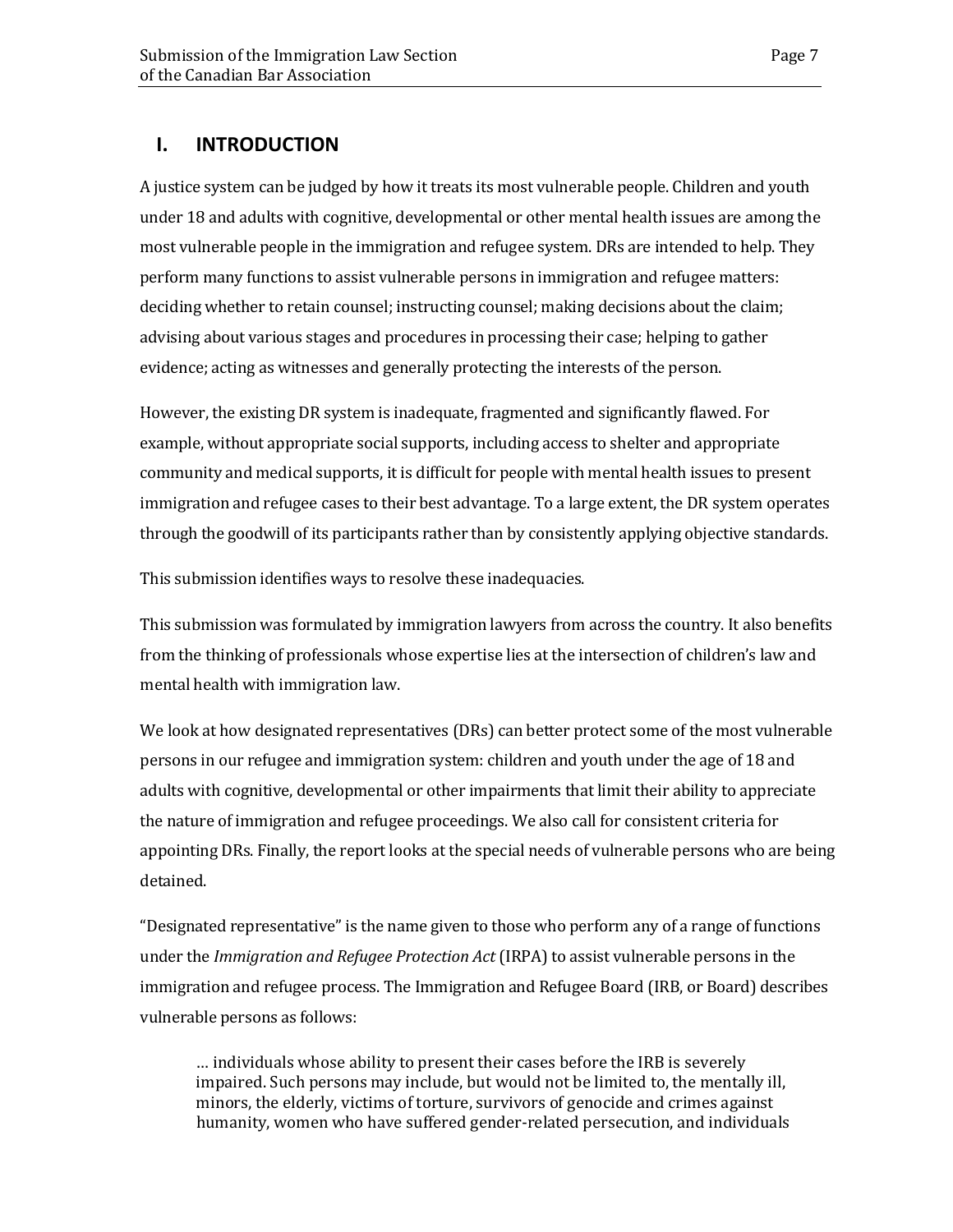who have been victims of persecution based on sexual orientation and gender identity.

This protection of vulnerable persons must be consistent with the principles of natural and fundamental justice, Canada's obligations under the *Charter* and the international human rights instruments to which Canada is a signatory.

This project includes analysis from Ontario, Quebec, British Columbia and other provinces. It was initially intended to address the use of DRs before the IRB alone, but it soon became clear that the Canada Border Services Agency (CBSA) and Citizenship and Immigration Canada (CIC) could also benefit from this analysis to respond more effectively to the interests of vulnerable persons.

It also became apparent that vulnerable persons require legal counsel to represent their interests in many dealings with the immigration and refugee system. Lack of representation by legal counsel and/or a DR was a frequent concern. The CBA Section makes several recommendations to ensure that vulnerable persons are adequately represented by counsel.

It calls for DRs to play a greater role in the refugee and immigration system. DRs are currently seen chiefly as litigation guardians for the persons concerned. The CBA Section proposes that DRs adopt a more holistic approach to addressing the person's needs.

The CBA Section recommends that DRs be made available to vulnerable refugee claimants and immigrants at the POE. This is typically the vulnerable person's first point of contact with immigration authorities. The DR would continue to represent the vulnerable person until the person's status is resolved or the person is required to leave Canada.

The CBA Section also calls for reform of existing DR programs at the IRB, CBSA and CIC and addresses how DRs can best assist vulnerable persons who are being detained.

## <span id="page-11-0"></span>**II. THE LEGAL FRAMEWORK**

Section 167 of the *Immigration and Refugee Protection Act* (IRPA) sets out the broad framework for appointing DRs and legal counsel:

(1) A person who is the subject of proceedings before any Division of the Board and the Minister may, at their own expense, be represented by legal or other counsel.

(2) If a person who is the subject of proceedings is under 18 years of age or unable, in the opinion of the applicable Division, to appreciate the nature of the proceedings, the Division shall designate a person to represent the person.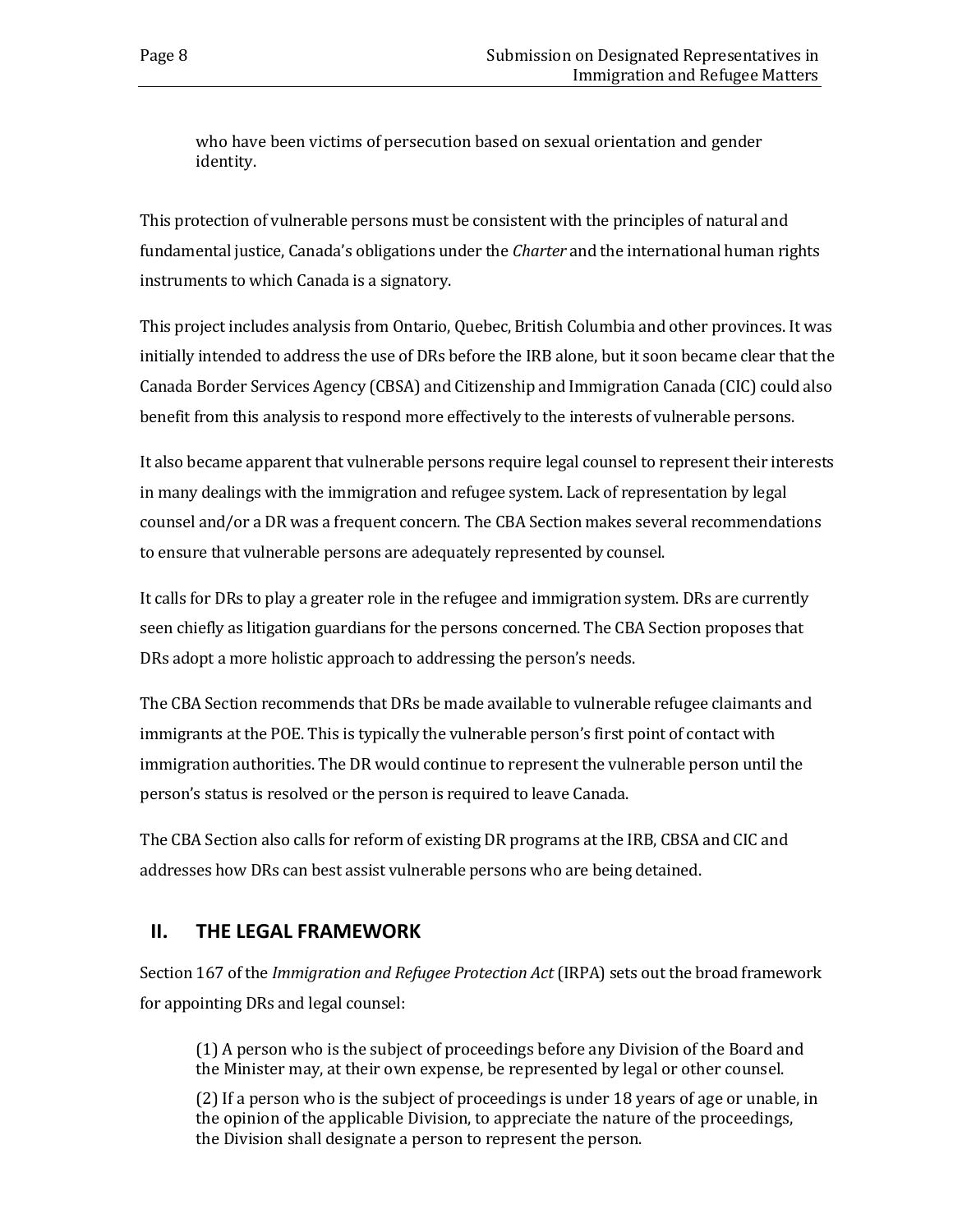To fulfill its obligations under section 167(2), the IRB administers its own DR program. This program has deficiencies, including inconsistent criteria in determining when to appoint DRs, failure to appoint DRs with appropriate skills and qualifications for a given individual, and inconsistent decisions about the appropriate role of DRs. Vulnerable persons may require the assistance of both a DR and legal counsel, but the legislation does not reflect this.

## <span id="page-12-1"></span><span id="page-12-0"></span>**III. EXPANDING ROLE OF DESIGNATED REPRESENTATIVES**

## **A. Assigning Designated Representatives and Legal Counsel at First Point of Contact**

Jurisdiction for appointing DRs currently lies with the IRB. The CBA Section recommends that DRs and legal counsel be appointed as early as possible in immigration and refugee proceedings, since delays can undermine vulnerable persons' cases.

Vulnerable persons requiring the assistance of DRs should have access to assistance at their first point of contact with Canadian immigration officials. That first point of contact is the POE, whether a land border, airport or inland office. Ideally, the same DR would remain with the person throughout the proceedings, unless a conflict arises or there is valid concern about whether the DR is able or willing to continue. A concern could be raised by counsel, a Board member or the vulnerable per[s](#page-12-2)on. Vulnerable persons should also have the right to request a change in counsel, DR or both.1

A first-point-of-contact DR system would not eliminate the possible need to appoint DRs later. The need for a DR may not always be apparent at the POE, or the person's circumstances – mental health issues, for example – may arise some time after arrival.

There are several ways to implement this system. Ideally, DRs would be physically present and available at every POE, along with duty counsel. Alternatively, DRs and duty counsel could be present at POEs and at detention facilities, as sometimes occurs in British Columbia. Duty counsel's responsibilities would include engaging a DR who is qualified to deal with the particular needs of the vulnerable person.

<span id="page-12-2"></span> $\mathbf{1}$ 

<sup>1</sup> *Loi sur les services de santé et les services sociaux .* See also *Convention on the Rights of Persons with Disabilities*, [www.ccdonline.ca/en/international/un/canada/crpd-first-report;](http://www.ccdonline.ca/en/international/un/canada/crpd-first-report) the *Quebec Charter of Human Rights and Freedoms*: [www.cdpdj.qc.ca/en/droits-de-la-jeunesse/vos-droits/Pages/lesion](http://www.cdpdj.qc.ca/en/droits-de-la-jeunesse/vos-droits/pages/lesion-droits.aspx)[droits.aspx.](http://www.cdpdj.qc.ca/en/droits-de-la-jeunesse/vos-droits/pages/lesion-droits.aspx)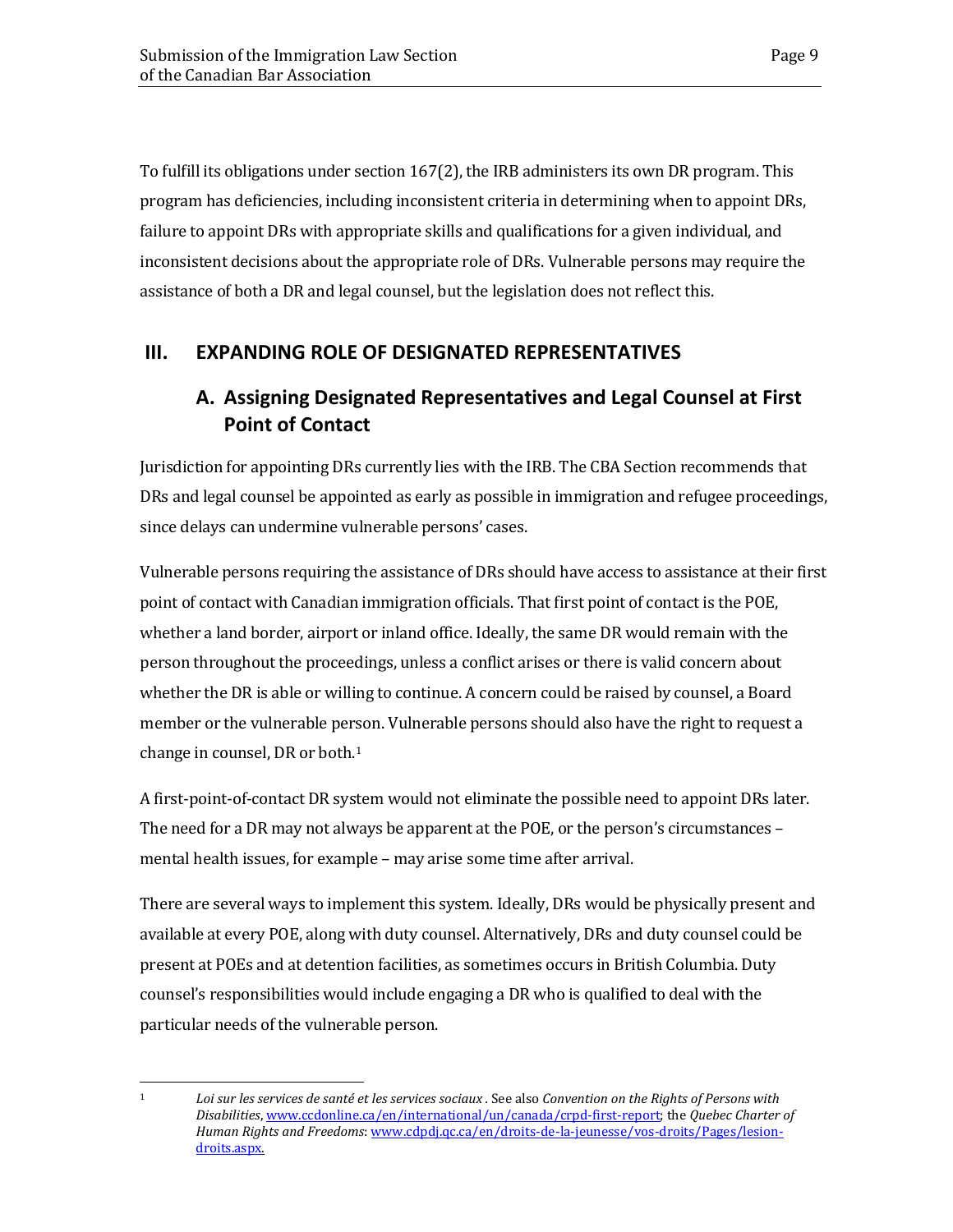There are several reasons for making DRs and duty counsel available at the POE. The POE is where immigrants and refugee claimants are first interviewed by immigration officials about their circumstances. Without access to a DR, vulnerable claimants with capacity issues may act on "advice" of immigration officials without understanding the implications of this advice or that other choices might better serve their interests.

In one case, the Federal Court overturned a decision of the IRB that a young claimant was not credible, based on the absence of a DR to represent her at the border. In *Altenor v. Canada (Citizenship and Immigration)*,[2](#page-13-0) Justice O'Reilly said:

With respect to the confusing answers she gave at the border ... I note that Ms. Altenor was only 17 years old at the time and had not been assisted by a designated representative as required by s. 167(2) of the *Immigration and Refugee Protection Act*…. In my view, the duty to appoint a designated representative arose prior to that interview and, therefore, the Board should not have used her answers to impugn her credibility: See *Duale v. Canada (Minister of Citizenship and Immigration)*, 2004 FC 150.

As this case shows, notes taken at POE interviews are made available to decision makers in subsequent immigration proceedings. The IRB may make adverse credibility findings if there are inconsistencies or discrepancies between these notes and later testimony at immigration proceedings. Given the particular vulnerabilities of minors and adults with health or other impairments and the potentially serious (even life-threatening) consequences of a forced return to their country of origin, the lack of representation at the POE arguably engages section 7 and 15 *Charter* rights of these individuals. Those who require a DR to protect their interests must be able to secure this help as soon as possible at the POE.

DRs at the POE could also assist vulnerable persons to find competent counsel, emergency shelter, social service agency support and medical or mental health services, if needed. As a practical matter, it may also be easier for a DR to locate a person being held in immigration custody than for the DR to locate a person who has been released.

### **RECOMMENDATION:**

**1. DRs and legal counsel should be appointed as early as possible in immigration and refugee proceedings.** 

<span id="page-13-0"></span> $\overline{2}$ <sup>2</sup> 2008 FC 570 at para. 9.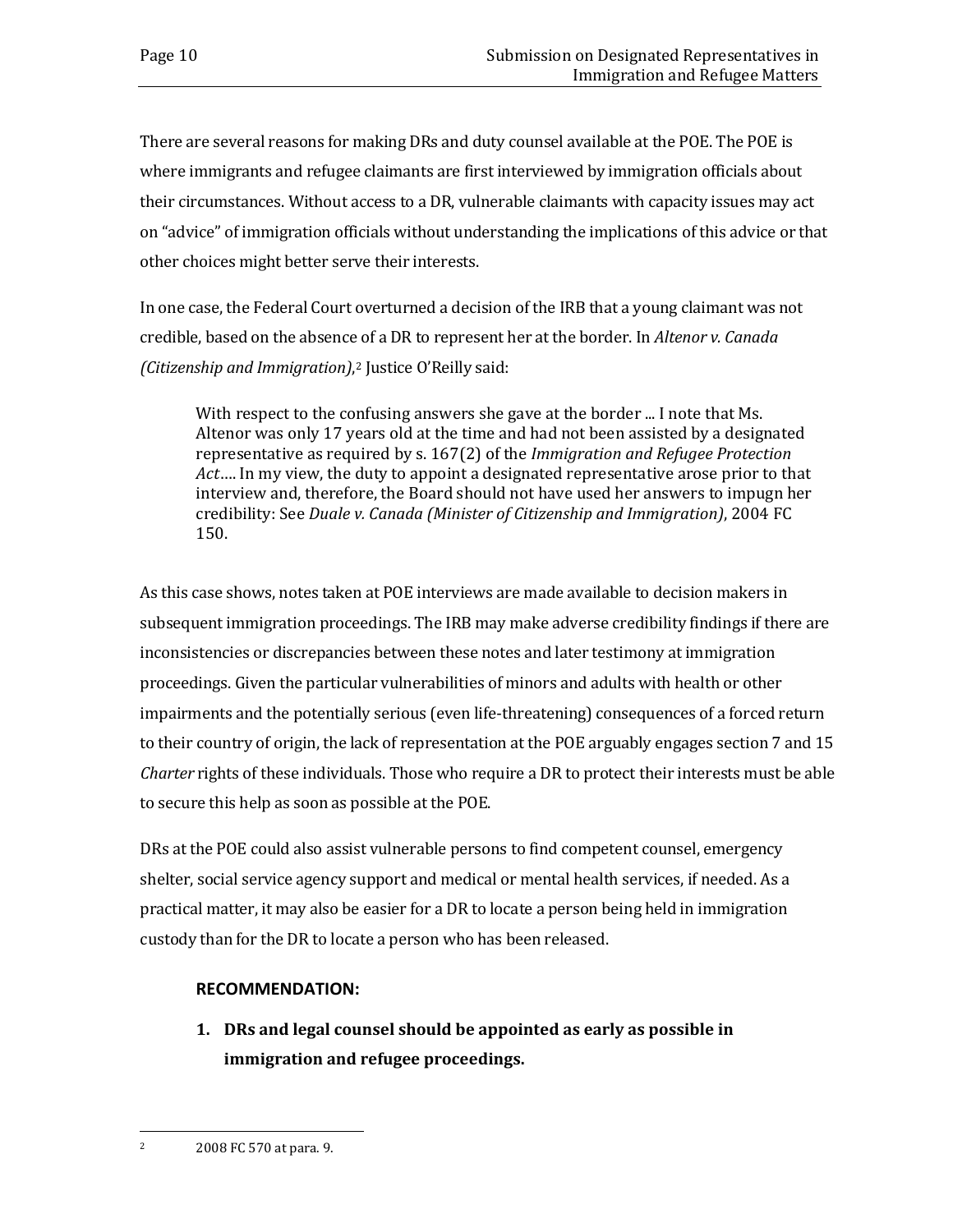## **B. Expanding the Role of Designated Representatives**

<span id="page-14-0"></span>Besides making DRs available at the POE, their role should be expanded. The CBA Section examined the role of DRs in three environments – in dealing with the IRB, CBSA and CIC.

The Refugee Protection Division Rules set out the traditional view of the DR role in refugee and immigration matters:[3](#page-14-1)

- deciding whether to retain counsel, and if counsel is retained, instructing counsel or assisting the represented person in instructing counsel;
- making decisions regarding the claim or application or assisting the represented person in making those decisions;
- informing the represented person about various stages and procedures in the processing of their case;
- assisting in gathering evidence to support the represented person's case and in providing evidence, and if necessary, being a witness at the hearing;
- protecting the interests of the represented person and putting forward the best possible case to the Division;
- informing and consulting the represented person to the extent possible when making decisions about the case.

This approach contemplates restricting DRs to being litigation guardians for their clients. However, this is not an optimal use of this resource.

### **RECOMMENDATION:**

**2. The role of DRs in the immigration and refugee context should be expanded, but not to duplicate the role of counsel. DRs should no longer be expected to act solely as litigation guardians, but should address all the needs of those with capacity issues, including access to housing, social welfare, education and medical specialists, as necessary.** 

Separated child refugee claimants, or "unaccompanied minors," have particular needs. As children, they require immediate and comprehensive assistance, not only for the process of refugee determination, but for all aspects of live normally supervised by a parent. Children require assistance with food, shelter, medical care and education. They need daily adult guidance and protection from those who might harm or exploit them.

<span id="page-14-1"></span> $\overline{3}$ 

<sup>3</sup> See also *Duale v. Canada (Minister of Citizenship & Immigration)*, [2004] FCJ No 178 (FC).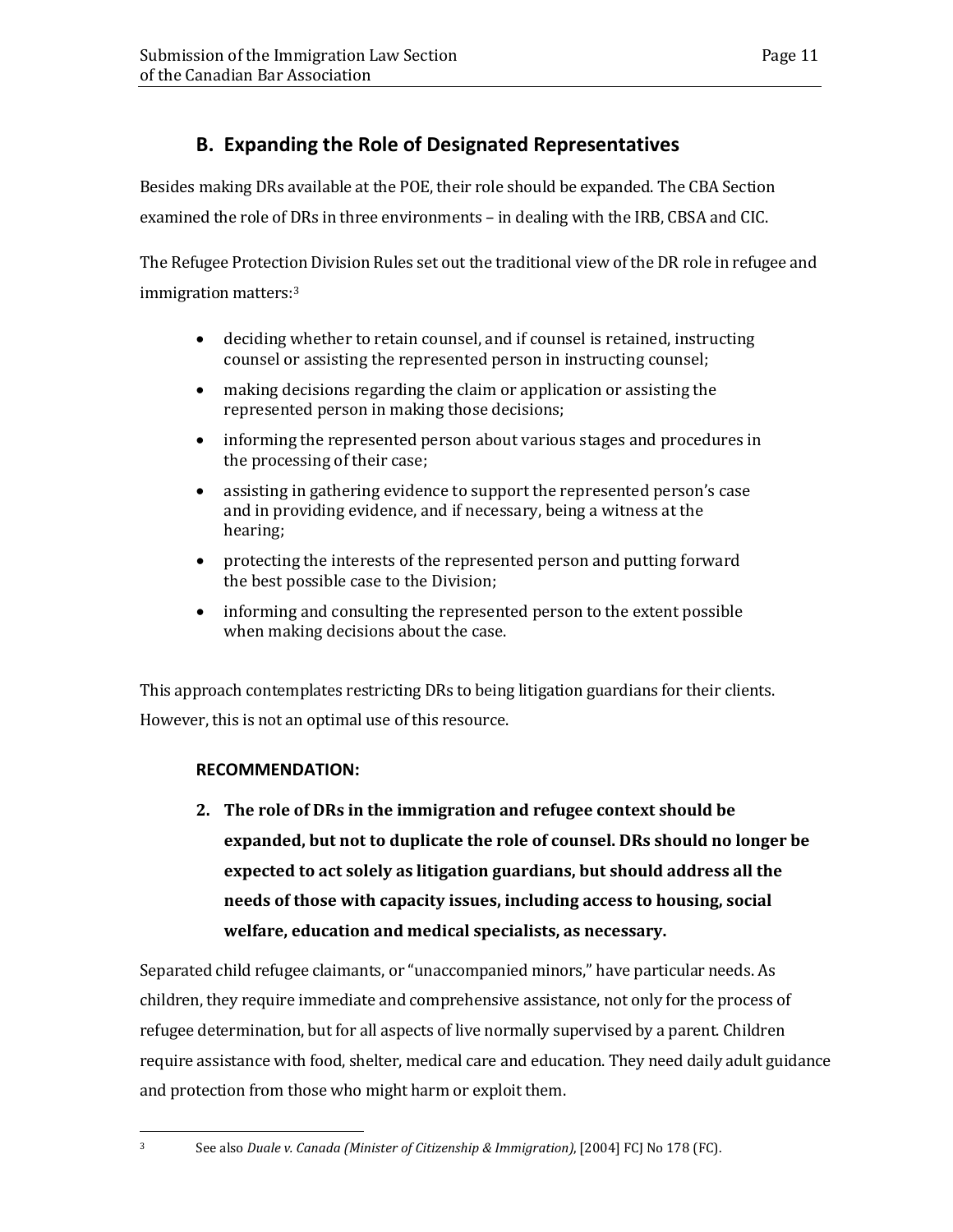In refugee matters, children also require emotional support because of their separation from family and experiences of trauma. They require specialized legal assistance since they are children.

In Ontario, unaccompanied minors under the age of 16 are referred to the child welfare authority having jurisdiction at the POE where the child arrives. If no family or community member is identified, the child will be admitted to the care of a children's aid society, where the child's essential needs will be met.

It is more difficult to help youth between 16 and 18 who have not been previously involved with a children's aid society. Child protection agencies in Ontario have no jurisdiction to seek legal guardianship in this situation. No child welfare agency takes responsibility for ensuring appropriate protection, care or proper assistance to secure legal status.

The UN Committee on the Rights of the Child (CRC) is the body of 18 independent experts that monitors implementation of the UN *Convention on the Rights of the Child* by its State parties. In its December 2012 Report about Canada's compliance with the Convention, the CRC expressed concern about Canada's treatment of children in immigration and refugee determination processes. The concerns included the lack of primacy of the best-interests-of-the-child principle, the lack of independent guardianships for unaccompanied minors in some cases and the detention of asylum-seeking, refugee or irregular migrant children. The CRC noted the following specific concerns, several of which could be addressed by a substantially enhanced DR system:

Special protection measures (arts. 22, 30, 38, 39, 40, 37 (b)-(d), 32-36 of the Convention)

Asylum-seeking and refugee children

73. … [T]he Committee is gravely concerned at the recent passage of the law entitled, Protecting Canada's Immigration System Act, in June 2012 authorizing the detention of children from ages 16 to 18 for up to one year due to the irregular migrant status. Furthermore, the Committee regrets that notwithstanding its previous recommendation (CRC/C/15/Add.215, para. 47, 2003), the State party has not adopted a national policy on unaccompanied and asylum-seeking children and is concerned that the Immigration and Refugee Protection Act makes no distinction between accompanied and unaccompanied children and does not take into account the best interests of the child. The Committee is also deeply concerned about the frequent detention of asylum-seeking children … being done without consideration for the best interests of the child. Furthermore, while acknowledging that a representative is appointed for unaccompanied children, the Committee notes with concern that they are not provided with a guardian on a regular basis. Additionally, the Committee is concerned about the deportation of Roma and other migrant children who previous to that decision often await, in an uncertain status, for prolonged periods of time, even years, such decision.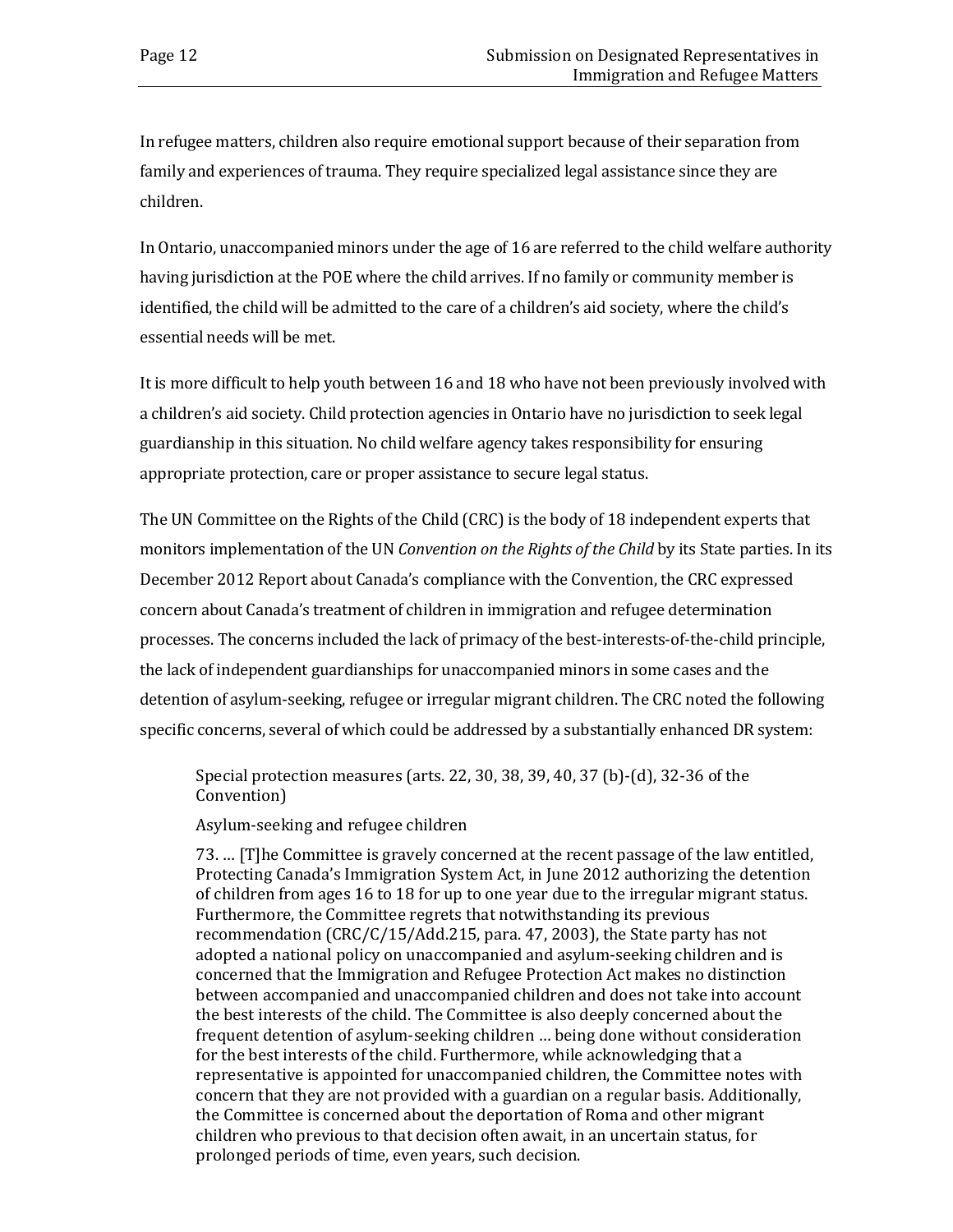**74. The Committee urges the State party to bring its immigration and asylum laws into full conformity with the Convention and other relevant international standards…. In addition, the Committee urges the State party to:** 

**(a) Reconsider its policy of detaining children who are asylum-seeking, refugees and/or irregular migrants; and ensure that detention is only used in exceptional circumstances, in keeping with the best interests of the child, and subject to judicial review;** 

**(b) Ensure that legislation and procedures use the best interests of the child as the primary consideration in all immigration and asylum processes, that determination of the best interests is consistently conducted by professionals who have been adequately applying such procedures;** 

**(c) Expeditiously establish the institution of independent guardianships for unaccompanied migrant children;** 

**(d) Ensure that cases of asylum-seeking children progress quickly so as to prevent children from waiting long periods of time for the decisions; and** 

**(e) Consider implementing the United Nations High Commission for Refugees Guidelines on International Protection No. 8: Child Asylum Claims under articles 1(A)2 and 1(F) of the 1951 Convention. In implementing this recommendation, the Committee stresses the need for the State party to pay particular attention to ensuring that its policies and procedures for children in asylum seeking, refugee and/or immigration detention give due primacy to the principle of the best interests of the child and that immigration authorities are trained on the principle and procedures of the best interest of the child.[4](#page-16-0)** [emphasis in original]

Unaccompanied adults with mental health issues face challenges like those of unaccompanied minors. They may also need immediate and comprehensive assistance, not only for the refugee determination process, but for other aspects of their lives, including finding appropriate shelter, medical care and community support. They may also require mental health services and legal assistance for their immigration and refugee proceedings.[5](#page-16-1)

- a. Respect for inherent dignity, individual autonomy including the freedom to make one's own choices, and independence of persons;
- b. Non-discrimination;
- c. Full and effective participation and inclusion in society;
- d. Respect for difference and acceptance of persons with disabilities as part of human diversity and humanity;
- e. Equality of opportunity;
- f. Accessibility;

<span id="page-16-0"></span> $\overline{4}$  $CRC/C/CAN/CO/3-4.$ 

<span id="page-16-1"></span><sup>5</sup> Canada has ratified the UN *Convention on the Rights of Persons with Disabilities,* A/RES/61/106. Article 3 sets out its general principles: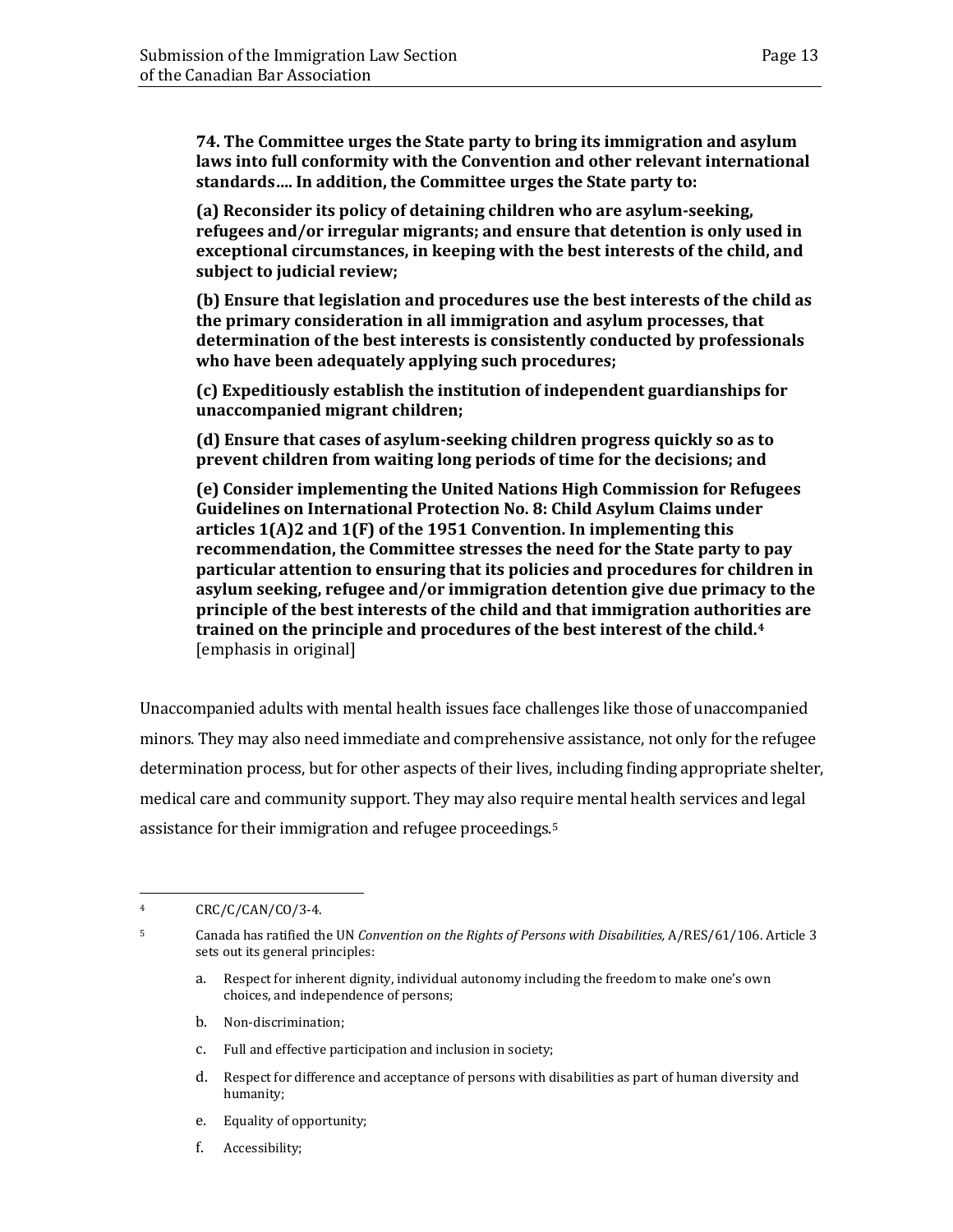Proceedings before the IRB are extremely stressful for all litigants. Children and adults with mental health issues are particularly vulnerable. The destabilizing effects of a lack of access to housing and adequate social supports are likely to further compromise their ability to present their cases to their best advantage.

Failure to deal with all the unique needs of these particularly vulnerable individuals has serious consequences. They include negative immigration outcomes, thus potentially engaging the section 7 and 15 *Charter* rights of the individuals.

### **RECOMMENDATIONS:**

- **3. The recommendations of the UN Committee on the Rights of the Child on asylum-seeking, refugee and migrant children should be implemented as set out in its December 2012 Report on Canada's compliance with the UN** *Convention on the Rights of the Child***.**
- **4. Consistent with those recommendations, the principle of the best interests of the child should be given primacy in all immigration and refugee processes, including the expeditious institution of independent guardianships for unaccompanied minor children and the use of detention in only exceptional circumstances.**
- **5. Immigration authorities should be trained on the principles and procedures relating to the best interests of the child cases.**
- **6. Immigration authorities should be trained on the principles and procedures relating to the right of the child to be heard.**

## **C. The Search for an Acceptable Model**

<span id="page-17-0"></span>The CBA Section recommends that competent DRs experienced in working with children and vulnerable adults from different cultural and linguistic backgrounds be available to refugee claimants and immigrants. DRs should be available from when the individuals arrive to when their immigration status is resolved or they must leave Canada. One way to do this is to hire DRs

i<br>I

g. Equality between men and women;

h. Respect for the evolving capacities of children with disabilities and respect for the right of children with disabilities to preserve their identities.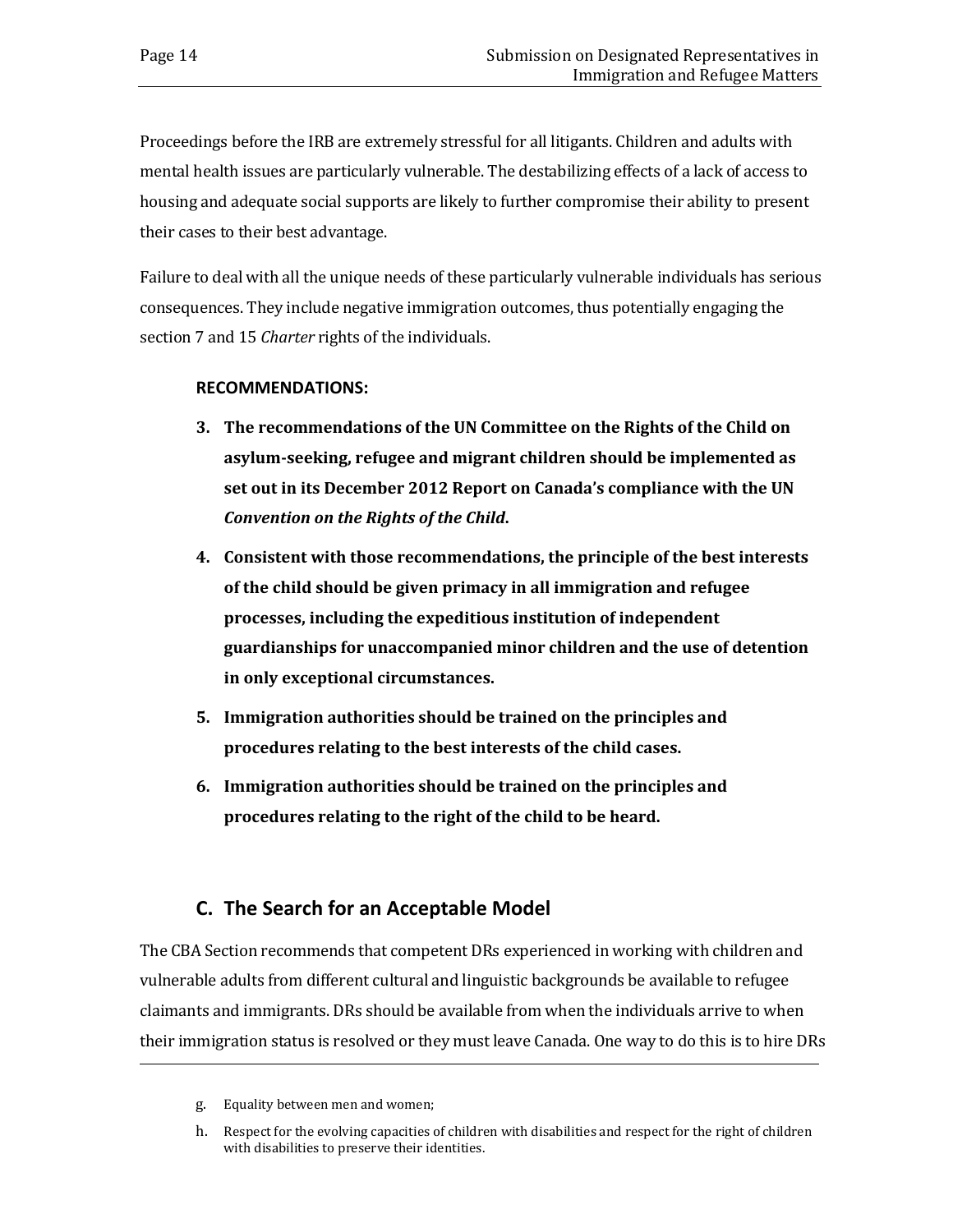as salaried staff through a separate social service agency, as currently operates in Quebec. (However, the system could be enhanced, as discussed below).

### **RECOMMENDATION:**

**7. Competent DRs experienced in working with children and vulnerable adults from different cultural and linguistic backgrounds should be available to refugee claimants and immigrants.** 

### <span id="page-18-0"></span>**Quebec Model**

In Quebec, unaccompanied children and those identified at the POE as having capacity issues are referred to a social services agency – the *Programme régional d'accueil et d'intégration des demandeurs d'asile* (PRAIDA). The agency's salaried staff are skilled social workers able to work with children of different ages and persons with mental health issues.

The DRs at PRAIDA help gather evidence for hearings, such as identity documents. They arrange for unaccompanied children to be referred to services for protection and care, including foster or group home care, and ensure that the children have access to school and health care. They also assist children to contact family if needed. Similarly, DRs help vulnerable adults obtain appropriate housing and social and medical support if needed.

DRs continue to act until the person's immigration status is resolved. For refugee claimants, they assist successful refugee claimants in applying for permanent resident (PR) status. For unsuccessful cases, DRs arrange for counsel to proceed with applications to the Federal Court as needed, and with applications for PR on humanitarian and compassionate grounds, as well as with pre-removal risk assessments.

If all applications for status fail, DRs provide information and advice to clients about removal arrangements. This may include arranging appropriate reception for the person being deported. DRs also continue to represent vulnerable minors who still require assistance.

The Quebec PRAIDA model, at its optimum, is preferable to the system in Ontario for several reasons:

1. In Ontario, POE officials rarely seek the assistance of a DR;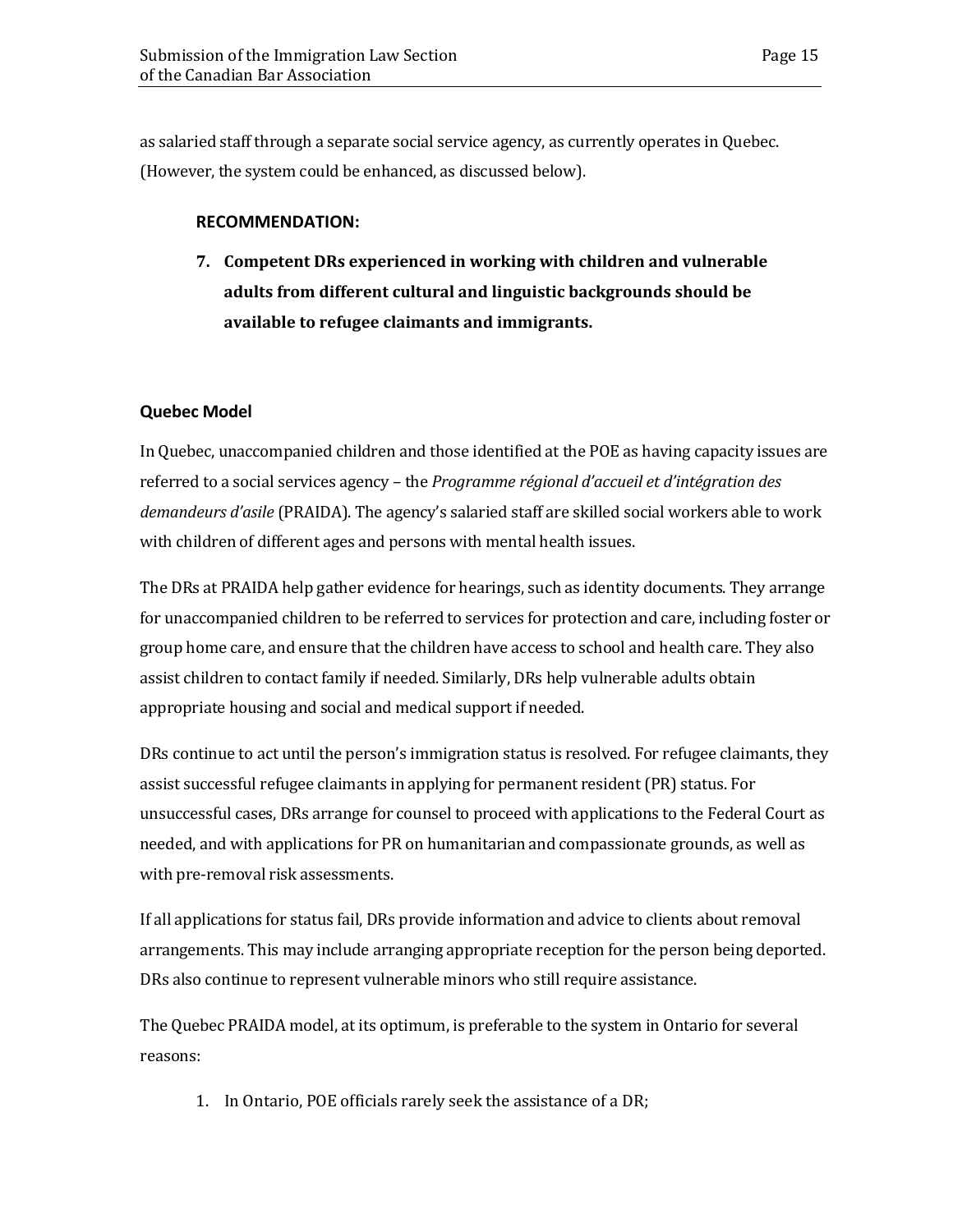- 2. In Ontario, unaccompanied youth between 16 and 18 and vulnerable adults are left to fend for themselves in finding shelter, social services and a lawyer to represent them;
- 3. In Ontario, decisions to appoint a DR let alone an appropriately qualified DR – are inconsistent and dependent on shelter workers, social service agencies, the person's lawyer, or the IRB itself subsequently identifying the need for a representative.

The CBA Section recommends that in all provinces and territories, as in Quebec, a DR be appointed when an applicant is served with a pre-removal risk assessment by CBSA or is eligible to make a humanitarian and compassionate claim to CIC. The basis of risk assessments and humanitarian and compassionate applications may be either mental illness or the best interests of the child. Yet vulnerable applicants may not be able to contact legal counsel or family members on their own. A DR could help them retain counsel.

### **RECOMMENDATION:**

**8. In all provinces and territories, as in Quebec, a DR should be appointed when an applicant is served with a pre-removal risk assessment by CBSA or is eligible to make a humanitarian and compassionate claim to CIC.**

### <span id="page-19-0"></span>**Concerns about the Quebec Model**

PRAIDA now largely occupies the DR field in Quebec, yet it is unable to handle the workload. The agency employs a full-time program manager and two other staff, one full-time and one parttime. Their caseloads are too onerous, particularly in the Immigration Division. Quebec needs to supplement PRAIDA's services with independent DRs.

A second reason for introducing independent DRs, some legal counsel consulted for this submission suggest, is that non-PRAIDA social workers are closer to clients than PRAIDA staff and would be better suited to act as DRs.

Moreover, some Quebec counsel have expressed concern that the majority of cases referred by PRAIDA to counsel are sent to a small pool of lawyers.<sup>[6](#page-19-1)</sup> This may encourage high-volume practice

<span id="page-19-1"></span><sup>6</sup> The Federal Department of Justice noted similar concerns in assessing the Quebec DR system, called SARIMM at the time. One source from Quebec told the Justice researcher that in choosing counsel for unaccompanied minors of some ethnic origins, the DRs did not vary their selection. See the entire assessment at [www.justice.gc.ca/eng/rp-pr/other-autre/ir/rr03\\_la16-rr03\\_aj16/p4.html,](http://www.justice.gc.ca/eng/rp-pr/other-autre/ir/rr03_la16-rr03_aj16/p4.html) and in particular footnote 29.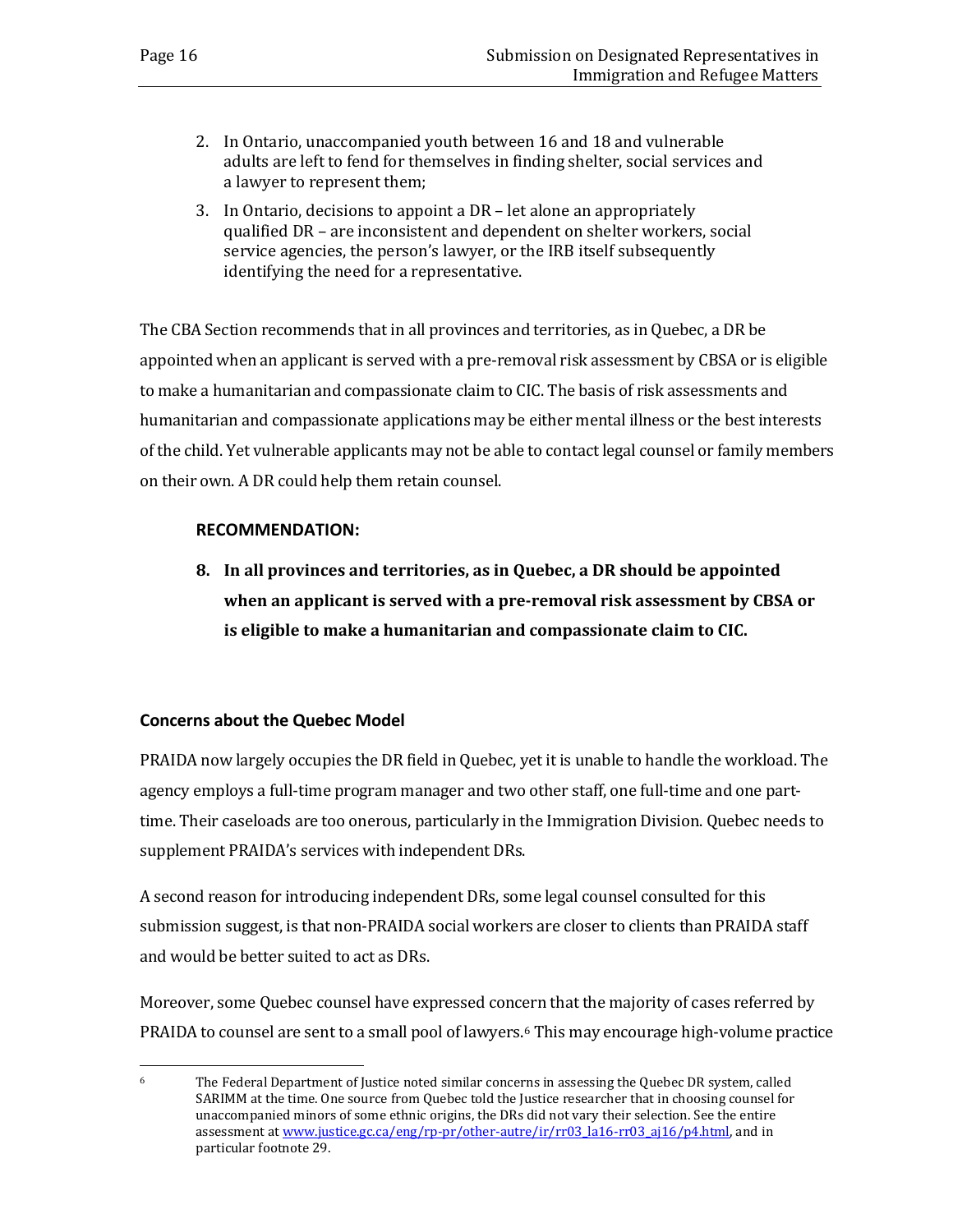and a decline in quality of service. Clients should have greater choice in their selection of counsel. More lawyers should be on the roster.

However, the legal aid tariff for Quebec lawyers who handle immigration and refugee matters is very low. Salaried DRs are better paid than lawyers. This undermines the role of the legal professional and is inconsistent with protecting the rule of law. The tariff for lawyers in Quebec should be increased.

Quebec lawyers also express concern that funds which could be directed to increase legal aid tariffs are going instead to employed DRs. PRAIDA is funded by Quebec Health and Social Services, which in turn receives funding through federal transfer payments for assistance with refugees. These monies are supplemented by a *per diem* honorarium from the IRB to staff acting as DRs.

Quebec lawyers also believe that DRs should be available to assist clients other than those on legal aid certificates. Some clients may wish to retain counsel privately, but still require other assistance that PRAIDA can offer.

### <span id="page-20-0"></span>**Other Jurisdictions**

Both Ontario and B.C. have a system to appoint independent DRs. In some provinces, like Alberta, legal aid staff indicated they were unaware of DRs being appointed.

#### <span id="page-20-1"></span>**Ontario Model**

In Ontario, the IRB advertises for, selects and hires individual DRs. The IRB places their names on a list after they sign contracts and obtain security clearances. The DRs are contacted case by case when a Board member decides that a DR is needed for a tribunal hearing, or when legal counsel identifies the need to the Board. Some of the DRs are immigration lawyers. The DRs are paid at IRB tariff rates. On occasion, the Board accepts a DR from the Canadian Schizophrenia Society or other social service agency.

In addition, the law firm of McCarthy Tétrault and the Royal Bank of Canada participate in the "Unaccompanied Minors Project" in partnership with Pro Bono Law Ontario and the IRB. The program matches lawyers from the firm and the bank, acting as DRs, with children who arrive alone at Toronto's international airport from other countries. As DRs, the lawyers assist children navigate the refugee claim process, but do not assist in other types of appeals before the IRB. The DRs' services include gathering evidence to support the child's claim, attending the hearing with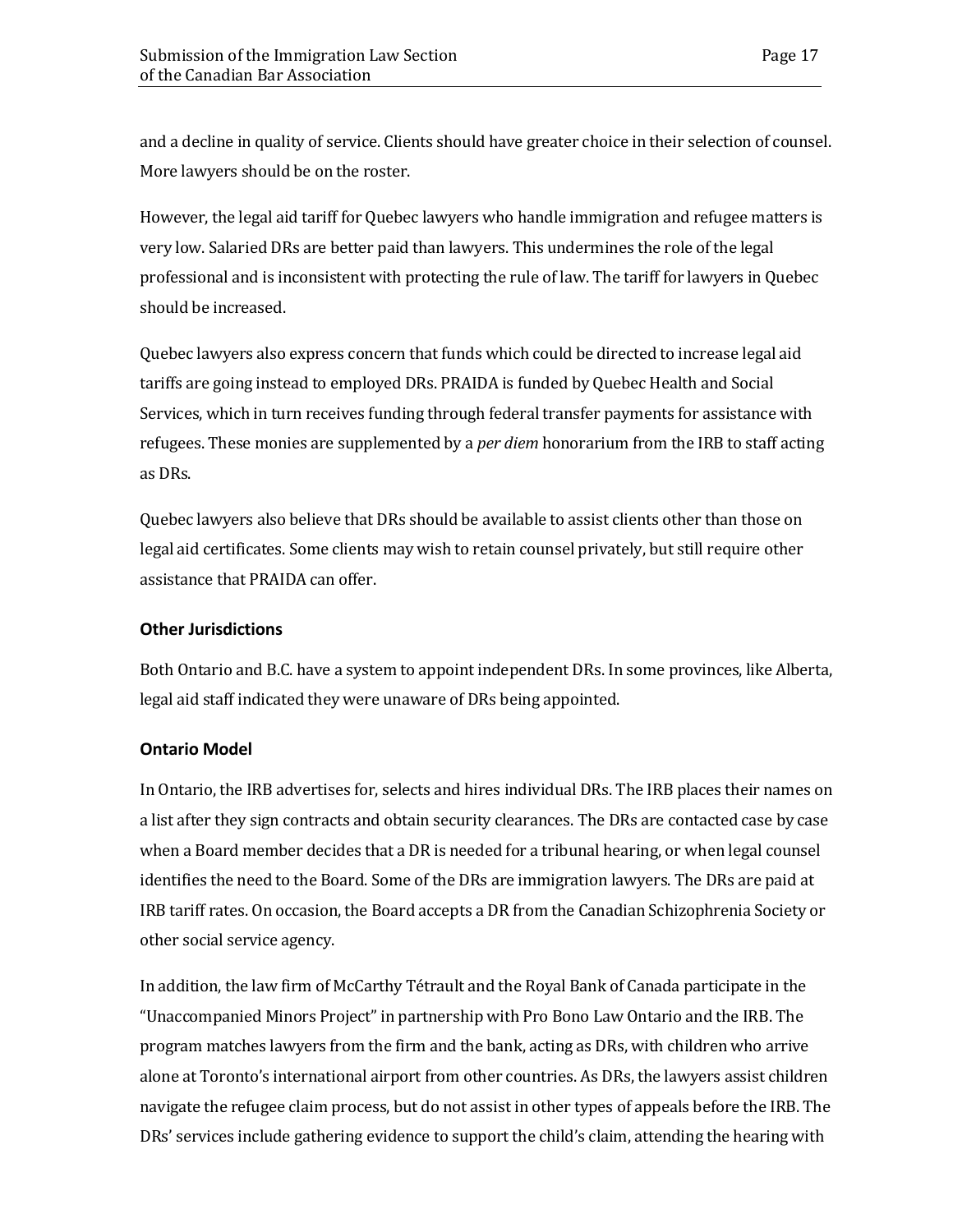the child and retaining legal counsel. Although training on the refugee process is provided, these lawyers typically do not have a background in immigration or refugee law.

### <span id="page-21-0"></span>**Conclusion**

Having some salaried DR staff employed by a social services agency – similar to the Quebec model – is a good idea. However, these DRs could be supplemented by individually appointed DRs. This would be similar to the legal aid system in Ontario, where refugee and immigration clients may be represented by lawyers at legal aid-funded clinics or by lawyers in private practice who accept certificates for legal representation funded by legal aid.

In short, Quebec can benefit from having DRs appointed as in some other provinces, and other provinces and territories can benefit from incorporating elements of the Quebec model.

In every case, independent DRs and legal counsel should be available at the POE. Children between 16 and 18 should have as much protection as those who are younger, and DRs should be trained, available and evaluated on a consistent basis.

The CBA Section recommends that competent counsel and DRs be available to vulnerable refugee claimants and immigrants from the time they arrive to the point that their immigration status is resolved or they are forced to leave Canada.

The CBA Section recommends that for all issues involving legal status, the DRs should be immigration or refugee lawyers.

### **RECOMMENDATIONS:**

- **9. Competent counsel and DRs should be available to vulnerable refugee claimants and immigrants from the time they arrive to the point that their immigration status is resolved or they are forced to leave Canada.**
- **10. For all issues involving legal status, DRs should be lawyers competent in immigration or refugee matters.**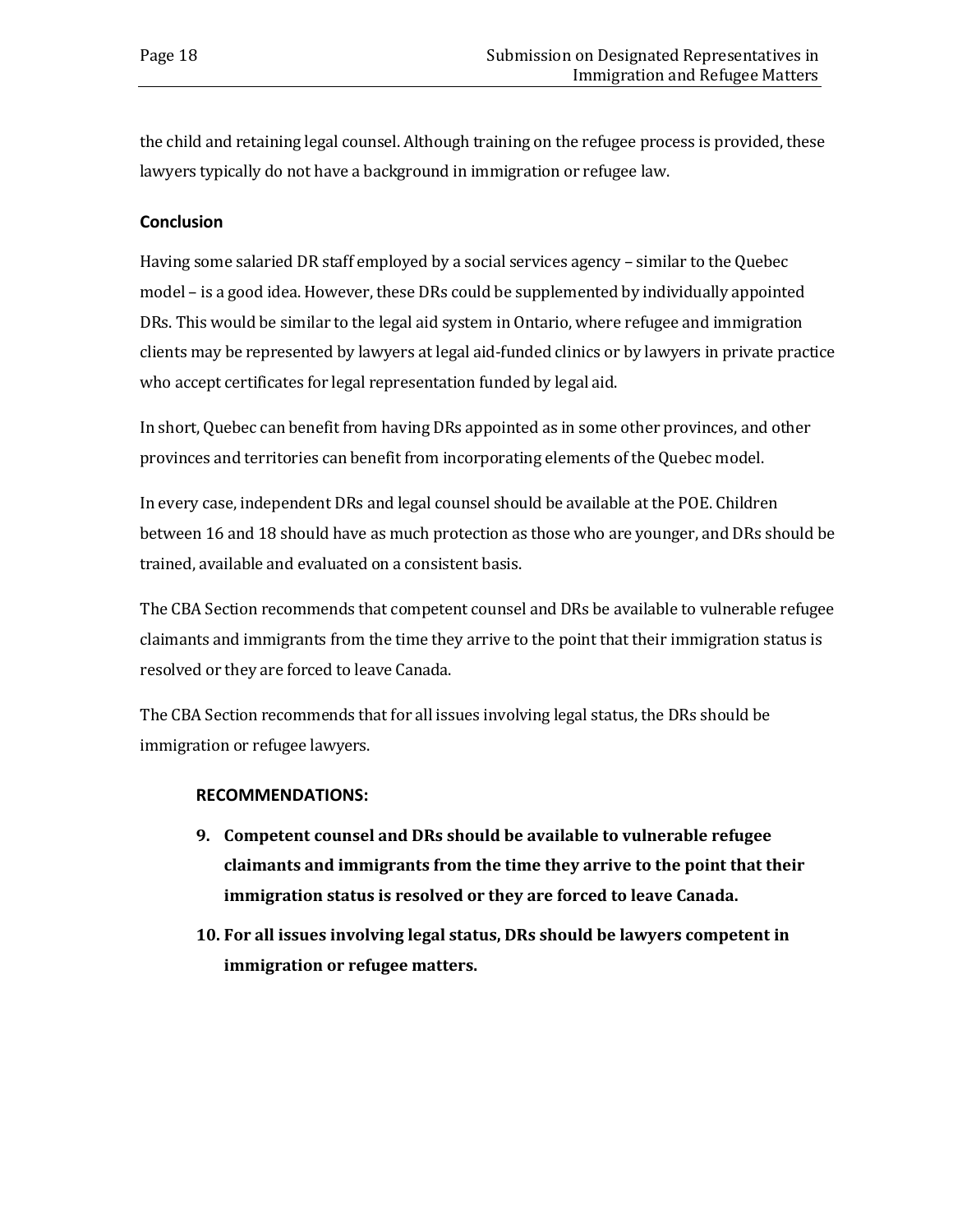## <span id="page-22-0"></span>**IV. REFORMING THE IRB'S DESIGNATED REPRESENTATIVE PROGRAM**

Having a DR at the POE does not preclude the need for one later in the process. The balance of this submission focuses on the appropriate process for administering the DR program at the IRB and for introducing it at CBSA and CIC.

## **A. Consistent Criteria for Appointing Designated Representatives**

<span id="page-22-1"></span>As noted earlier, section 167(2) of IRPA requires the IRB to appoint DRs for those under 18 and for adults who are unable to appreciate the nature of the proceedings.

Board members from all four Divisions of the IRB consistently appoint DRs for many claimants who are minors. However, the Board should review its policy of appointing parents as DRs. A parent may not be an appropriate DR, since the interests of the parent and child sometimes conflict. For example, a parent may have been abusive to the child or unable to protect the child from an abusive situation. In many instances, the children have no independent legal representation. Parents in these situations should not act as DRs for their children. Board members have an obligation to ensure that DRs understand their duties to a child and must assess their ability to fulfill those duties. In short, Board members should fully respect IRB Chairperson Guideline 3, which deals in part with the appointment of DRs for child claimants.[7](#page-22-2)

For adult claimants, Board members apply criteria for appointing DRs inconsistently. Some require evidence that the person concerned is unable to appreciate the nature of the proceedings before appointing a DR. Others interpret IRPA and the applicable Division Rules permissively. Acting on the principle that the Board can control its own process, they apply a less stringent test and appoint DRs where cognitive or psychiatric impairment is likely to impede the person from presenting their case to their best advantage.

To the extent possible, those appearing before the IRB should receive the same procedural protections no matter which member hears their case. The CBA Section recommends that Board members follow IRB Chairperson Guideline 8[8](#page-22-3) and accept the recommendations of counsel to appoint a DR. Paragraph 7.3 of Guideline 8 states that counsel for a person who may be considered vulnerable is best placed to bring the vulnerability to the attention of the IRB, and is expected to do so as soon as possible. Others associated with the person or who have knowledge of facts indicating that the person may be vulnerable (counsel for the Minister or any other

<span id="page-22-3"></span>8 Chairperson Guideline 8: Procedures With Respect to Vulnerable Persons Appearing Before the IRB.

<span id="page-22-2"></span> $\overline{7}$ <sup>7</sup> Chairperson Guideline 3: Child Refugee Claimants: Procedural and Evidentiary Issues.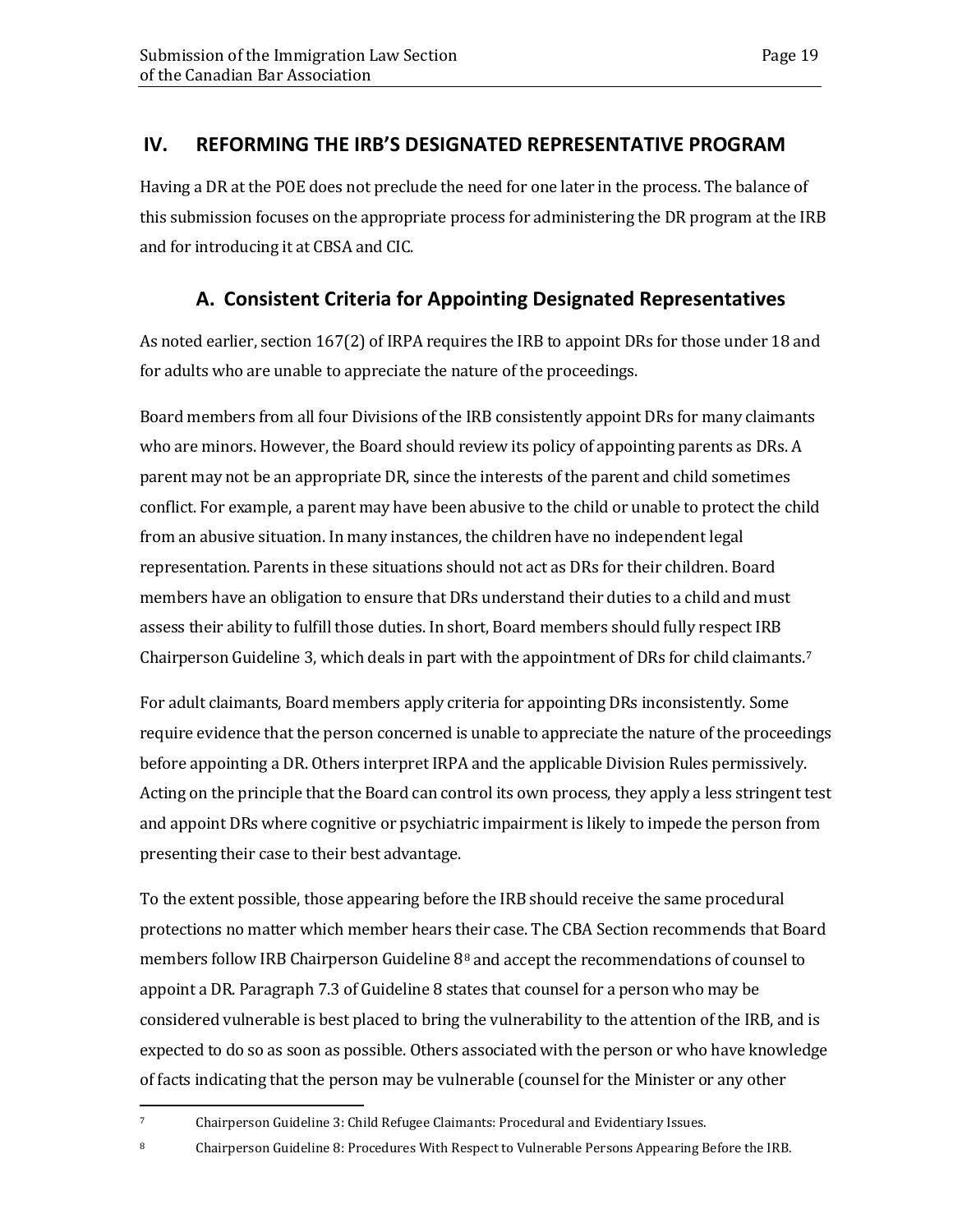person) are encouraged to do the same. If reasonably possible, independent credible evidence documenting the vulnerability must be filed with the IRB.  $\Delta$ ppendix  $\Delta$  lists agencies in Ontario that can help DRs and legal counsel to document people with cognitive disorders and to obtain treatment.

### **RECOMMENDATION:**

**11. Board members should follow IRB Chairperson Guideline 8 and accept the recommendation of counsel to appoint a DR.**

## **B. Legislative and Constitutional Framework**

<span id="page-23-0"></span>Vulnerable persons are more likely than others to have their equality and other rights violated, especially during administrative proceedings.

### <span id="page-23-1"></span>**The Charter**

Section 7 of the *Charter* provides for the right to life, liberty and security of the person and the right not to be deprived thereof except in accordance with the principles of fundamental justice.

Removing vulnerable persons from Canada and returning them to a country where they may face risk may violate their right to life, liberty and security of the person. When section 7 rights become engaged, meaningful procedural protections must be afforded. The need for procedural fairness is heightened for children and youth and for adults with mental health issues, given their particular vulnerabilities. Procedural fairness may be interpreted to include the appointment of a DR, as well as the right to legal representation. In A.M.R.I. v. K.E.R.,<sup>[9](#page-23-2)</sup> the Ontario Court of Appeal identified the right to representation as one of the necessary procedural protections:

<span id="page-23-2"></span>Where the proposed return [from Canada to a foreign jurisdiction] engages the child's s. 7 *Charter* rights, as in this case, meaningful procedural protections must be afforded to the child. In our view, these include the right to (1) receive notice of the application; (2) receive adequate disclosure of the case for an order of return; (3) a reasonable opportunity to respond to that case; (4) a reasonable opportunity to have his or her views on the merits of the application considered in accordance with the child's age and level of maturity; and (5) the right to representation.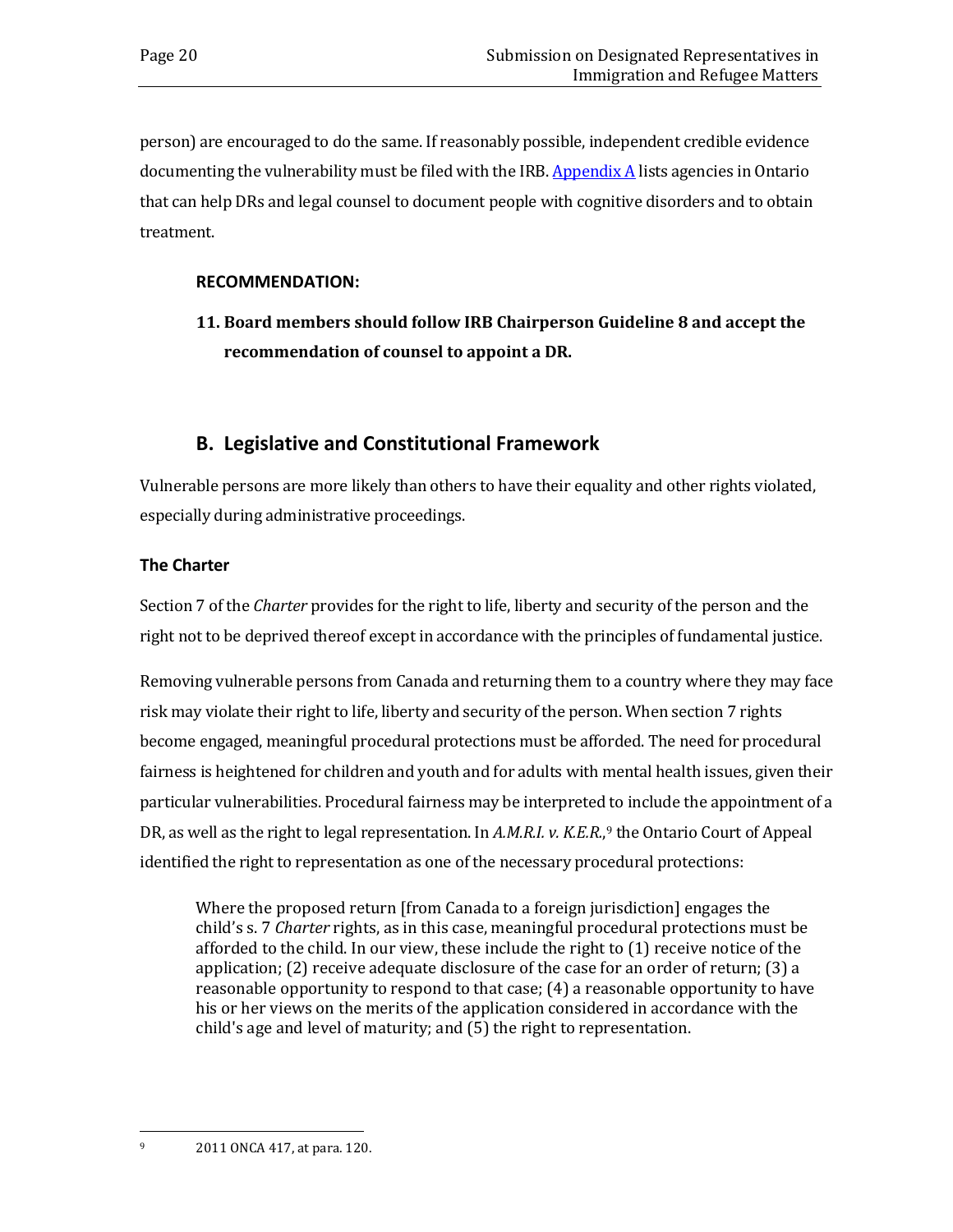Section 15 of the *Charter* guarantees equality before and under the law and the right to the equal protection and equal benefit of the law without discrimination. Age and mental or physical disability are enumerated grounds of discrimination.

### <span id="page-24-0"></span>*UN Convention on the Rights of the Child*

Article 12 of the Convention gives children a right to be heard in any judicial and administrative proceeding affecting them, either directly or through a representative or appropriate body. Article 3 states that the best interests of the child shall be a primary consideration in all actions concerning children. Article 22 requires that a child who is a refugee or is seeking refugee status receive appropriate protection and humanitarian assistance in the enjoyment of applicable rights in the Convention and other international human rights or humanitarian instruments.

In part, Article 12 states:

- 1. States Parties reaffirm that persons with disabilities have the right to recognition everywhere as persons before the law.
- 2. States Parties shall recognize that persons with disabilities enjoy legal capacity on an equal basis with others in all aspects of life.
- 3. States Parties shall take appropriate measures to provide access by persons with disabilities to the support they may require in exercising their legal capacity.
- 4. States Parties shall ensure that all measures that relate to the exercise of legal capacity provide for appropriate and effective safeguards to prevent abuse in accordance with international human rights law. Such safeguards shall ensure that measures relating to the exercise of legal capacity respect the rights, will and preferences of the person, are free of conflict of interest and undue influence, are proportional and tailored to the person's circumstances, apply for the shortest time possible and are subject to regular review by a competent, independent and impartial authority or judicial body. The safeguards shall be proportional to the degree to which such measures affect the person's rights and interests.

#### <span id="page-24-1"></span>**IRPA**

Section 167(2) requires the relevant IRB Division to designate a person to represent someone under 18. For adults, the Division must appoint a representative for those unable to appreciate the nature of the proceedings. The challenge is to have consistent interpretations of this provision among Board members in all Divisions[.10](#page-24-2)

<span id="page-24-2"></span><sup>10</sup> Accommodating asylum seekers with disabilities first requires identifying the person's disability. The *Convention on Rights of Persons with Disabilities,* A/RES/61/106, which Canada has ratified, does not have an exhaustive definition of disability, which its preamble describes as "evolving concept." Article 1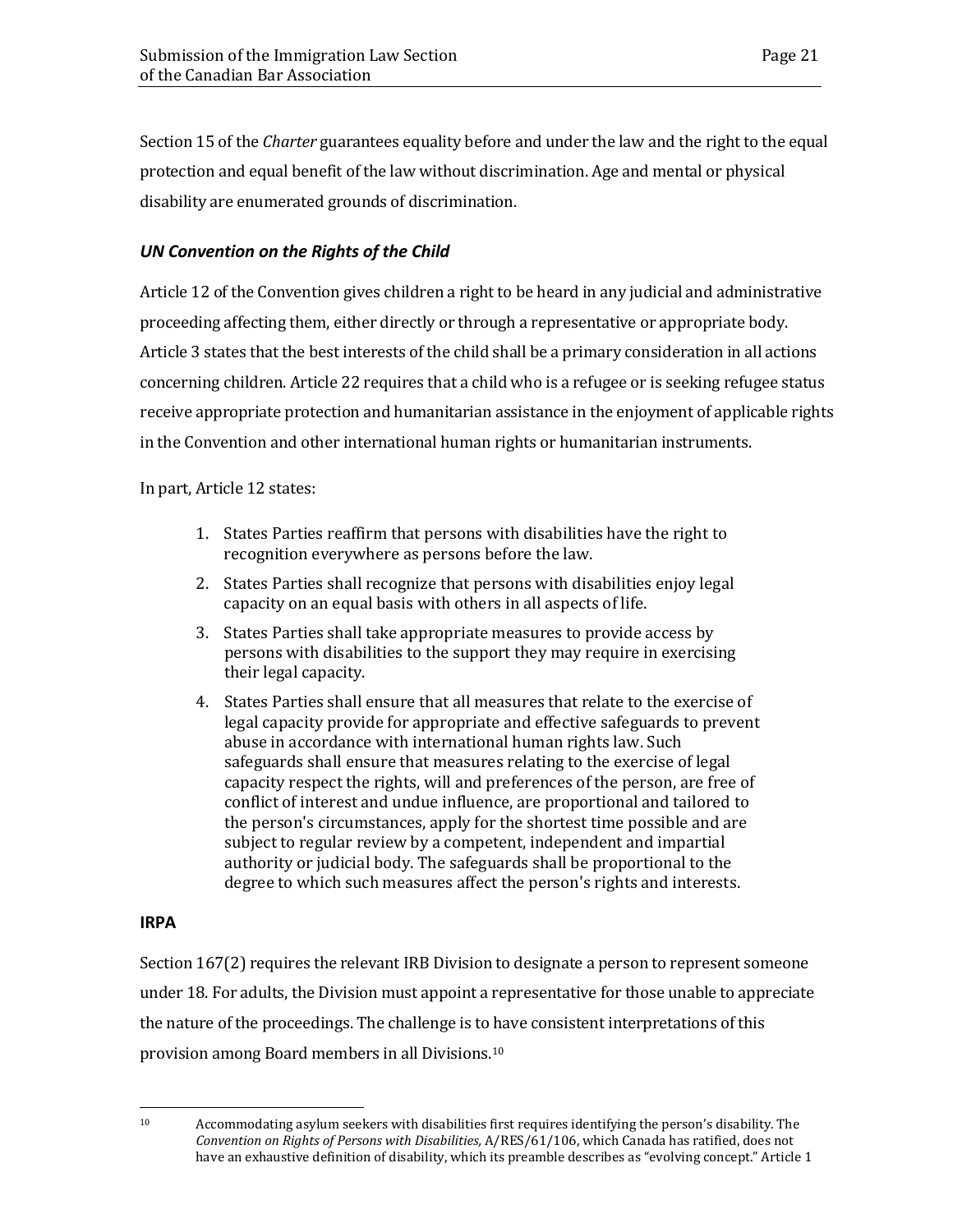i<br>I

### <span id="page-25-0"></span>**IRB Guidelines**

IRB Chairperson Guideline 8 refers to "vulnerable persons" as:

…including, but … limited to, the mentally ill, minors, the elderly, victims of torture, survivors of genocide and crimes against humanity, women who have suffered gender-related persecution, and individuals who have been victims of persecution based on sexual orientation and gender identity.

## **C. Application of the Legislative Framework**

<span id="page-25-1"></span>The legislative framework is meaningless if not purposively applied. Parties to a proceeding must be given equal and meaningful opportunities to present and have their positions fully and fairly considered. With a vulnerable adult, this implies that an assessment of their inability to appreciate the nature of the proceedings must be sound and based on a careful review of the person's circumstances. All players in the immigration decision-making system are expected to understand and consider the applicable legislative framework. However, the particular complexities of cases of those with mental health issues – and the reality that capacity issues may not always be readily apparent – create the risk of a decision based on insufficient information. This jeopardizes the claimant's interests and may be procedurally and substantively unfair. A decision maker who is not aware of or sensitive to the potential vulnerabilities may misunderstand important aspects of the claim. In turn, the claimant may be frustrated by a process that is difficult to understand. The claimant may become impatient, anxious and, sometimes, aggressive – exacerbating an already difficult situation.

With a mental health assessment in hand, an officer or Board member can better understand a claimant's particular vulnerabilities and how they might affect the presentation of the claimant's

defines persons with disabilities to include, at least, persons with a range of long-term impairments (physical, sensory, intellectual or mental). The starting point, therefore, is that the definition of disability is not closed and should be broadly conceived. Procedures for identifying persons with disabilities must be sufficiently flexible to accommodate this diversity. The International Association of Refugee Law Judges (IARLJ) has produced useful *Judicial Guidelines on Procedures with Respect to Vulnerable Persons*. They state that applicants or their representatives should have the opportunity to make submissions on the nature of their disability and its impact on the procedural or substantive aspects of their claim. The Guidelines recommend attempting to identify disability as early in the proceedings as possible, but that adjudicators also be prepared for the possibility of disabilities being identified later in the proceedings. This is particularly important because not all persons with disabilities identify as having a disability.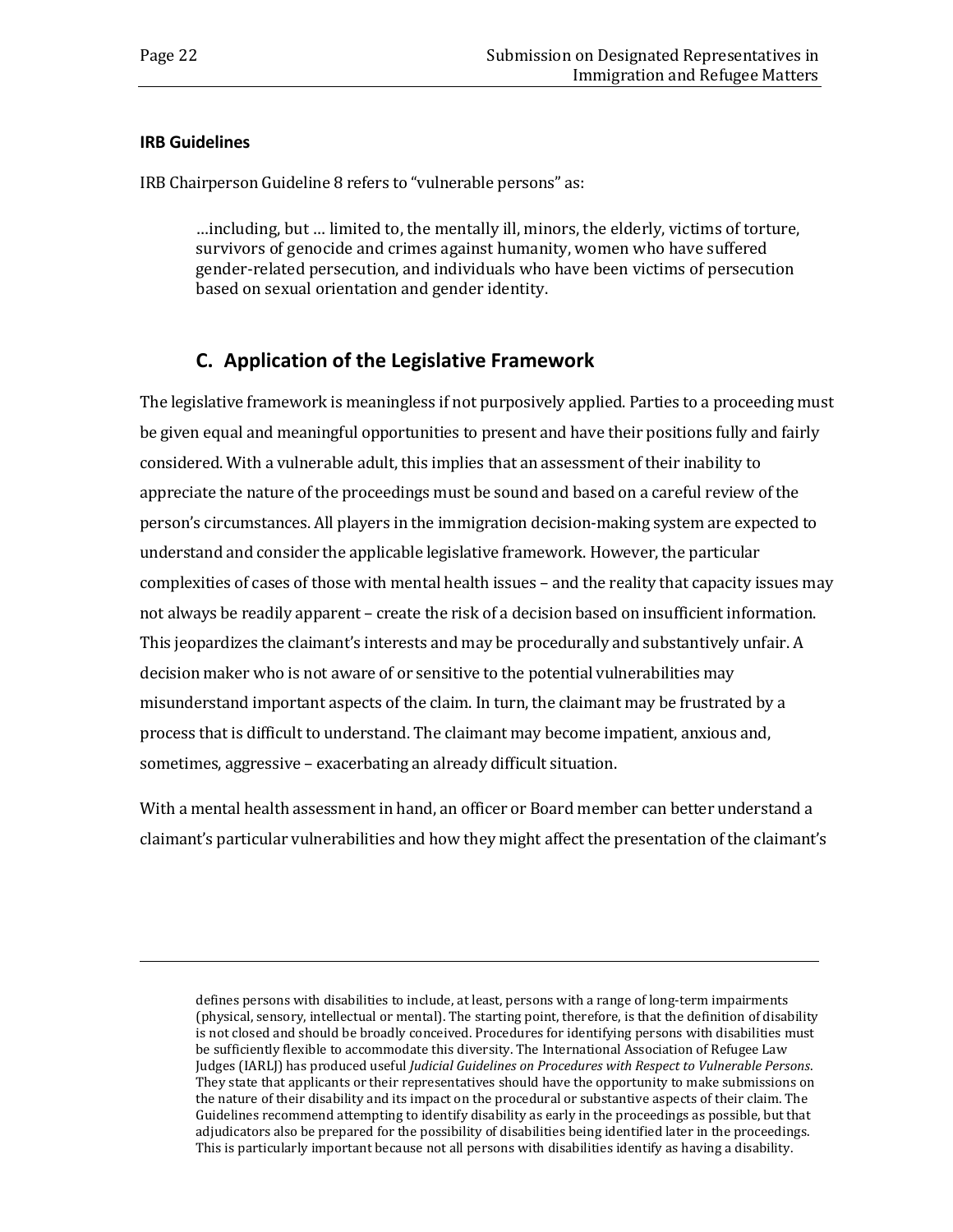case. A better appreciation of the claim or humanitarian and compassionate or other application might lead to a different outcome.<sup>[11](#page-26-0)</sup>

While the IRB has no obligation to verify a person's capacity, a DR would ensure that the IRB consider this issue and recommend an assessment prior to a hearing. Otherwise, vulnerable persons are precluded from advancing their rights as fully and completely as others. This gives rise to systemic discrimination in the adjudicative process on the grounds of age or disability, violating section 15 of the *Charter*.

The Federal Court decision in *FAM v. Canada (Citizenship and Immigration)*[12](#page-26-1) highlights the significance of a DR familiar with the legislative and procedural context – that is, a lawyer.

In *FAM*, a request was made for an assessment and the resulting report was deposited at the IRB. When the IRB failed to consider the vulnerability of the applicant during the hearing, the Court granted the application for judicial review and referred the case back to the decision maker:

[I]t is obvious from the transcript that the claimant was not rational throughout the course of the hearing. In my view, the applicant was denied procedural fairness when it became apparent that he was unable to give coherent testimony about the issues raised by his claim for refugee status and protection. The Presiding Member should have stopped the hearing at that point and considered alternative procedures to determine the claim. I am also satisfied that the Member did not demonstrate in her analysis that the applicant's mental state was taken into consideration in determining the merits of the claim and, in particular, of his explanations.[13](#page-26-2)

It is inappropriate to shift the obligation to raise the capacity issue and adduce relevant evidence to legal counsel or the DR. The potential *Charter* implications of a failure to consider capacity oblige the State to address it as well. In doing so, all Board members should rely on the more permissive interpretation of "unable to appreciate the nature of the proceedings" already adopted by some Board members.

<span id="page-26-0"></span><sup>11</sup> <sup>11</sup> Canada has ratified the *Convention on the Rights of Persons with Disabilities*. Its principles should permeate all aspects of government and judicial decision making, including refugee status determination. Key provisions of the *Convention*, such as the obligation to provide reasonable accommodation, should guide decision makers as they try to ensure that the rights of asylum seekers with disabilities are upheld. See discussion paper prepared for the Vulnerable Persons Working Group International Association of Refugee Law Judges World Conference Bled, Slovenia, 7-9 September 2011: [www.iarlj.org/general/images/stories/BLED\\_conference/papers/Disability\\_and\\_Displacement](https://www.iarlj.org/general/images/stories/bled_conference/papers/disability_and_displacement-background_paper.pdf)[background\\_paper.pdf.](https://www.iarlj.org/general/images/stories/bled_conference/papers/disability_and_displacement-background_paper.pdf)

<span id="page-26-1"></span><sup>12</sup> *FAM v. Canada (Citizenship and Immigration)*, 2013 FC 574.

<span id="page-26-2"></span><sup>13</sup> *Ibid.,* at para. 16.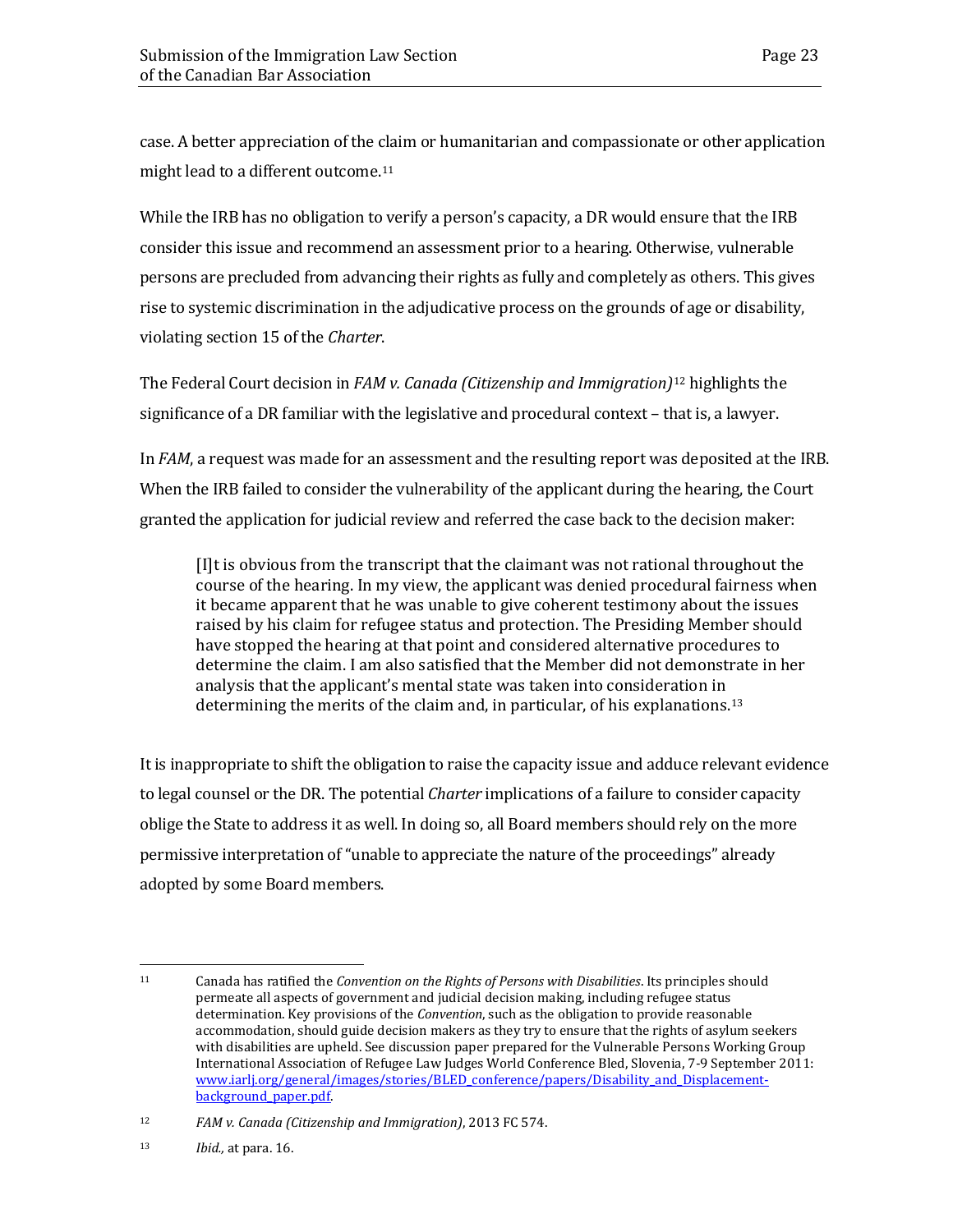Many times a claimant may appreciate the nature of the proceedings but suffer from mental health issues that make it very difficult for them to present their cases to best advantage, whether at the pre-hearing stage (collecting appropriate documents to support their case) or the hearing stage (presenting evidence orally). In such cases, the Board should have discretion to appoint a DR, even though the technical legislative requirements requiring appointment may not be met.

The CBA Section recommends that the IRB issue guidelines that the Board *must* appoint a DR for adults who are unable to appreciate the nature of the proceedings, and that the Board *may*  appoint a DR for adults if mental health issues are likely to impede the person from presenting their case to their best advantage.

The guidelines should also set out the relevant factors for Board members to consider in exercising this discretion. The CBA Section recommends that Board members take the following factors into consideration:

- the person's statements at the proceedings, especially if the statements indicate confusion, incoherence, lack of connection with reality or simply an inability to comprehend and respond to the questions asked;
- the person's behaviour, both verbal and non-verbal, at the Board, especially if the behaviour indicates confusion or a lack of connection with reality or an inability to follow basic instructions;
- expert evidence, if any, on the person's intellectual faculties or mental condition;
- medical history relating to possible brain injury;
- psychiatric history, including evidence of all psychiatric disorders which could severely impair the claimant's ability to testify – for example, panic or anxiety disorder, post-traumatic stress disorder and evidence of serious mental illness such as schizophrenia or bi-polar disorder;
- educational history, especially if this indicates cognitive impairment; and
- whether the person had a DR for a proceeding in another Division of the Board.

### **RECOMMENDATIONS:**

**12. The IRB should issue guidelines that the Board must appoint a DR for adults who are unable to appreciate the nature of the proceedings, and that the Board may appoint a DR for adults if mental health issues are likely to impede the person from presenting their case to their best advantage.**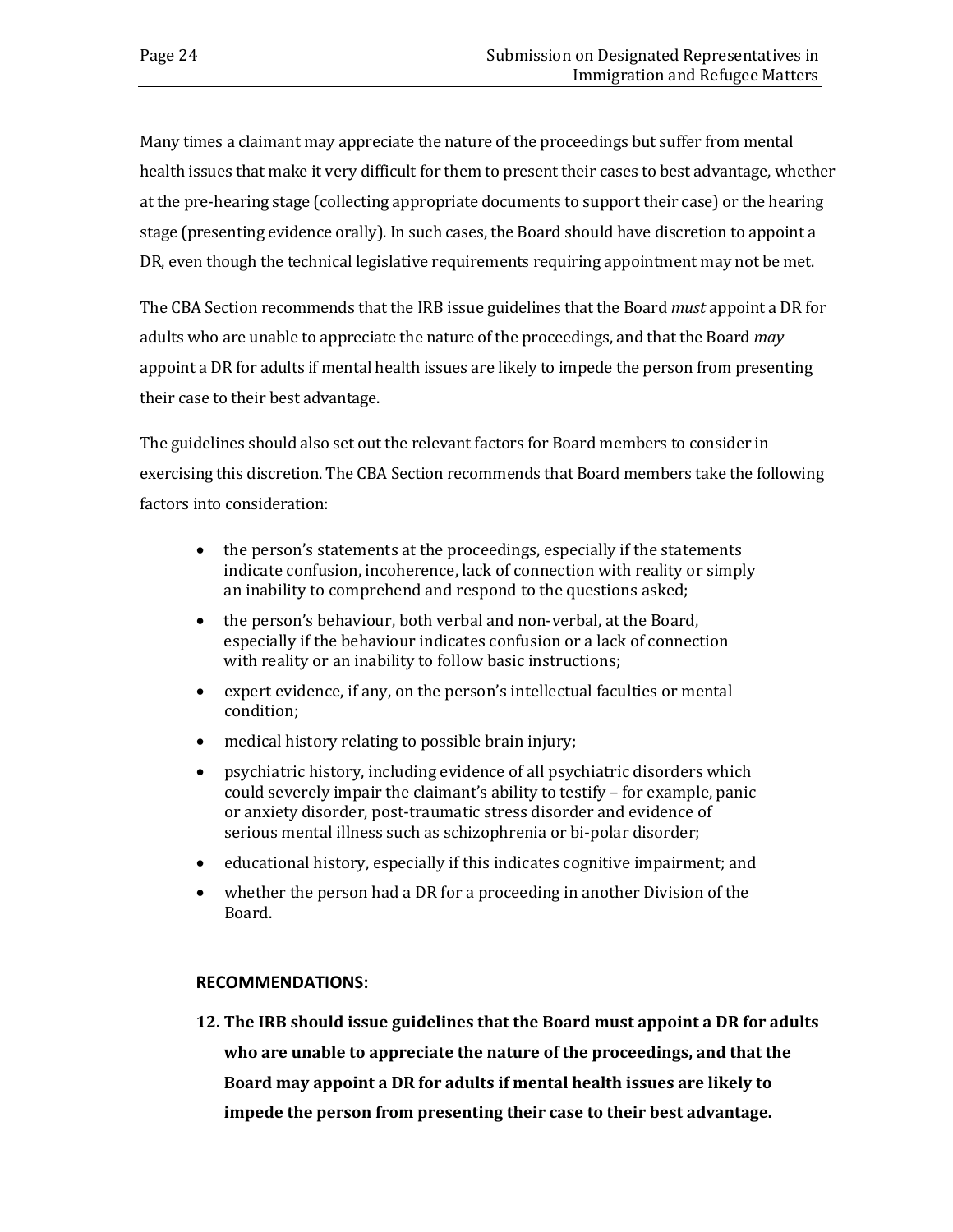- **13. Board members should take the following factors into consideration in exercising this discretion:** 
	- **the person's statements at the proceedings, especially if the statements indicate confusion, incoherence, lack of connection with reality or simply an inability to comprehend and respond to the questions asked;**
	- **the person's behaviour, both verbal and non-verbal, at the Board, especially if the behaviour indicates confusion or a lack of connection with reality or an inability to follow basic instructions;**
	- **expert evidence, if any, on the person's intellectual faculties or mental condition;**
	- **medical history relating to possible brain injury;**
	- **psychiatric history, including evidence of all psychiatric disorders which could severely impair the claimant's ability to testify – for example, panic or anxiety disorder, post-traumatic stress disorder and evidence of serious mental illness such as schizophrenia or bi-polar disorder;**
	- **educational history, especially if this indicates cognitive impairment; and**
	- **whether the person had a DR for a proceeding in another Division of the Board.**

## **D. Appropriately Qualified Designated Representatives**

<span id="page-28-0"></span>For appointment as a DR, the Rules of the Refugee Protection Division (RPD), Immigration Division (ID), Immigration Appeal Division (IAD), and Refugee Appeal Division (RAD) require only that candidates:

- be 18 years of age or older;
- understand the nature of the proceedings before the IRB;
- be willing and able to act in the best interests of person concerned;
- not have interests that conflict with that person.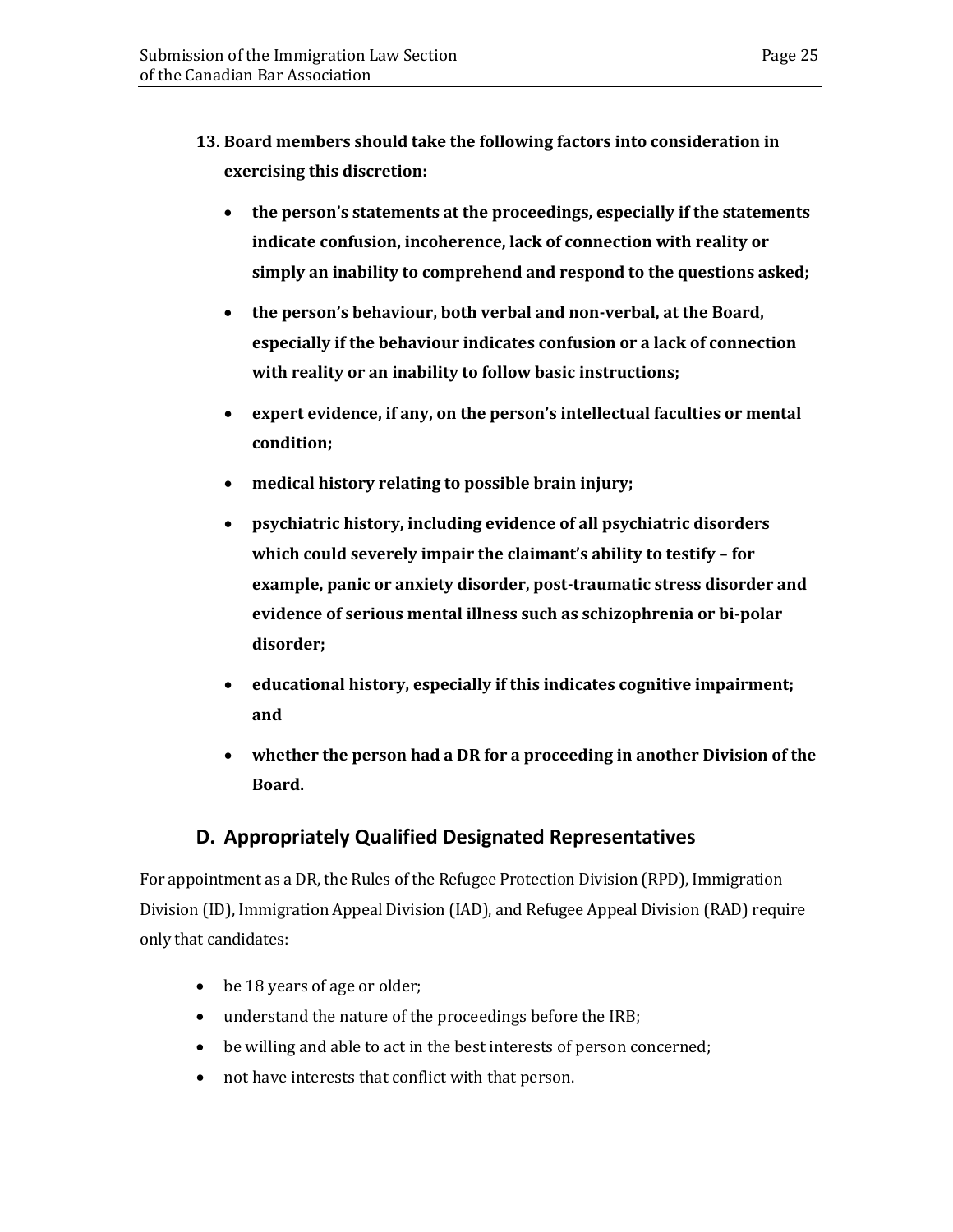Beyond this, the IRB makes no effort to match the qualifications of DRs with the person's needs. This is not sufficient. The IRB should choose DRs whose experience and expertise match the needs of the person concerned.

The IRB's Child Guidelines explicitly recognize that children cannot present evidence with the same precision as adults about timing, importance and details, and that they may have difficulty trusting or opening up to strangers. Children may also be affected by emotional, psychological or psychiatric issues, including anxiety, depression and post-traumatic stress. Ideally, DRs chosen for minors should be professionals with recognized experience in working with and relating to children.

Similarly, DRs appointed to assist those with mental health issues should be professionals with recognized mental health work experience.

The CBA Section recommends that the IRB establish a roster of culturally diverse and experienced professionals to act as DRs. Efforts should be made to ensure that DR appointments are individualized, reflecting the need to match the expertise of the DR with the needs of the individual they help. Counsel and the community groups listed in **[Appendix](#page-44-0) B** could be approached as potential sources of DRs. The IRB should develop and apply more effective Guidelines for DRs to help match the qualifications of DRs with the needs of claimants.

### **RECOMMENDATION:**

**14. The IRB should establish a roster of culturally diverse and experienced professionals who are prepared to act as DRs. Efforts should be made to ensure that DR appointments are individualized, reflecting the need to match the expertise of the DR with the needs of the individual they help.** 

## **E. Appointing Designated Representatives for Accompanied Minors**

<span id="page-29-0"></span>As outlined above, children have a right to be heard in refugee proceedings, under both international and domestic law.

IRPA must be construed and applied in a manner that complies with international human rights instruments to which Canada is a signatory.[14](#page-29-1) The Board Designated Representative Guide, as well as Guideline 3 on child refugee claimants, provides that where a child is accompanied by

<span id="page-29-1"></span> $14<sup>14</sup>$ 14 *Immigration and Refugee Protection Act*, S.C. 2001, c. 27, s. 3(3)(f).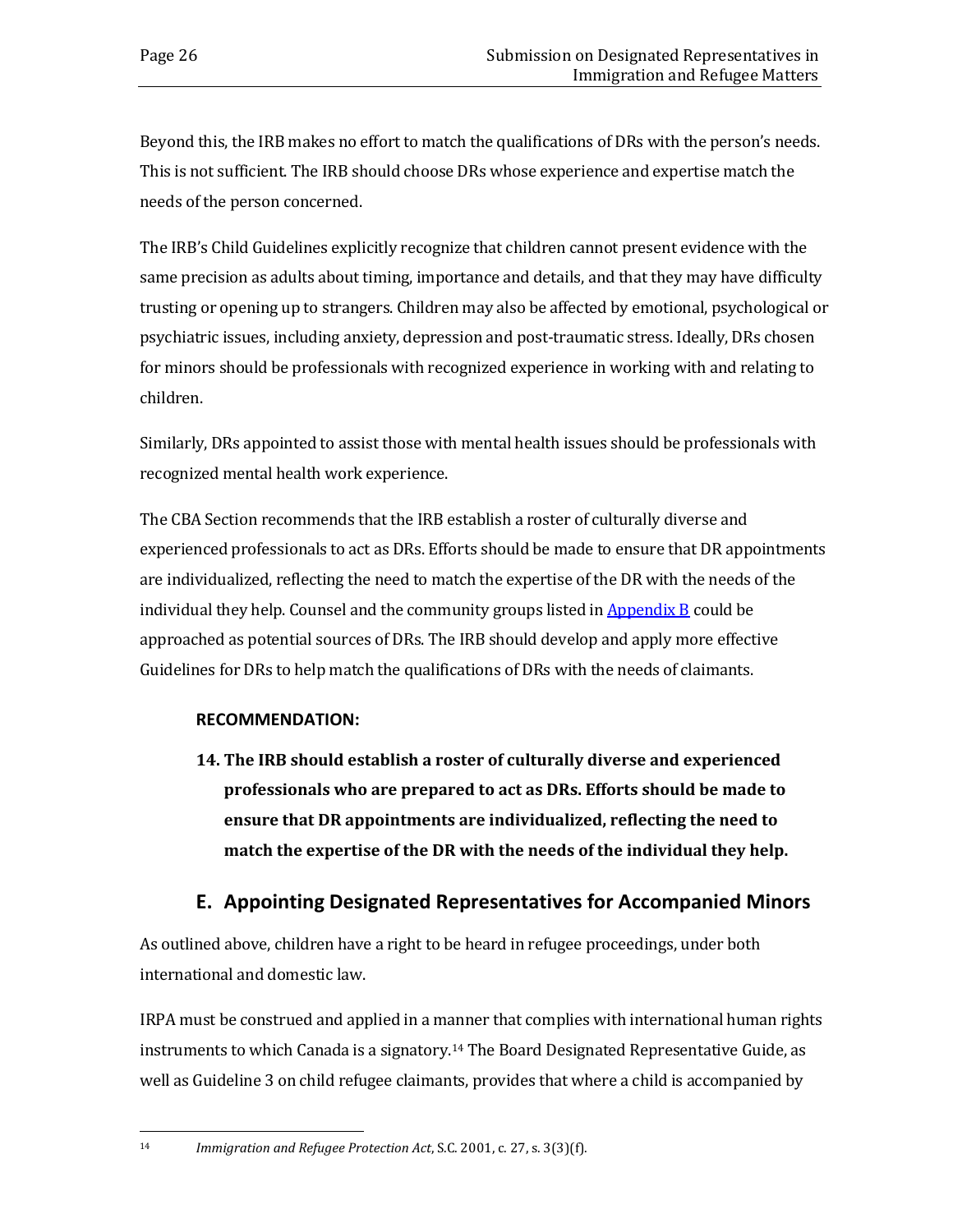parents, one parent is usually appointed as the child's DR. This presumption to appoint a parent may be appropriate in some instances, but may not always protect the child's interests or ensure that the child's voice is heard.

For example, in domestic violence cases, the interests of mother and child may differ. The mother may not want to seek state protection on behalf of her child, so the child needs to be explicit in advancing a claim. Appointing the mother as DR may silence the child, whose interests will not be fully advanced in proceedings where fundamental rights are at stake. Still, the Board routinely appoints mothers as DRs in such cases.

Claimants may come from countries where forced marriage and honour- or gender-based violence are common, or where lesbian, gay, bisexual or transgendered (LGBT) youth do not have parental support in addressing actual or potential persecution. As with domestic violence cases, it will generally be inappropriate to appoint a parent as the child's DR. Parents may not identify these reasons for persecution on behalf of the child.

The CBA Section recommends no longer presumptively appointing a parent as the DR of minor children in all refugee cases. Instead, whether the parent is an appropriate DR for a minor child should be determined case by case. To be consistent with Article 12 of the UN *Convention on the Rights of the Child*, this determination should include a consideration of the views of the child, particularly if the child has the age and maturity to express those views. The CBA Section recommends that the IRB develop Guidelines for Designated Representatives reflecting this change and that it is generally inappropriate to appoint a parent as DR in the following situations:

- cases involving domestic violence;
- where forced marriage or gender- or honour-based violence may be at issue; or
- where a youth's sexual orientation or gender identity may be a source of persecution and parental support is not forthcoming.

#### **RECOMMENDATION:**

**15. The presumptive appointment of a parent as the DR of accompanied minors should cease, especially in cases of domestic violence, where gender or honour-based violence or forced marriage are at issue, or where a youth's sexual orientation or gender identity may be a source of persecution and**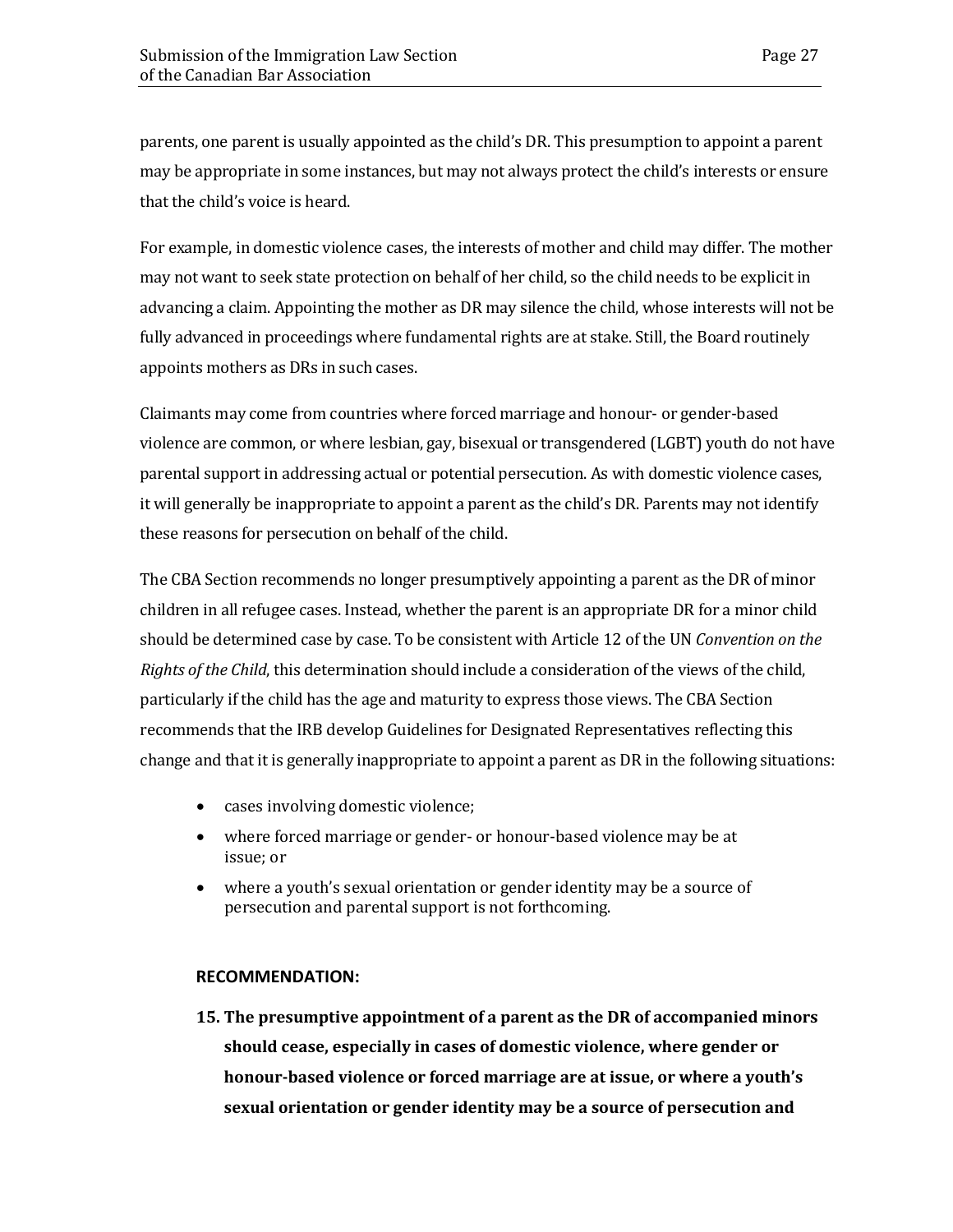**parental support has not been forthcoming. The IRB should promulgate guidelines reflecting this change.** 

## **F. Training for Designated Representatives**

<span id="page-31-0"></span>DRs currently receive no basic training about the substantive legal requirements relating to the issues facing the person they assist. Similarly, the IRB assigns DRs without giving any basic training about procedures at the applicable IRB Division.

DRs who lack this knowledge cannot provide informed assistance. Their appointment may formally discharge the IRB's statutory duty to appoint a DR to assist minors and those with capacity issues. However, it violates the spirit of the law, which requires providing meaningful assistance.

The CBA Section recommends that, before appointment, all DRs receive basic training on legal and procedural matters relevant to the IRB Division dealing with the person they represent. To avoid a conflict of interest and enhance quality, training, selection and performance reviews should be provided independently, not internally by the IRB.

The federal government would fund the training. It could be a joint endeavour of the IRB, the private immigration and refugee law Bar and those with expertise in working with children, vulnerable adults and immigrant and refugee communities. Eligibility to work as a DR should require completing the training. If DRs are not immigration or refugee lawyers, they should be expected to consult and retain lawyers through an independent process, with funding made available for this. At a minimum, it would be preferable to have an immigration lawyer available at all times to advise DRs, akin to a duty counsel or "on-call" lawyer.

### **RECOMMENDATIONS:**

**16. Specialized training in both procedural and substantive aspects of the relevant law should be provided to all seeking to act as DRs. The training should be a joint endeavour of the IRB, the immigration and refugee law Bar and those with expertise in working with children, vulnerable adults and immigrant and refugee communities. Cross-cultural experience and training in working with children, youth and vulnerable adults should also be required.**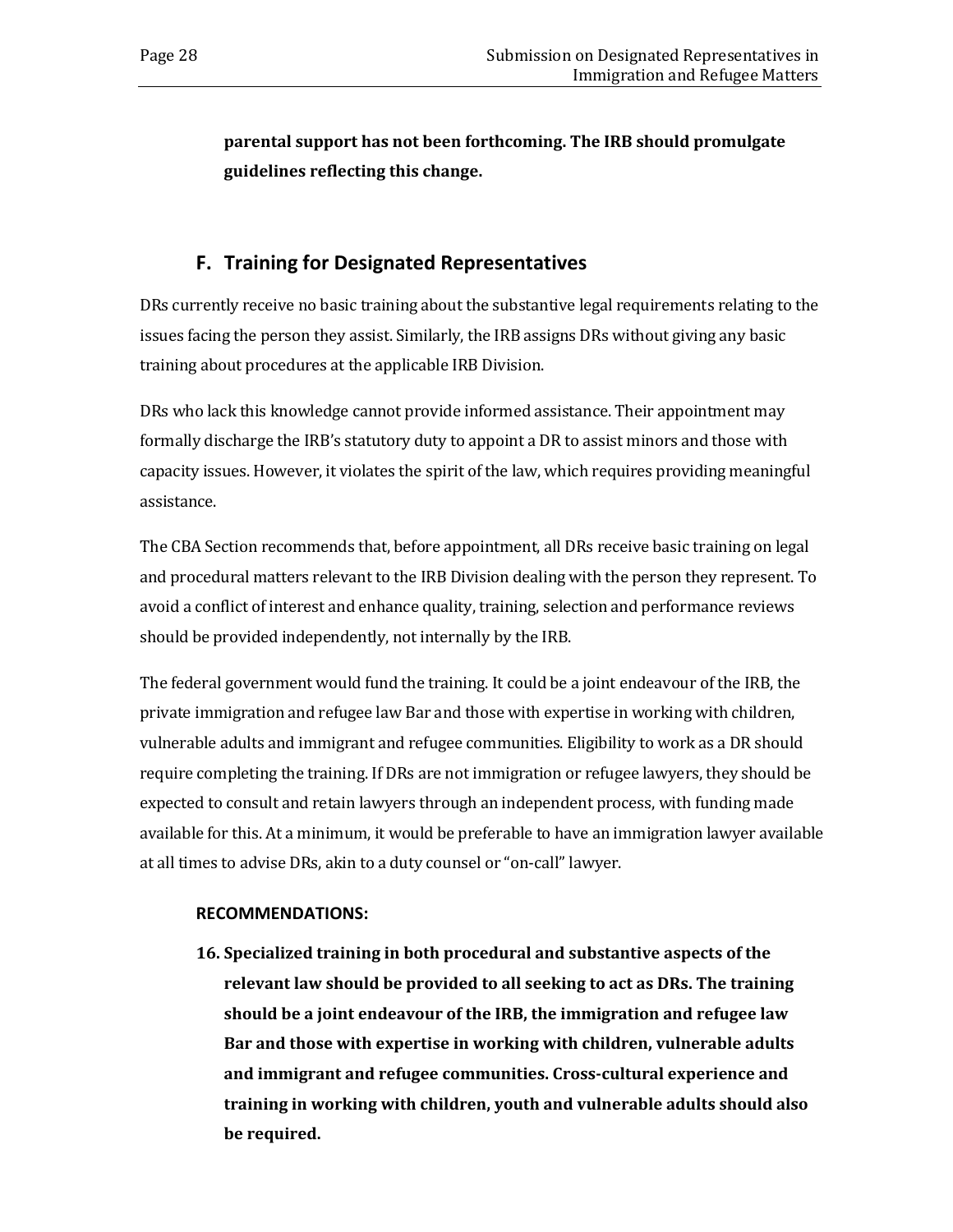**17. To avoid a conflict of interest and enhance quality, training, selection and performance reviews should be provided independently, not internally by the IRB.**

## <span id="page-32-0"></span>**G. Disclosure of Relevant Information to Designated Representatives**

The IRB is required to disclose to counsel all information to be relied upon to determine a litigant's case. However, there is no requirement to disclose information to a DR. This is particularly problematic if the litigant does not have counsel. The litigant may lack important information that could influence the case outcome. This is contrary to basic principles of due process and fundamental justice. As noted in *Baker v. Canada (Minister of Citizenship & Immigration)*,[15](#page-32-2) "[t]he values underlying the duty of procedural fairness relate to the principle that the individual or individuals affected should have the opportunity to present their cases fully and fairly …."

The CBA Section recommends that, when appointed and at other times as necessary, DRs be given all material in the IRB file that would normally be sent to counsel.

### **RECOMMENDATION:**

**18. When appointed and at other times as necessary, DRs should be given all material in the IRB file that would normally be sent to counsel.** 

## <span id="page-32-1"></span>**H. Need for the Board to Cooperate with Counsel when Appointing Designated Representatives**

The Board appoints DRs, but the initiative for appointment may come from the Board or from counsel representing the person concerned. The Rules of all four IRB Divisions require that if counsel believes that the person concerned requires a DR, they must inform the Division in writing without delay.

<span id="page-32-2"></span>Because counsel meet regularly with their clients, counsel are often best placed to identify the need for a DR. Closely working with the client frequently also puts counsel in the best position to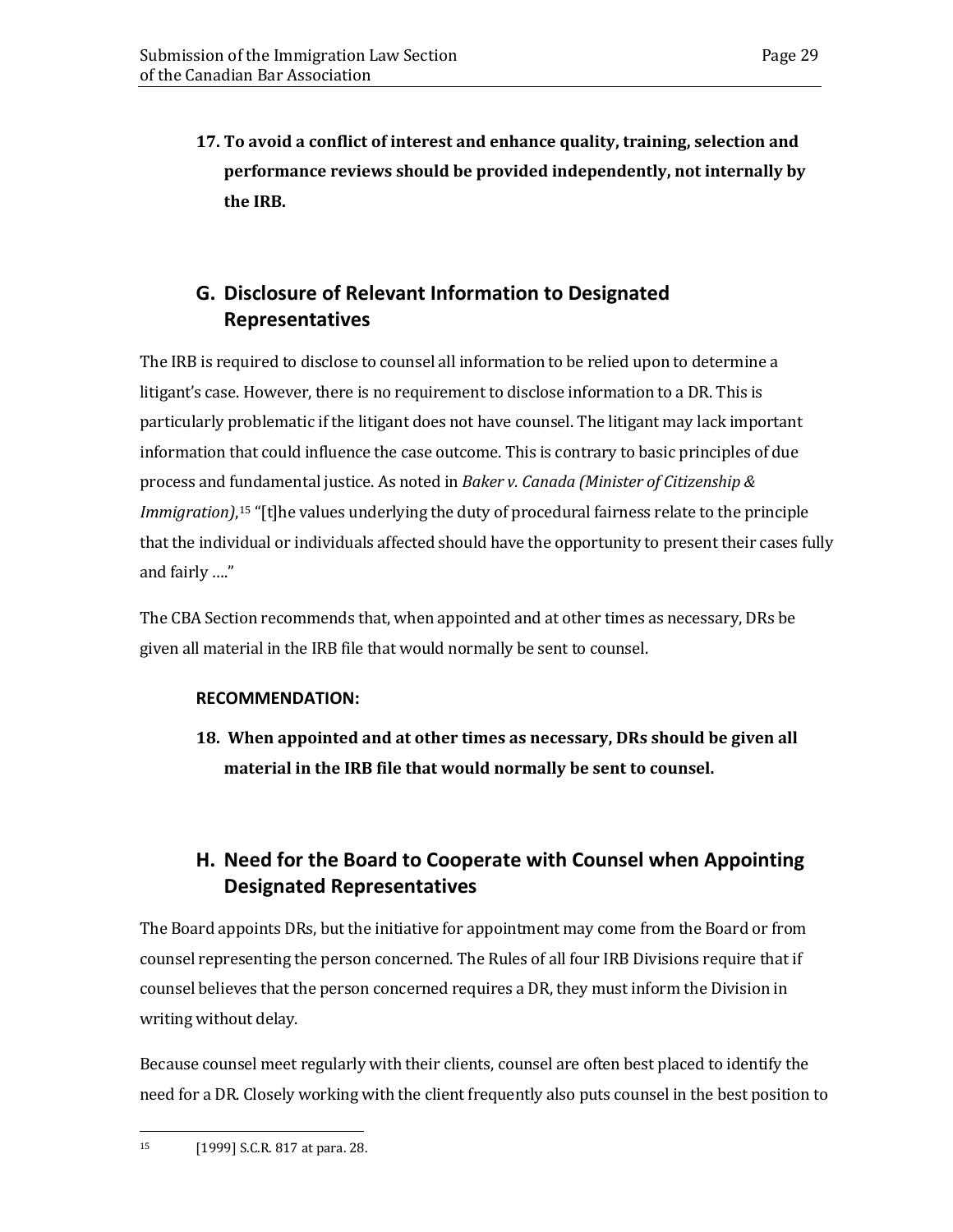identify a DR who could work effectively with the client and with counsel. Indeed, a good relationship between counsel and the DR may be essential to put the vulnerable client at ease and to represent the client to best advantage. This is because counsel and the DR work hand in hand to ensure respect for the client's rights and the proper presentation of the case.

Where counsel are involved, their views would be taken into account in the appointment of a DR.

This is not the current situation. For example, in one case brought to our attention, counsel had proposed appointing a respected DR with experience in mental health issues to represent a client diagnosed with schizoaffective disorder. The Board ignored counsel's proposal, appointing a DR with no experience representing clients with serious mental health issues. Counsel should be consulted in the selection of an appropriate representative.

### **RECOMMENDATION:**

**19. Counsel should be consulted in the selection of an appropriate DR.**

## **I. Appealing Board Appointments of Designated Representatives**

<span id="page-33-0"></span>A Board member's decision about appointing a DR is an interlocutory decision. As a matter of practice, the Federal Court is reluctant to review interlocutory decisions, preferring that the case be finally determined first. As a result, if a Board member makes a flawed decision in appointing a DR, the decision may not be legally challenged until the case is completed. This can be especially prejudicial for those who require a DR but do not have one; the case may not be adequately presented, and delays in the final disposition of the case may be particularly unsettling for those with mental health issues or trauma histories.

The CBA Section recommends that interlocutory decisions about appointing DRs be subject to an independent review process and that regulatory changes be made to effect this change if necessary.

#### **RECOMMENDATION:**

**20. Interlocutory decisions about appointing DRs should be subject to an independent review process and regulatory changes should be made to effect this change if necessary.**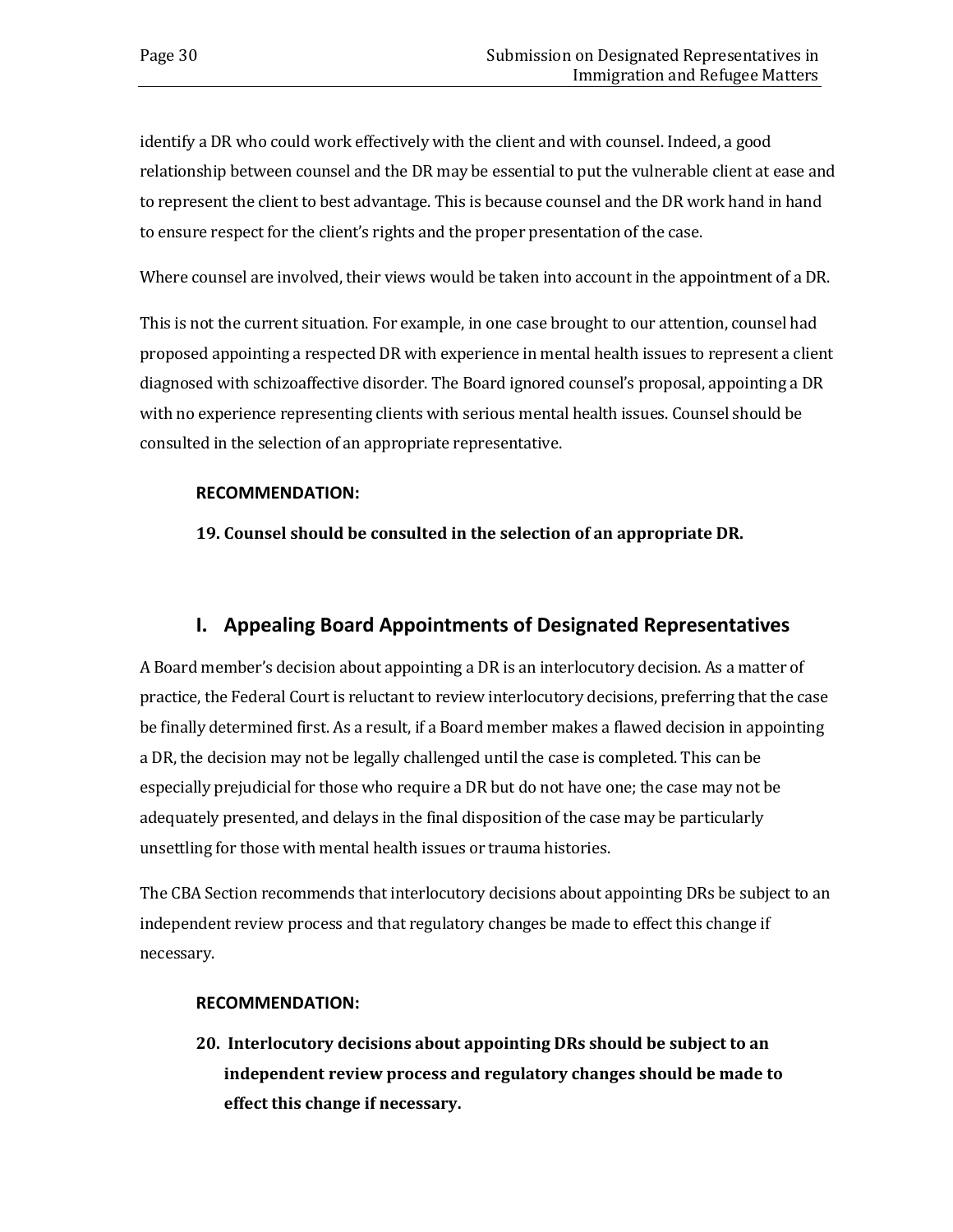## **J. Allowing Designated Representatives to be Witnesses**

<span id="page-34-0"></span>The IRB permits DRs to be witnesses for the person they are helping. However, Board members are reluctant to allow DRs to provide *viva voce* evidence. This is problematic. Diligent DRs meet regularly with the person, know the case, observe the person's behaviour and are familiar with their mental health/cognitive abilities and limits. The DR's evidence does not have to be accepted, but it should at least be heard. The CBA Section recommends that the IRB introduce guidelines to this effect.

### **RECOMMENDATION:**

**21. The IRB should introduce guidelines to facilitate DRs acting as witnesses.**

## **K. Monitoring the Work of Designated Representatives**

<span id="page-34-1"></span>The IRB is responsible for appointing DRs. However, it makes no attempt to monitor their work or determine whether those on its DR roster perform their duties properly.

This failure to monitor has resulted in serious concerns about the quality of work of some DRs on the Board's roster. We learned of cases where DRs failed to meet with the person concerned, offered no assistance in collecting evidence to substantiate claims and did little other than to collect the Board's honorarium. The rights of those the DRs are supposed to help are not protected and a disservice is done to the administration of justice.

If the Board continues to manage DRs, the Board should take a more active role in monitoring them to ensure they do the work they are supposed to do. The roster of DRs should be reviewed regularly to remove those for whom quality concerns are identified.

### **RECOMMENDATIONS:**

- **22. If the Board continues to manage DRs, the Board should take on a more active role in monitoring DRs to ensure they do the work they are supposed to do.**
- **23. The roster of DRs should be reviewed regularly to remove those for whom quality concerns are identified.**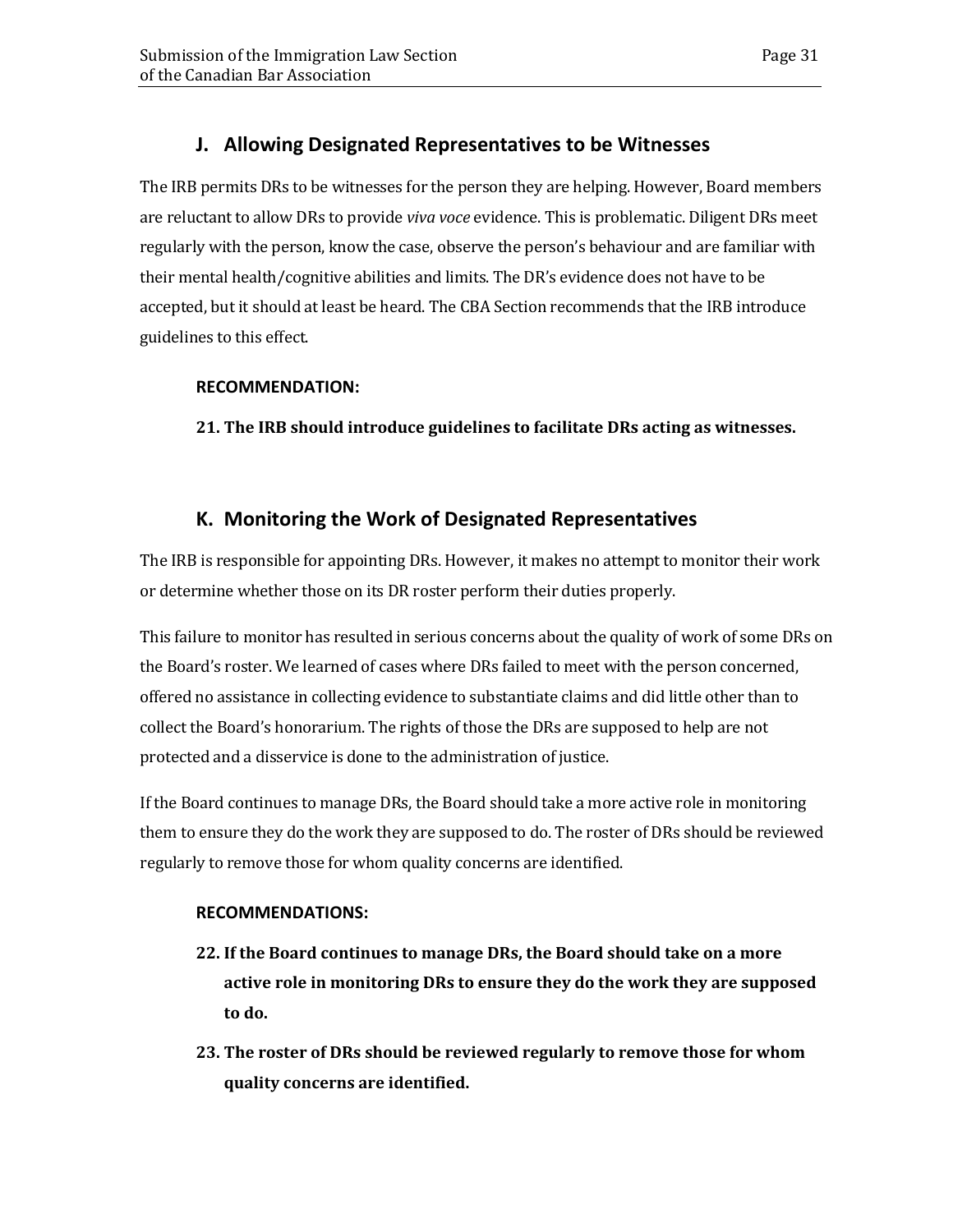## **L. Improving Payment of Designated Representatives**

<span id="page-35-0"></span>The IRB pays DRs a low tariff rate (set out in  $\frac{\text{Appendix } B}{\text{1}}$  $\frac{\text{Appendix } B}{\text{1}}$  $\frac{\text{Appendix } B}{\text{1}}$  to this submission), with some exceptions. One exception is the *pro bono* work by McCarthy Tétrault and RBC through a joint initiative with Pro Bono Law Ontario and the IRB. The lawyers act as DRs for unaccompanied minors in refugee claims. A second exception is the DRs in Quebec who work for PRAIDA. They receive a salary; the IRB pays the tariff rate to the employer.

Ontario IRB representatives state that through advertising they are able to find and hire DRs with specialized skill in mental health and child protection. However, when DRs discover the amount of work involved for the limited tariff, they do not necessarily make themselves available. That accounts for some of the failure to provide DRs who can address the particular needs of their clients.

The amount of work by a DR may vary dramatically from case to case. The CBA Section recommends that payment of DRs be prorated according to the extent of work by the DR and that a process for evaluation be created.

### **RECOMMENDATION:**

**24. Payment of DRs should prorated according to the extent of work by the DR and a process for evaluation should be created.**

## <span id="page-35-1"></span>**M. Consistency among Divisions in Appointing Designated Representatives**

Rules in both the RPD and the RAD provide that one consideration in determining whether to appoint a DR is whether a DR has helped the claimant in any other Division. The Rules for the ID and IAD make no mention of this.

Appointing a DR in one IRB Division should trigger a presumptive appointment of a DR in all other Divisions. For consistency and continuity, where possible there should also be a presumption that the same DR represent the claimant in all Divisions, unless the claimant requests a change. Guidelines should be developed to explain this presumption.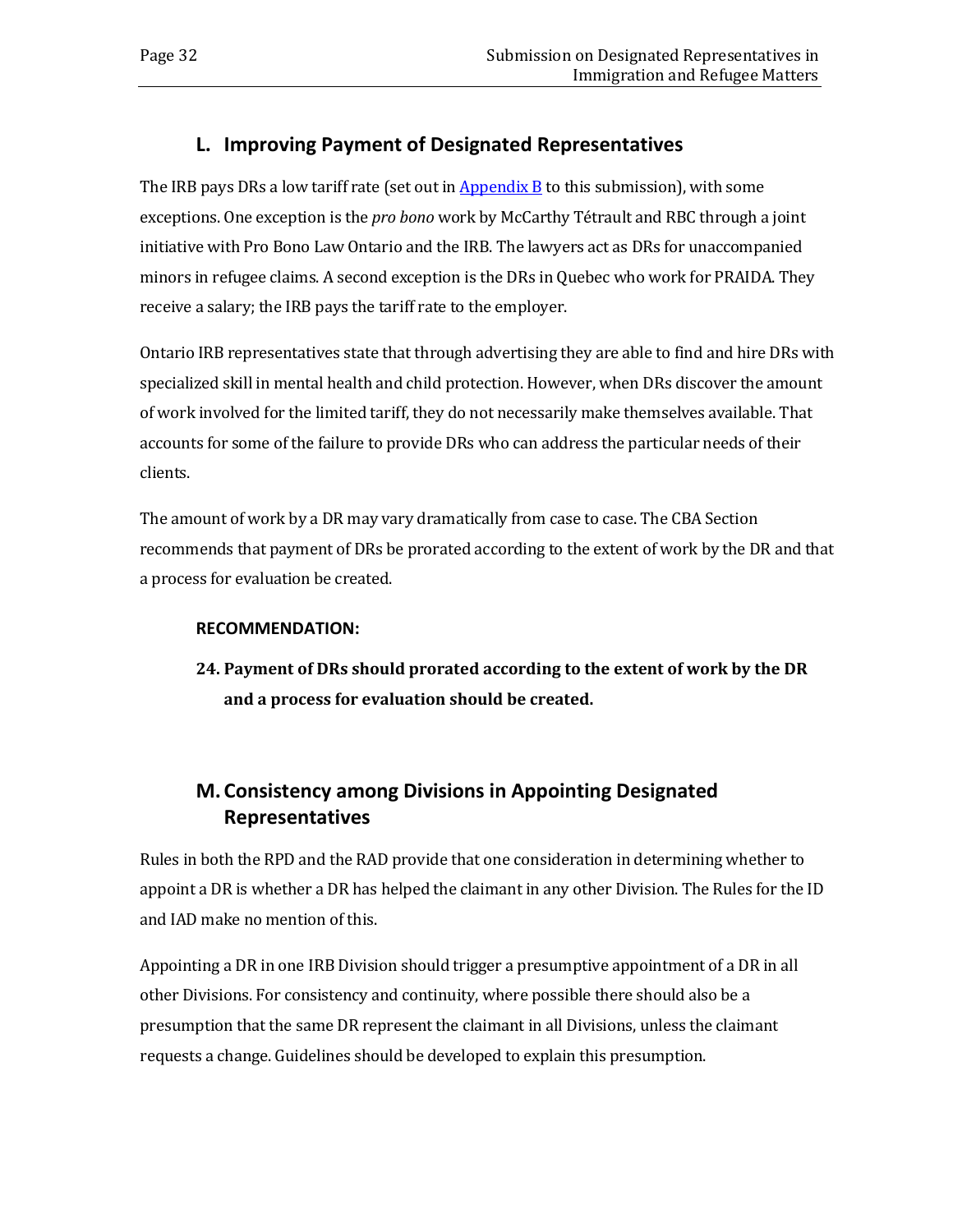### **RECOMMENDATION:**

## **25. The criteria for appointing DRs should as far as possible be consistent in all Divisions of the IRB.**

## **N. Training of Registry Staff**

<span id="page-36-0"></span>Each IRB Division has its own registry staff and each treats DRs differently. The CBA Section recommends training appropriate staff in each Division on the DR's role to ensure consistency across all four Divisions.

One suggestion is to establish a pool of specialist DR case officers in each Division. If DRs were appointed independently of the IRB, case officers would receive enhanced training on the roles and responsibilities of DRs, ensure that referrals for appointing DRs occur as soon as the recommendation for a DR is received, and ensure that DRs receive proper disclosure. If the person represented was also appearing before other Divisions, the case officer would advise those Divisions that a DR has been appointed.

With this structural change, the IRB can then standardize the information sent to and received by the DR. Standard information disclosed should include the following:

- letter of assignment and returned copy completed by the DR;
- Minister's disclosure;
- Board's disclosure; and
- all documents submitted by the person concerned.

### **RECOMMENDATION:**

**26. Appropriate staff in each IRB Division should be trained on the DR role to ensure consistency across all four Divisions.**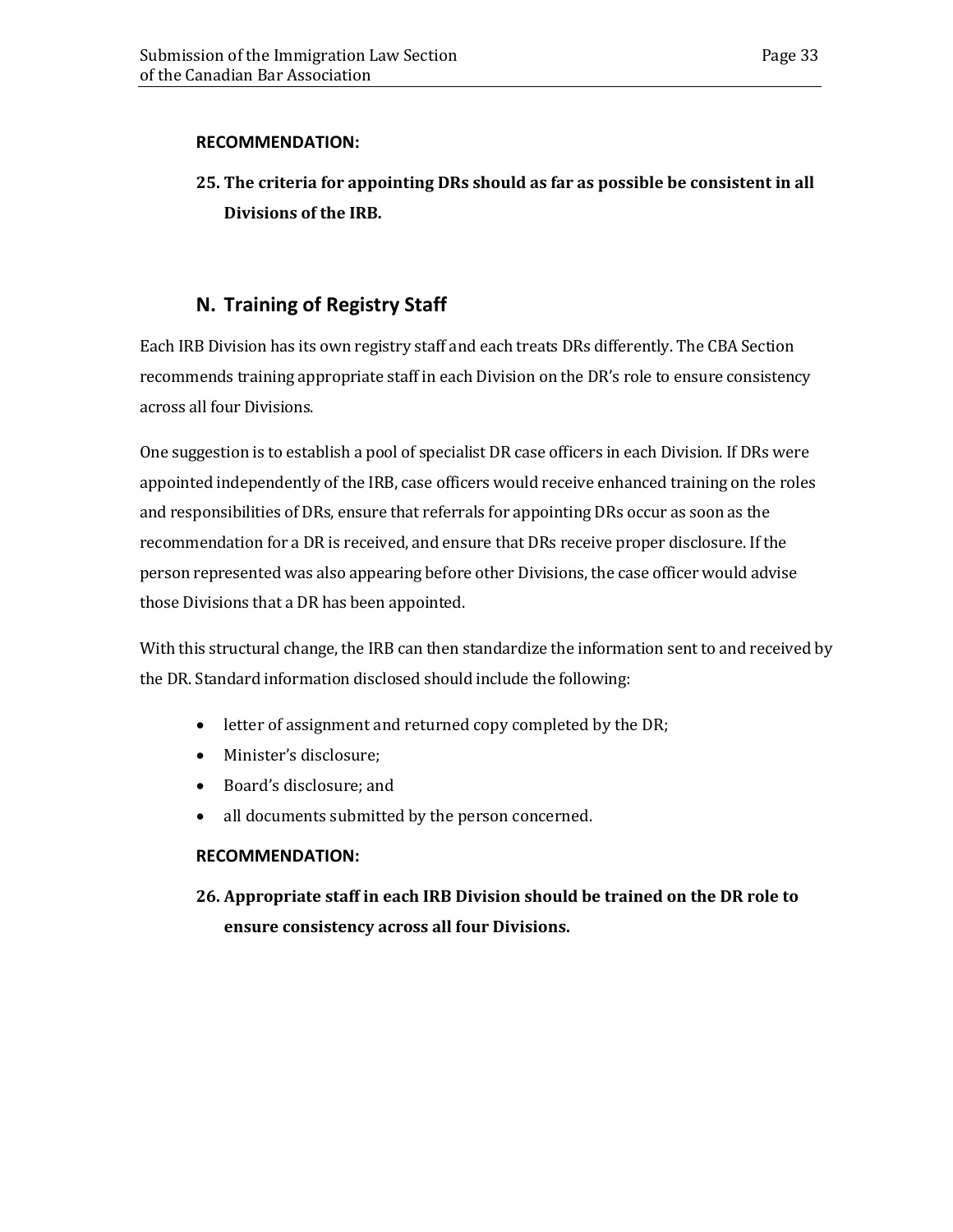## <span id="page-37-1"></span><span id="page-37-0"></span>**V. DESIGNATED REPRESENTATIVES AND DETAINED PERSONS**

## **A. Timely Delivery of Notice of Appointment to Designated Representative**

IRPA requires that all detained immigrants and refugee claimants have their first detention review within 48 hours after being taken into custody and, if they are not released at that time, within seven days of the initial review.

Review within 48 hours means that, if a DR is required for a vulnerable person, the DR should ideally be contacted by the ID at the time of detention and no later.

However, the ID practice is to give the Notice of Appointment to the DR the day before, or the day of, a detention review. This is too little time for the DR to prepare the detained person for the review. The DR may not even be able to get access to the person before the detention review. This is particularly a problem if the person is in a provincial jail, which typically requires two days' notice to process a request for visitors, including visits by DRs.

The CBA Section recommends, for detention reviews occurring within 48 hours, the ID issue a Notice of Appointment to the DR at the time of detention. The CBA Section further recommends that the ID issue a Notice of Appointment at least three days before subsequent detention reviews.

### **RECOMMENDATION:**

**27. For detention reviews occurring within 48 hours, the Immigration Division should issue a Notice of Appointment to the DR at the time of detention. For subsequent detention reviews, the Immigration Division should issue a Notice of Appointment at least three days before the review.**

## **B. Adequate Payment of DR Disbursements**

<span id="page-37-2"></span>DRs are now paid only the tariff for representing persons in detention. If the drive to the detention facility takes at least an hour-and-a-half each way, DRs may request disbursements to cover the cost of travel and meals. If the ID approves the visit, travel costs are covered. DRs must submit a disbursement authorization for each visit. Meal disbursements and travel to places closer and marginally faster to reach are not included. Nor does the ID reimburse DRs for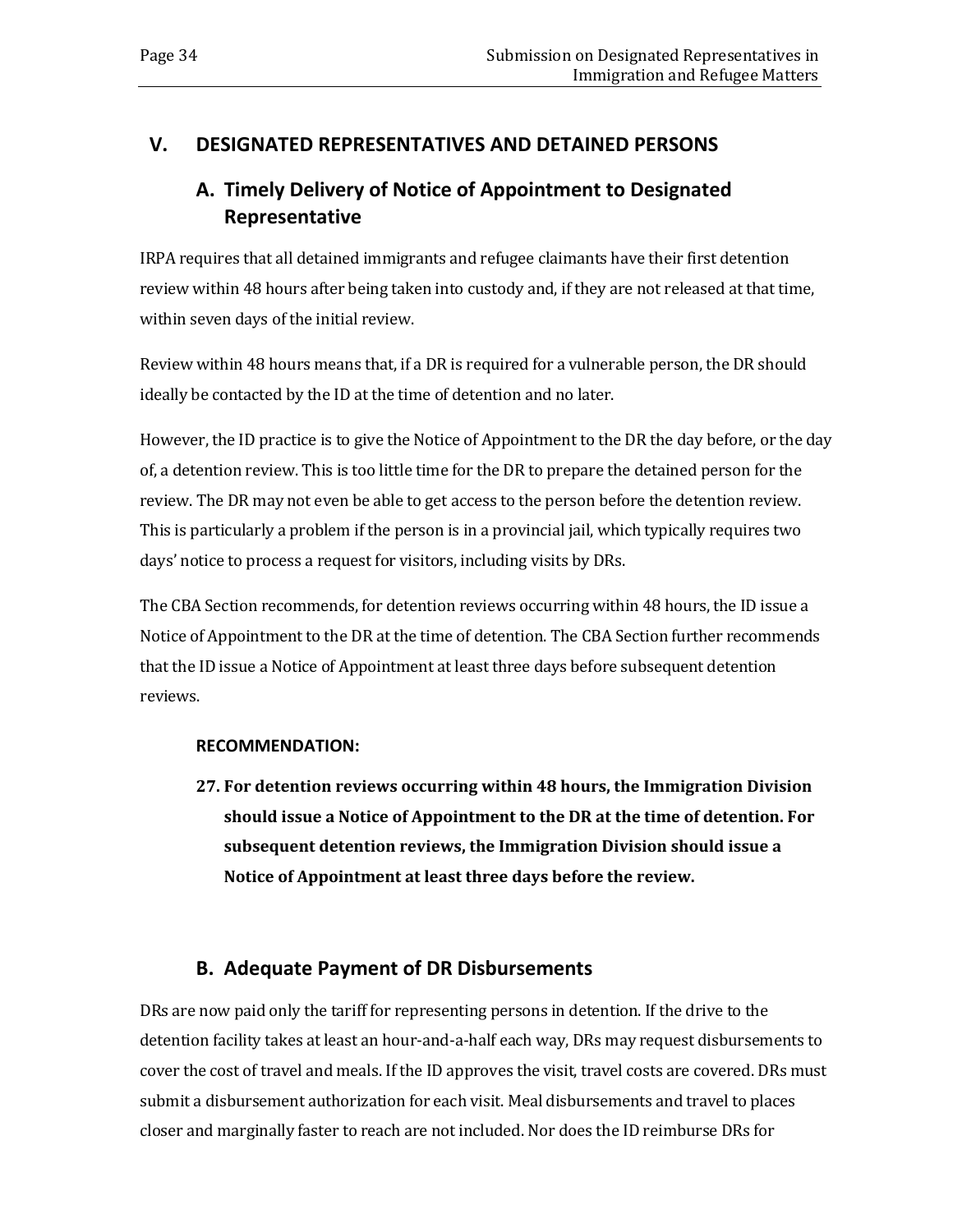necessary national and international calls to a detained person's relatives to verify information or to try to secure an appropriate bondsperson.

The CBA Section recommends that, for detained claimants, DRs be reimbursed for travel costs and meals for at least one visit. DRs should be required to apply for further travel costs and meal allowances. The ID should also cover the cost of necessary calls by DRs for detained persons.

### **RECOMMENDATION:**

**28. For detained claimants, DRs should be reimbursed for travel costs and meals for at least one visit. DRs should be required to apply for further travel costs and meal allowances. The Immigration Division should also cover the cost of necessary calls by DRs for detained persons.**

## **C. Timely Disclosure to Designated Representatives**

<span id="page-38-0"></span>The CBA Section has learned that the Minister<sup>[16](#page-38-2)</sup> is not giving DRs timely disclosure about the behaviour of some persons in detention. This impedes DRs in making appropriate release plans for claimants and may result in longer detention than necessary. This violates due process and the vulnerable person's *Charter* rights.

The CBA Section recommends that the ID issue guidelines stressing the importance of timely disclosure by the Minister's counsel to the DR.

### **RECOMMENDATION:**

<span id="page-38-1"></span>**29. The Immigration Division should issue guidelines stressing the importance of timely disclosure by the Minister's counsel to the DR.** 

<span id="page-38-2"></span><sup>16</sup> This submission was prepared before the October 2015 federal election. The reference to "Minister" means the Minister who held office before the 2015 election.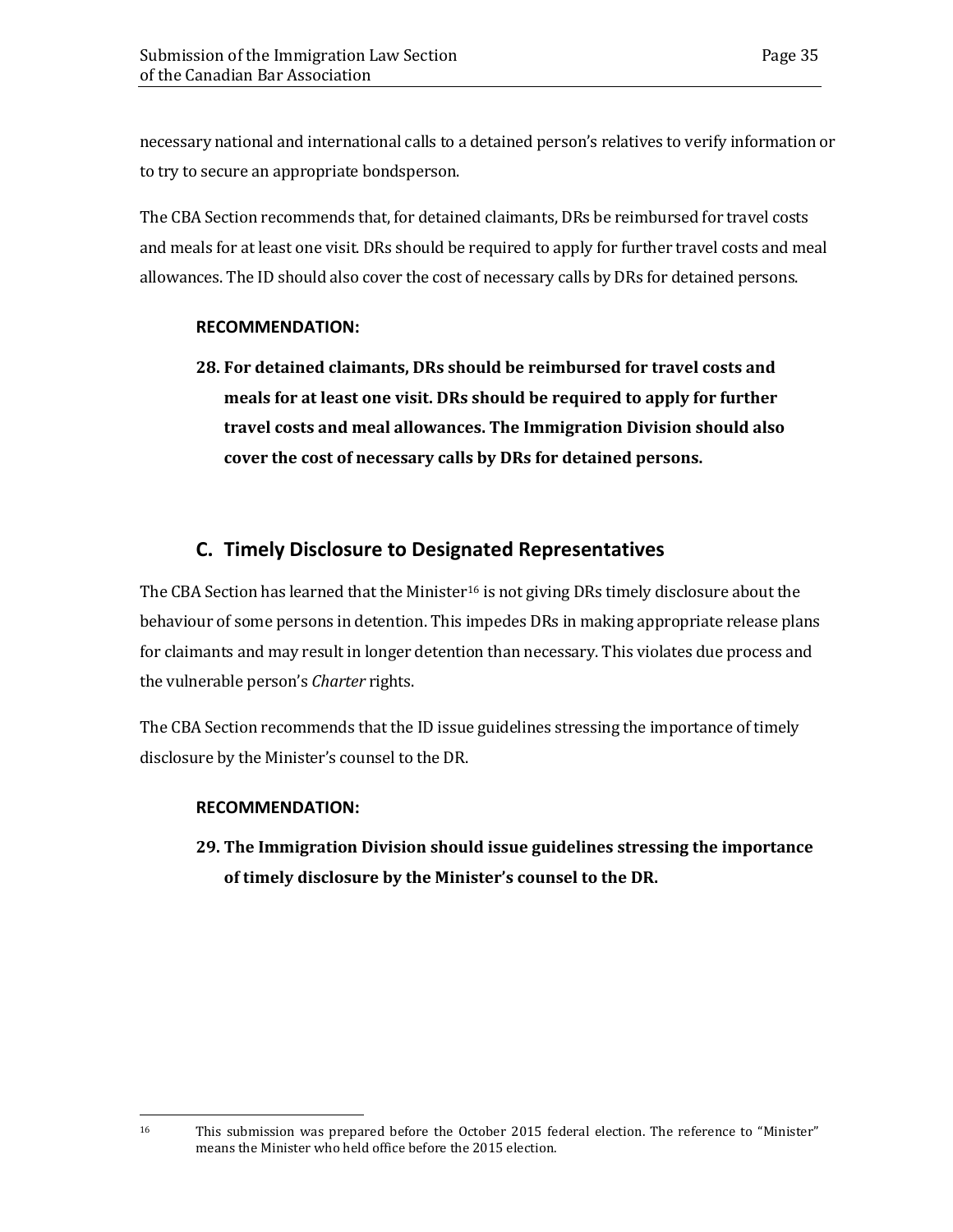### **VI. SUMMARY OF RECOMMENDATIONS**

The CBA Section recommends that:

- **1. DRs and legal counsel should be appointed as early as possible in immigration and refugee proceedings.**
- **2. The role of DRs in the immigration and refugee context should be expanded, but not to duplicate the role of counsel. DRs should no longer be expected to act solely as litigation guardians, but should address all the needs of those with capacity issues, including access to housing, social welfare, education and medical specialists, as necessary.**
- **3. The recommendations of the UN Committee on the Rights of the Child on asylum-seeking, refugee and migrant children should be implemented as set out in its December 2012 Report on Canada's compliance with the UN**  *Convention on the Rights of the Child***.**
- **4. Consistent with those recommendations, the principle of the best interests of the child should be given primacy in all immigration and refugee processes, including the expeditious institution of independent guardianships for unaccompanied minor children and the use of detention in only exceptional circumstances.**
- **5. Immigration authorities should be trained on the principles and procedures relating to the best interests of the child cases.**
- **6. Immigration authorities should be trained on the principles and procedures relating to the right of the child to be heard.**
- **7. Competent DRs experienced in working with children and vulnerable adults from different cultural and linguistic backgrounds should be available to refugee claimants and immigrants.**
- **8. In all provinces and territories, as in Quebec, a DR should be appointed when an applicant is served with a pre-removal risk assessment by CBSA or is eligible to make a humanitarian and compassionate claim to CIC.**
- **9. Competent counsel and DRs should be available to vulnerable refugee claimants and immigrants from the time they arrive to the point that their immigration status is resolved or they are forced to leave Canada.**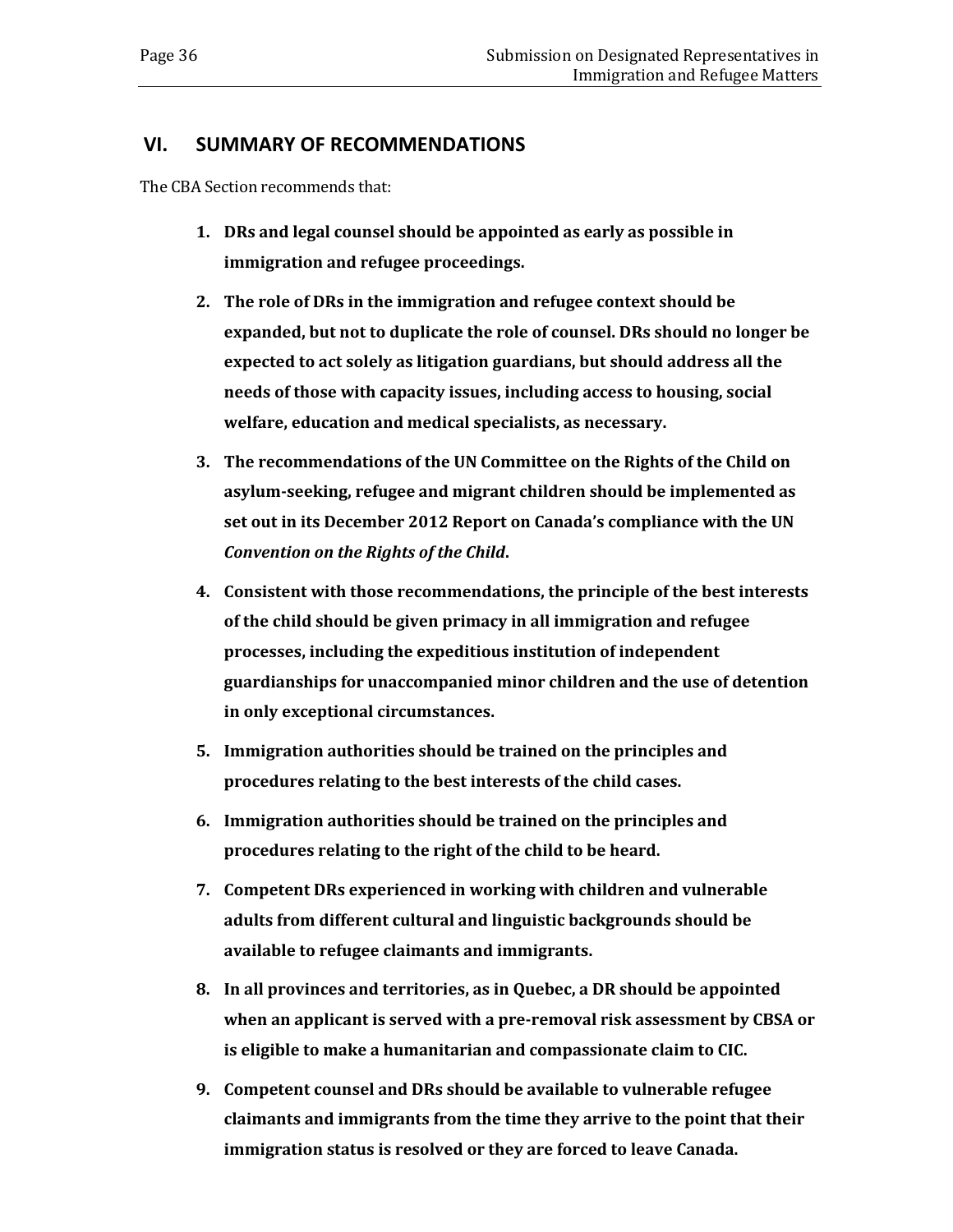- **10. For all issues involving legal status, DRs should be lawyers competent in immigration or refugee matters.**
- **11. Board members should follow IRB Chairperson Guideline 8 and accept the recommendation of counsel to appoint a DR.**
- **12. The IRB should issue guidelines that the Board must appoint a DR for adults who are unable to appreciate the nature of the proceedings, and that the Board may appoint a DR for adults if mental health issues are likely to impede the person from presenting their case to their best advantage.**
- **13. Board members should take the following factors into consideration in exercising this discretion:** 
	- **the person's statements at the proceedings, especially if the statements indicate confusion, incoherence, lack of connection with reality or simply an inability to comprehend and respond to the questions asked;**
	- **the person's behaviour, both verbal and non-verbal, at the Board, especially if the behaviour indicates confusion or a lack of connection with reality or an inability to follow basic instructions;**
	- **expert evidence, if any, on the person's intellectual faculties or mental condition;**
	- **medical history relating to possible brain injury;**
	- **psychiatric history, including evidence of all psychiatric disorders which could severely impair the claimant's ability to testify – for example, panic or anxiety disorder, post-traumatic stress disorder and evidence of serious mental illness such as schizophrenia or bi-polar disorder;**
	- **educational history, especially if this indicates cognitive impairment; and**
	- **whether the person had a DR for a proceeding in another Division of the Board.**
- **14. The IRB should establish a roster of culturally diverse and experienced professionals who are prepared to act as DRs. Efforts should be made to**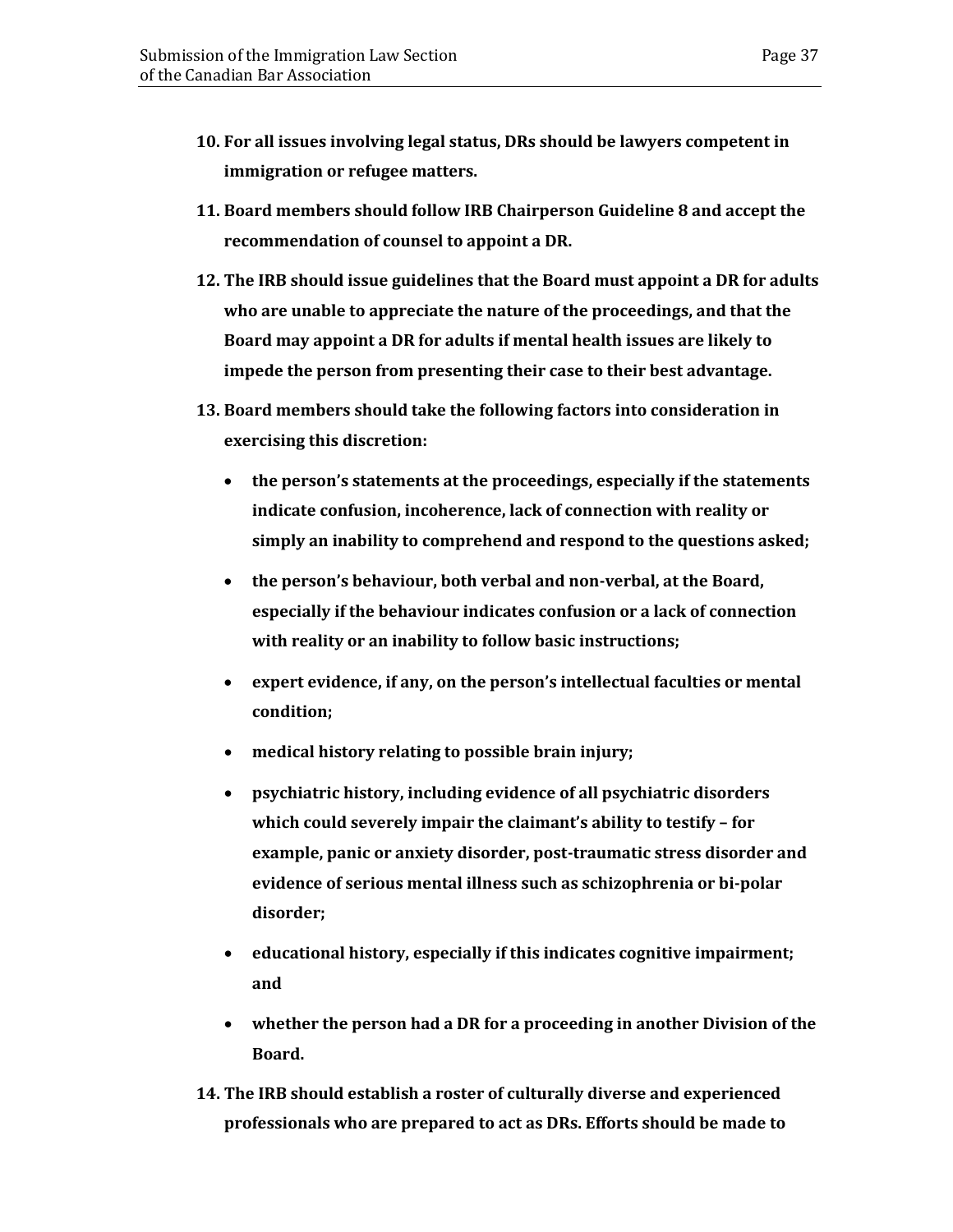**ensure that DR appointments are individualized, reflecting the need to match the expertise of the DR with the needs of the individual they help.** 

- **15. The presumptive appointment of a parent as the DR of accompanied minors should cease, especially in cases of domestic violence, where gender or honour-based violence or forced marriage are at issue, or where a youth's sexual orientation or gender identity may be a source of persecution and parental support has not been forthcoming. The IRB should promulgate guidelines reflecting this change.**
- **16. Specialized training in both procedural and substantive aspects of the relevant law should be provided to all seeking to act as DRs. The training should be a joint endeavour of the IRB, the immigration and refugee law Bar and those with expertise in working with children, vulnerable adults and immigrant and refugee communities. Cross-cultural experience and training in working with children, youth and vulnerable adults should also be required.**
- **17. To avoid a conflict of interest and enhance quality, training, selection and performance reviews should be provided independently, not internally by the IRB.**
- **18. When appointed and at other times as necessary, DRs should be given all material in the IRB file that would normally be sent to counsel.**
- **19. Counsel should be consulted in the selection of an appropriate DR.**
- **20. Interlocutory decisions about appointing DRs should be subject to an independent review process and regulatory changes should be made to effect this change if necessary.**
- **21. The IRB should introduce guidelines to facilitate DRs acting as witnesses.**
- **22. If the Board continues to manage DRs, the Board should take on a more active role in monitoring DRs to ensure they do the work they are supposed to do.**
- **23. The roster of DRs should be reviewed regularly to remove those for whom quality concerns are identified.**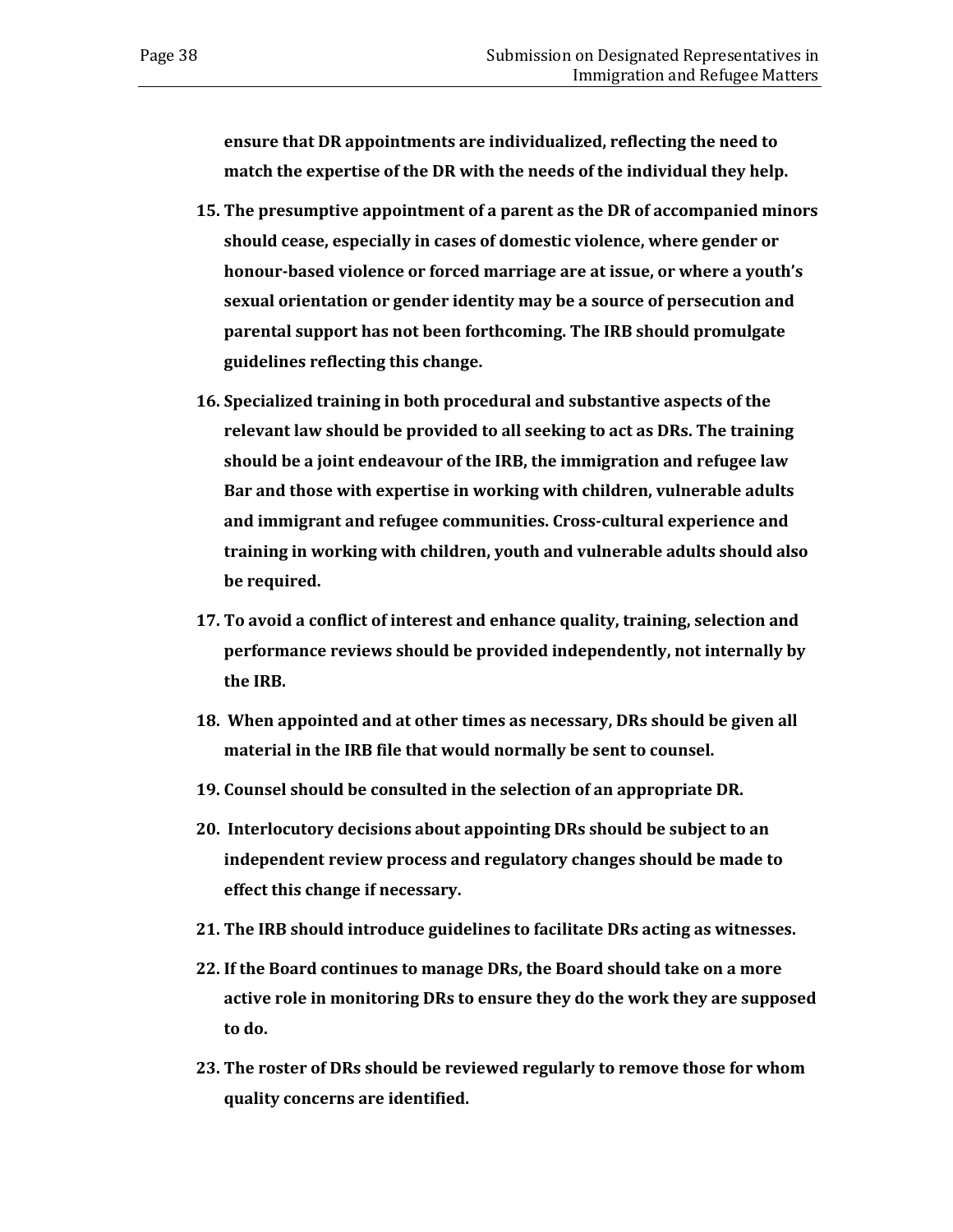- **24. Payment of DRs should prorated according to the extent of work by the DR and a process for evaluation should be created.**
- **25. The criteria for appointing DRs should as far as possible be consistent in all Divisions of the IRB.**
- **26. Appropriate staff in each IRB Division should be trained on the DR role to ensure consistency across all four Divisions.**
- **27. For detention reviews occurring within 48 hours, the Immigration Division should issue a Notice of Appointment to the DR at the time of detention. For subsequent detention reviews, the Immigration Division should issue a Notice of Appointment at least three days before the review.**
- **28. For detained claimants, DRs should be reimbursed for travel costs and meals for at least one visit. DRs should be required to apply for further travel costs and meal allowances. The Immigration Division should also cover the cost of necessary calls by DRs for detained persons.**
- **29. The Immigration Division should issue guidelines stressing the importance of timely disclosure by the Minister's counsel to the DR.**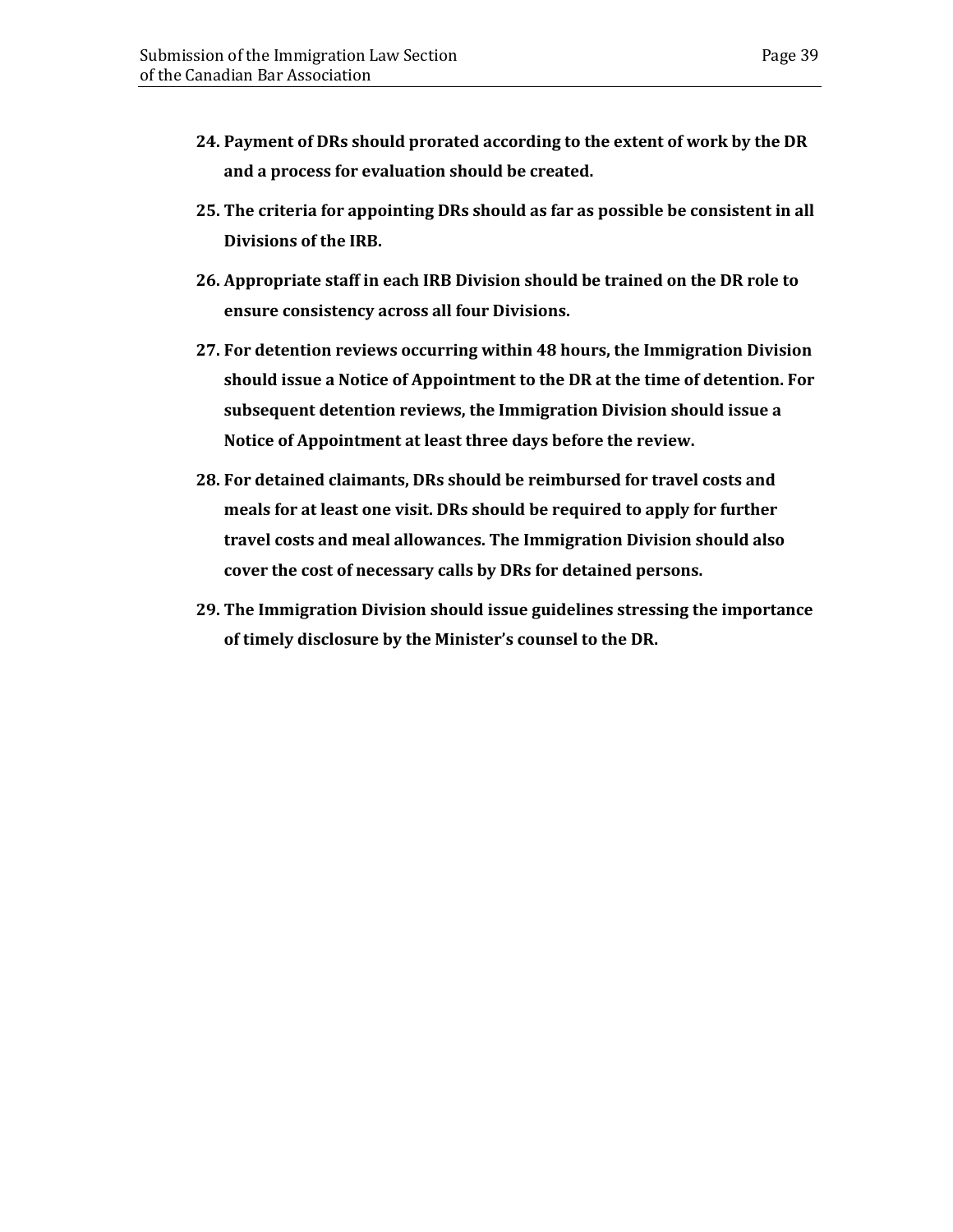### APPENDIX A

## <span id="page-43-0"></span>**Ontario Agencies that may Assist in Providing Designated Representatives for Adults with Capacity Issues**

Several agencies listed below provide services in Toronto or across Ontario. Similar lists could be compiled for equivalent organizations in other areas of Canada.

### **For developmentally delayed adults**

Developmental Services Ontario: [www.dsontario.ca](http://www.dsontario.ca/)

Community Living Ontario: [www.communitylivingontario.ca](http://www.communitylivingontario.ca/)

### **For adults with mental health issues**

COTA Health (Toronto): <http://www.cotainspires.ca/>

Canadian Mental Health Association: <http://www.cmha.ca/>

LOFT Community Services: [www.loftcs.org](http://www.loftcs.org/)

Margaret's: [www.margarets.ca](http://www.margarets.ca/)

### **For adults with an acquired or traumatic brain injury**

Ontario Brain Injury Association: [www.obia.ca](http://www.obia.ca/) and <http://obia.ca/directory-of-abi-services/>

Brain Injury Association of Canada: <http://biac-aclc.ca/>

Neurological Rehabilitation Institute of Ontario: <http://www.nrio.com/>

Toronto Rehabilitation Institute: [www.uhn.ca/TorontoRehab](http://www.uhn.ca/TorontoRehab)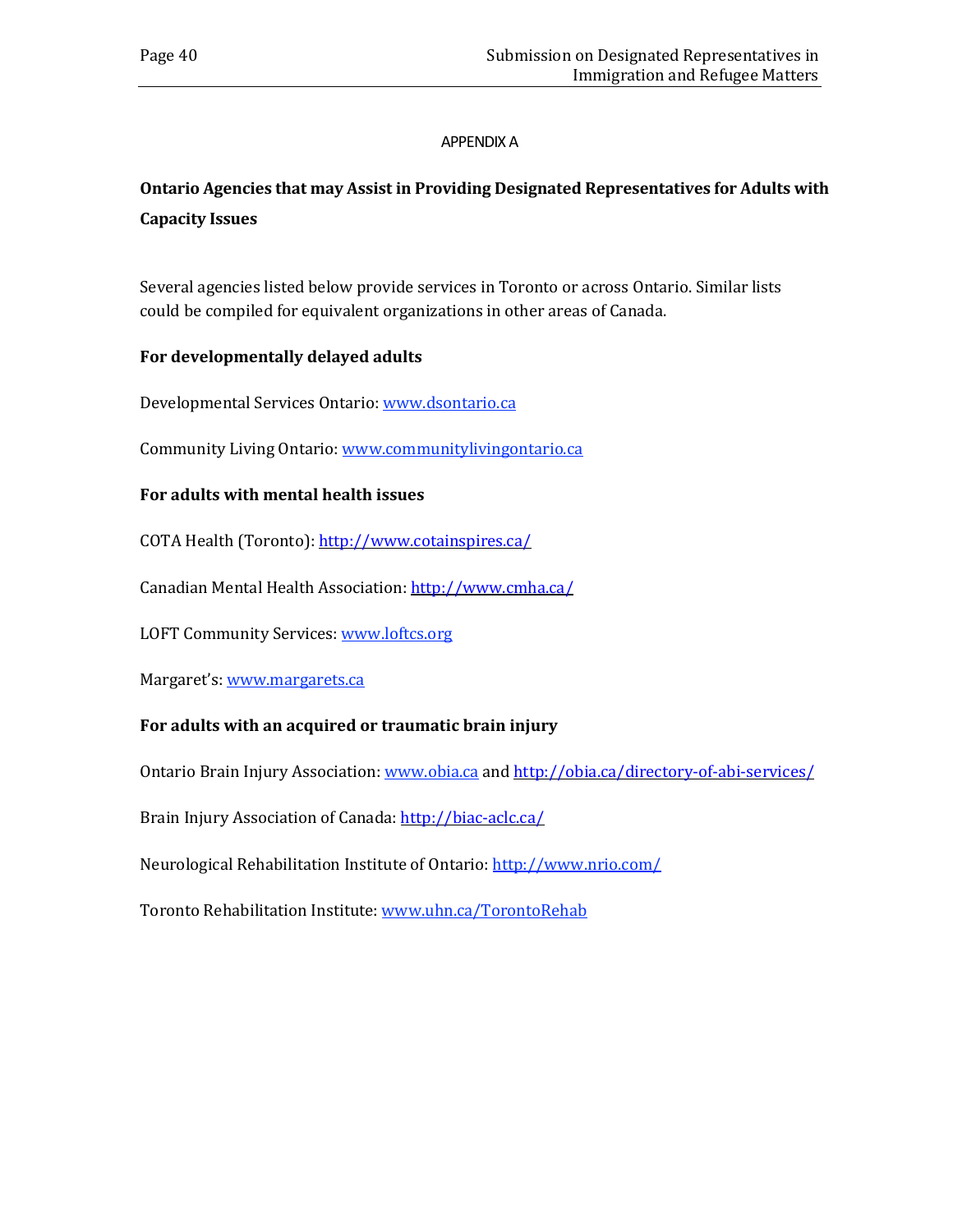### APPENDIX B

### <span id="page-44-0"></span>**Revised Remuneration Schedule for Designated Representatives**

We are pleased to inform you that the Revised Remuneration Schedule for Designated Representatives will come into effect on April 1, 2015. The revised schedule addresses issues stemming from the Remuneration Schedule of 2012, which sets out remuneration for cases concluded on the merits. The new schedule takes into account cases concluded for reasons other than on the merits, as well as interlocutory or other proceedings attended by designated representatives. It also provides guidance on the timing of payment of the remuneration.

Mario Dion, Chairperson

Greg Kipling, Director General, Policy, Planning and Research Branch Rebecca McTaggart, Director General, Registry and Regional Support Services

| Remuneration for cases concluded on the merits (2012)             |       |  |  |  |
|-------------------------------------------------------------------|-------|--|--|--|
| Immigration Division - Detention Review                           | \$250 |  |  |  |
| Immigration Division - Admissibility Hearing                      | \$350 |  |  |  |
| Immigration Division - Detention Review and Admissibility Hearing | \$450 |  |  |  |
| Immigration Appeal Division - Hearing                             | \$550 |  |  |  |
| Refugee Protection Division - Hearing                             | \$550 |  |  |  |
| Refugee Appeal Division - Paper Process                           | \$450 |  |  |  |
| Refugee Appeal Division - Hearing                                 | \$550 |  |  |  |

### **Revised Remuneration Schedule for Designated Representatives [Note 1](http://www.irb-cisr.gc.ca/Eng/NewsNouv/NewNou/Pages/DesRepRem.aspx#note1)**

### **Remuneration for cases concluded on non-merits ("conclusions on non-merits")**

Cases may be concluded for reasons other than on the merits, for example, appeals dismissed for lack of jurisdiction or perfection, cases withdrawn, cases declared to be abandoned, cases suspended and terminated. Remuneration will be paid according to the work performed by the designated representative, as detailed on their invoice submitted to the Immigration and Refugee Board of Canada (the "Board"), but not exceeding the remuneration for cases concluded on the merits, as shown in the table above "Remuneration for cases concluded on the merits (2012)".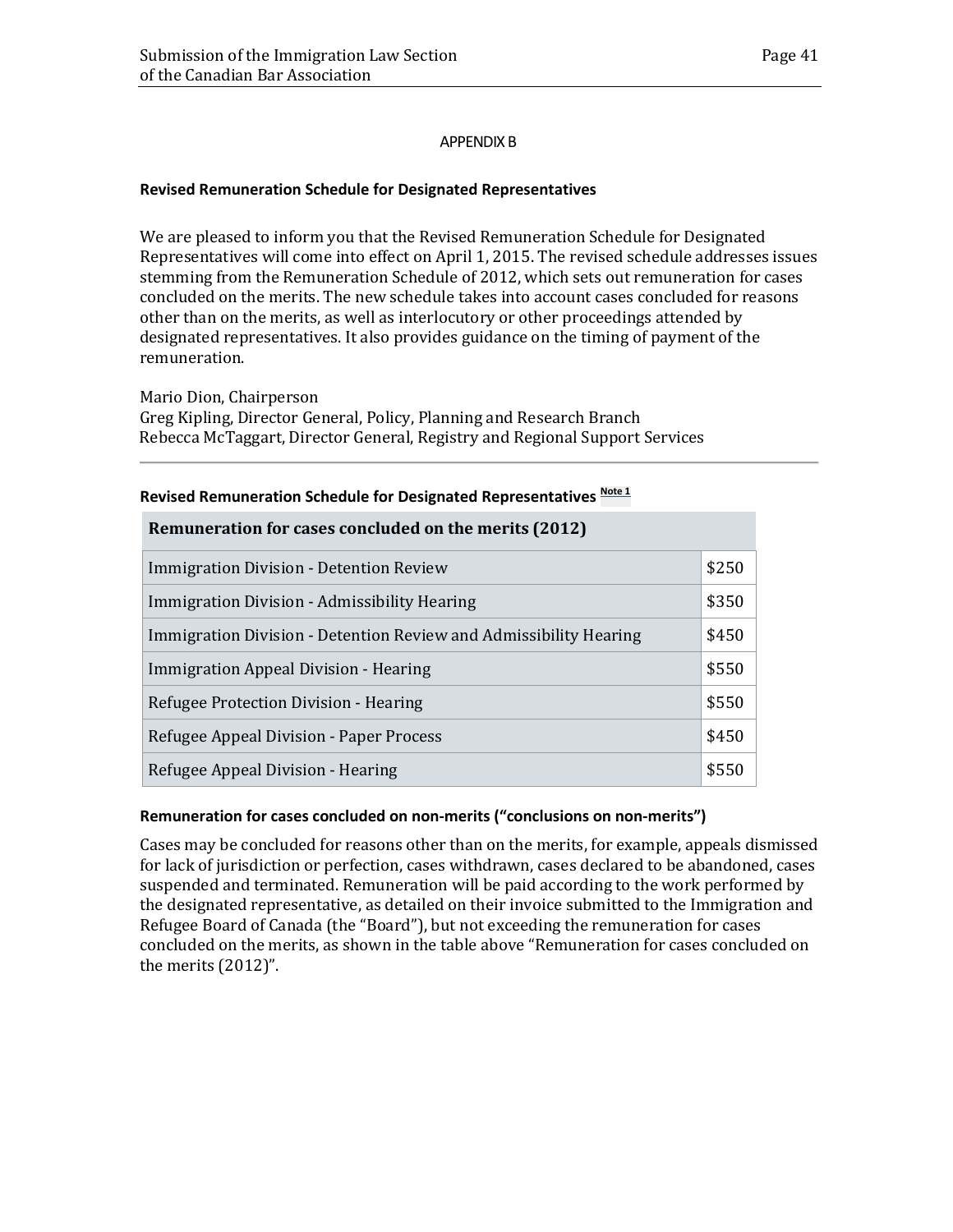#### **Interlocutory or other proceedings attended by the designated representative**

Designated representatives may have to attend proceedings other than the hearing on the merits. Remuneration shown in this table will be paid **when the designated representative attends** the following proceedings as detailed on their invoice. **These proceedings are held either pursuant to the Rules of a Division or as directed by a Division**. They do not include meetings between the designated representative and the subject of the proceeding.

#### **Interlocutory or other proceedings**

|                                                                                                                                                                                                                                                                                                         | Immigration<br><b>Division</b> | Immigration<br><b>Appeal Division</b> | <b>Refugee</b><br><b>Protection</b><br><b>Division</b> | <b>Refugee</b><br><b>Appeal</b><br><b>Division</b> |
|---------------------------------------------------------------------------------------------------------------------------------------------------------------------------------------------------------------------------------------------------------------------------------------------------------|--------------------------------|---------------------------------------|--------------------------------------------------------|----------------------------------------------------|
| After the hearing on the<br>merits is concluded, parties<br>are directed to reappear to<br>clarify certain points Note 2                                                                                                                                                                                | \$100                          | \$100                                 | \$100                                                  | \$100                                              |
| Alternate Dispute<br>Resolution conference<br>(whether the Minister<br>consents or not)                                                                                                                                                                                                                 | not<br>applicable              | \$250                                 | not<br>applicable                                      | not<br>applicable                                  |
| Conference (scheduling, to<br>narrow down issues, etc.)                                                                                                                                                                                                                                                 | \$100                          | \$100                                 | \$100                                                  | \$100                                              |
| Special hearing to show<br>cause / Show cause<br>conference                                                                                                                                                                                                                                             | not<br>applicable              | \$100                                 | \$100                                                  | \$100                                              |
| Interim reconsideration of<br>stay of removal order                                                                                                                                                                                                                                                     | not<br>applicable              | \$250                                 | not<br>applicable                                      | not<br>applicable                                  |
| Proceeding postponed due<br>to operational reasons<br>without a 48-hour notice by<br>the Board to the designated<br>representative                                                                                                                                                                      | \$100                          | \$100                                 | \$100                                                  | \$100                                              |
| Designated representative<br>shows up (either at the<br>Board or other sites, for<br>example, detention centre)<br>to attend a proceeding that<br>is postponed due to issues<br>not related to the<br>designated representative<br>(for example, absence of<br>subject of proceeding<br>and/or counsel) | \$100                          | \$100                                 | \$100                                                  | \$100                                              |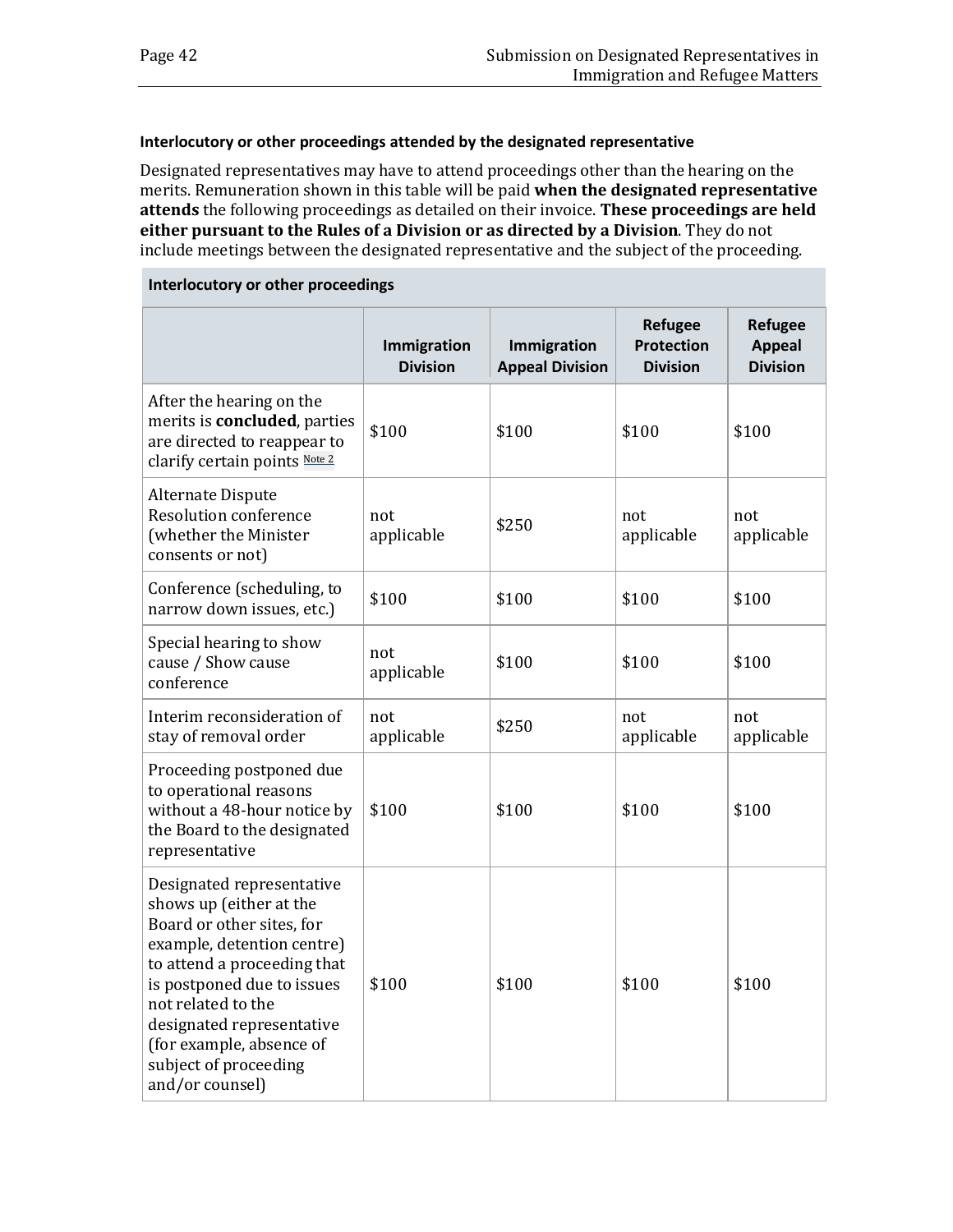### **Pre-authorized travel expenses**

Designated representatives may also be paid for pre-authorized reasonable travel expenses, supported by original receipts, incurred by them directly engaged in the performance of the work, calculated in accordance with the National Joint Council Travel [Directive](http://www.njc-cnm.gc.ca/directive/travel-voyage/index-eng.php) in effect at the time of travel, without any allowance for overhead or profit. All travel expenses must be pre-authorized by the Project Authority. More information is available in the designated representative's contract with the Board.

### **Timing of payment of remuneration**

The payment process will be initiated upon receipt of the designated representative's invoice by the Board. The designated representative can submit their invoice immediately after having completed the work, that is, at the conclusion of the hearing on the merits [Note](http://www.irb-cisr.gc.ca/Eng/NewsNouv/NewNou/Pages/DesRepRem.aspx#note3) 3 or after various other steps in the process that conclude a case ("conclusions on non-merits"). Designated representatives' services are considered rendered:

- when the final hearing is concluded AND the member reserves their decision ("conclusion on merits").
- when the final hearing is concluded AND the member delivers a bench decision ("conclusion on merits").
- when the final hearing is "adjourned" for written submissions (when it is clear that the hearing is concluded, that is, the evidence is complete and no mention to resume the hearing is made) ("conclusion on merits"). [Not](http://www.irb-cisr.gc.ca/Eng/NewsNouv/NewNou/Pages/DesRepRem.aspx#note4)e 4
- when the final hearing is "adjourned" for post-hearing documents (when it is clear that the hearing is concluded, that is, the evidence is complete and no mention to resume the hearing is made) ("conclusion on merits"). [Not](http://www.irb-cisr.gc.ca/Eng/NewsNouv/NewNou/Pages/DesRepRem.aspx#note4)e 4
- in the cases decided on the basis of the record (paper process), when the member signs the decision ("conclusion on merits").
- in the cases of conclusions on non-merits, when the member signs a decision that confirms that the case is concluded or when the Registry of the Board confirms that a case is concluded ("conclusion on non-merits").

#### **Notes**

#### Note 1

A representative designated for more than one person because files have been joined receives remuneration for one case only, unless otherwise directed by Common Services or a Division. The applicable criteria would be whether the designated representative has to devote supplementary time because of the number of persons. Generally, the number of persons represented is not a determinant of the remuneration because cases heard or decided jointly [do] not require more time and effort.

### Note 2

A hearing that is adjourned, that is, **not** concluded, and therefore involves multiple sittings does not fall into this category. It is the same hearing that continues. Additional remuneration of \$100 will be paid only if parties are directed to reappear (and the designated representative attends) after the hearing is **concluded**.